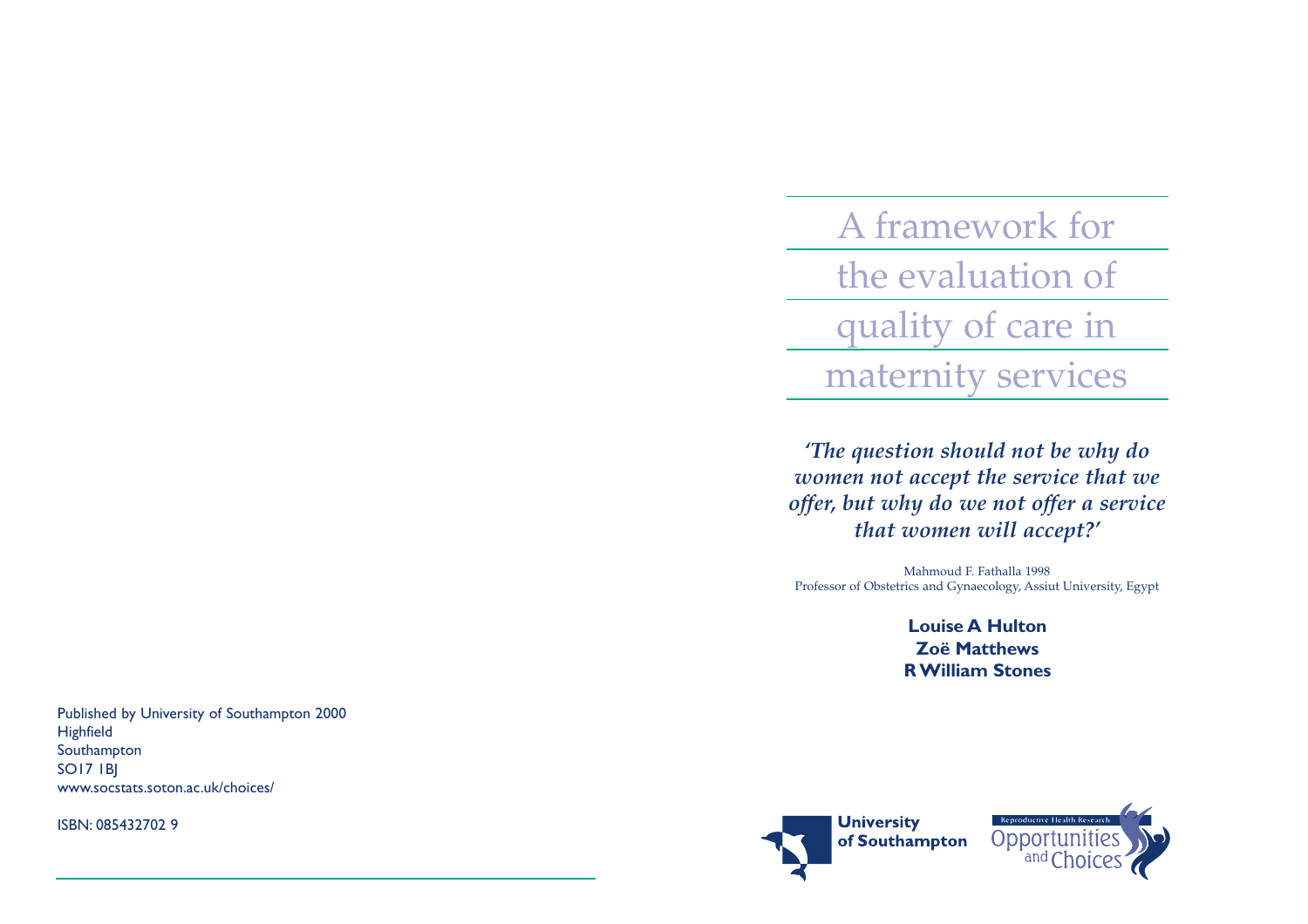# Acknowledgements Contents

This work was carried out as part of a research project on maternal health in India sponsored by the Wellcome Trust. The authors would like to thank the following people for their help and comments on various drafts of the text; Marge Berer, Libby Willis, Carolina Montoro-Gurich, Shelah Bloom, Judith Fortney, Jean Robinson, Maya Unnithan and Carine Ronsmans. The work was also made possible by support from the following bodies; the Parkes Foundation, the Economic and Social Research Council, the Social Sciences Faculty at the University of Southampton and the Department for International Development. Opportunities and Choices, a knowledge programme on reproductive health in developing countries funded by the Department for International Development based at Southampton University, has also supported the production and distribution of this monograph. Views expressed in this publication are, however, solely the responsibility of the authors.

# The authors

**Louise Hulton** is a researcher and occasional lecturer in the Department of Social Statistics at the University of Southampton, currently working on health-seeking behaviour among the urban poor of Mumbai. She has previously worked on AIDS research in sub-Saharan Africaand maternal health care in rural India. She isalso the secretary of AIMS (Association for Improvements in Maternity Services), UK. Her work on quality in maternal health care is dedicated to the birth of her daughter Ella.

Zoë Matthews is a researcher and lecturer inDemography in the Department in Social Statistics at the University of Southampton. She has research interests in reproductive and child health in developing countries, with particular emphasis on maternal health in South Asia.

**R.William Stones** presently holds the appointment of Senior Lecturer in Obstetrics and Gynaecology, University of Southampton and Consultant, Southampton University Hospitals NHS Trust. He has research interests in interdisciplinary work on women's reproductive health including pelvic pain, contraception and maternity services and also in laboratory studies of human ovarian vascular biology.

|    | 2 Background 3                                                                                                                                                                                                                                                              |  |
|----|-----------------------------------------------------------------------------------------------------------------------------------------------------------------------------------------------------------------------------------------------------------------------------|--|
| 3  | Quality of Care                                                                                                                                                                                                                                                             |  |
|    |                                                                                                                                                                                                                                                                             |  |
|    | 5 Quality of Care Framework 10<br>5.1 Ten Elements of Care                                                                                                                                                                                                                  |  |
|    | 6.1.1 Human and Physical Resources<br>6.1.2 Referral<br>6.1.3 Maternity Information Systems<br>6.1.4 Appropriate Technologies<br>6.1.5 Internationally Recognised Good Practice<br>6.1.6 Management of Emergencies<br>6.2.1 Human and Physical Resources<br>6.2.2 Cognition |  |
|    | 6.2.3 Respect, Dignity and Equity<br>6.2.4 Emotional Support                                                                                                                                                                                                                |  |
|    |                                                                                                                                                                                                                                                                             |  |
|    |                                                                                                                                                                                                                                                                             |  |
| 9. |                                                                                                                                                                                                                                                                             |  |
|    |                                                                                                                                                                                                                                                                             |  |
|    |                                                                                                                                                                                                                                                                             |  |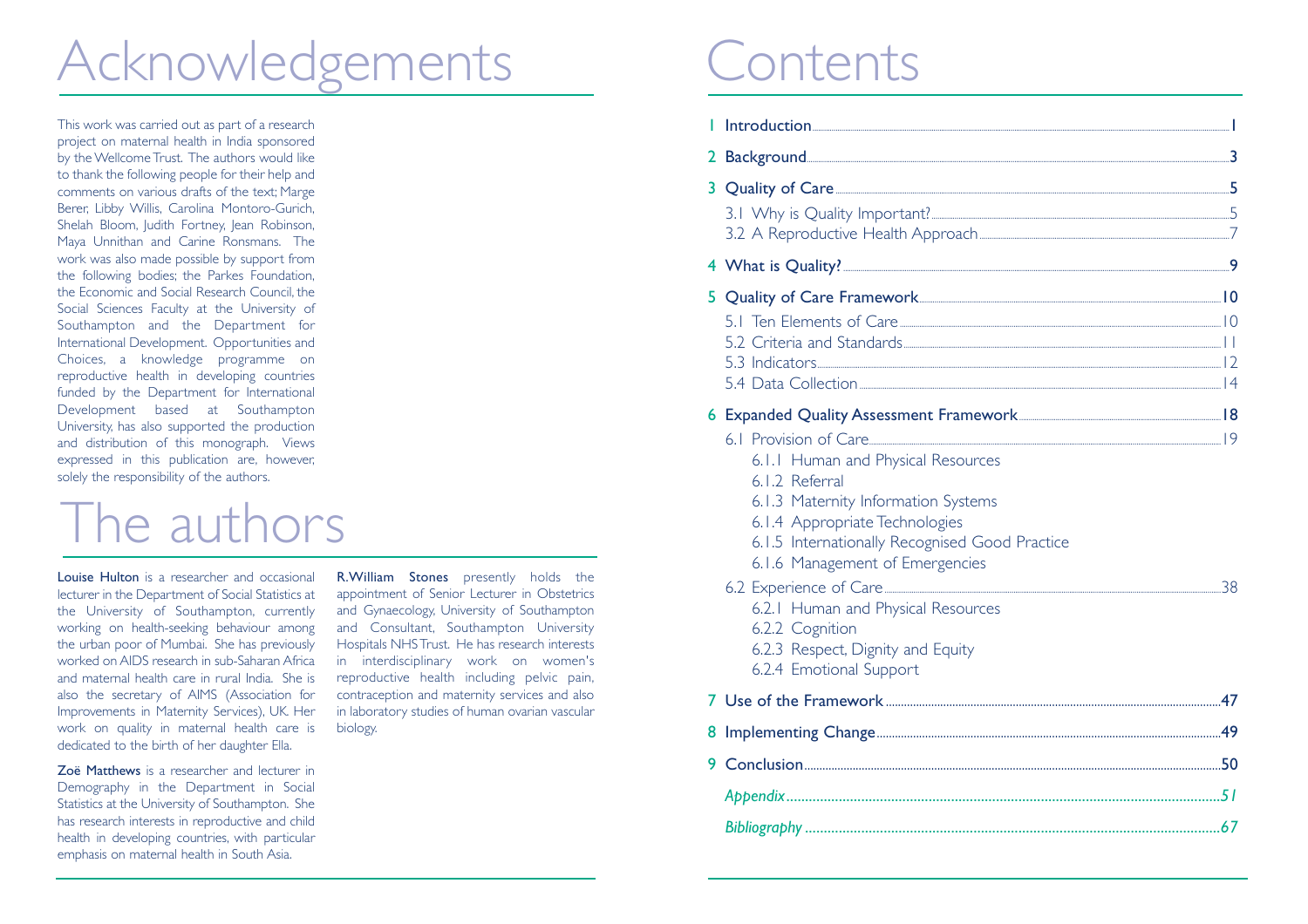# 1 Introduction

The existence of maternal healthservices does not guarantee their use by women. Neither does the use of maternal health services guarantee optimal outcomes for women. An important aspect of care that has been highlighted to explain why women either do not access services at all, access them late or suffer an avoidableadverse outcome, despite timely presentation, relates to the intangible concept of quality of care. Part of the reason for the intangible nature of quality is that it is very difficult to measure. As long as avoidable deaths and morbidity continue to occur that can, at least in part, be attributed to poor quality care, there is an imperative to overcome the difficulties ofdefinition and measurement (both perceived and real) associated with quality.

This monograph develops a framework that enables the measurement of quality within institutional delivery services for use by public health researchers, policy makers, managers and a range of health professionals.The framework divides the provision and experience of care into ten elements, drawing on a wide body of research and evidence-based good practice. For each element, broad standards, criteria and selected indicators are suggested. The framework is designed to function in two possible ways.

Firstly, as a tool by which to help structure a situation analysis review of quality of care as provided at a facility, and experienced and perceived by its clients, actual and potential.

Secondly, as a tool by which to improve the quality of care through the ongoing critical examination of activities, compared with an agreed standard. Where care falls short ofagreed standards it would then be possible to instigate a process to identify opportunities and implement change to bring practice closer to the standard. This framework provides an instrument by which to guide and structure the measurement andmonitoring of quality in this vital area of maternal health care.

The framework weaves together a number of distinct yet integrated components of institutional delivery care: care during normal delivery; care during a complicated delivery; psychosocial-cultural care during labour and delivery; hospital logistics and management; and the overarching health system of which the unit is part. The hospital administrator and the head of the maternity wards are usually responsible for the first four components mentioned above while the district health authority is responsible for the latter. The complexity of the task of assessing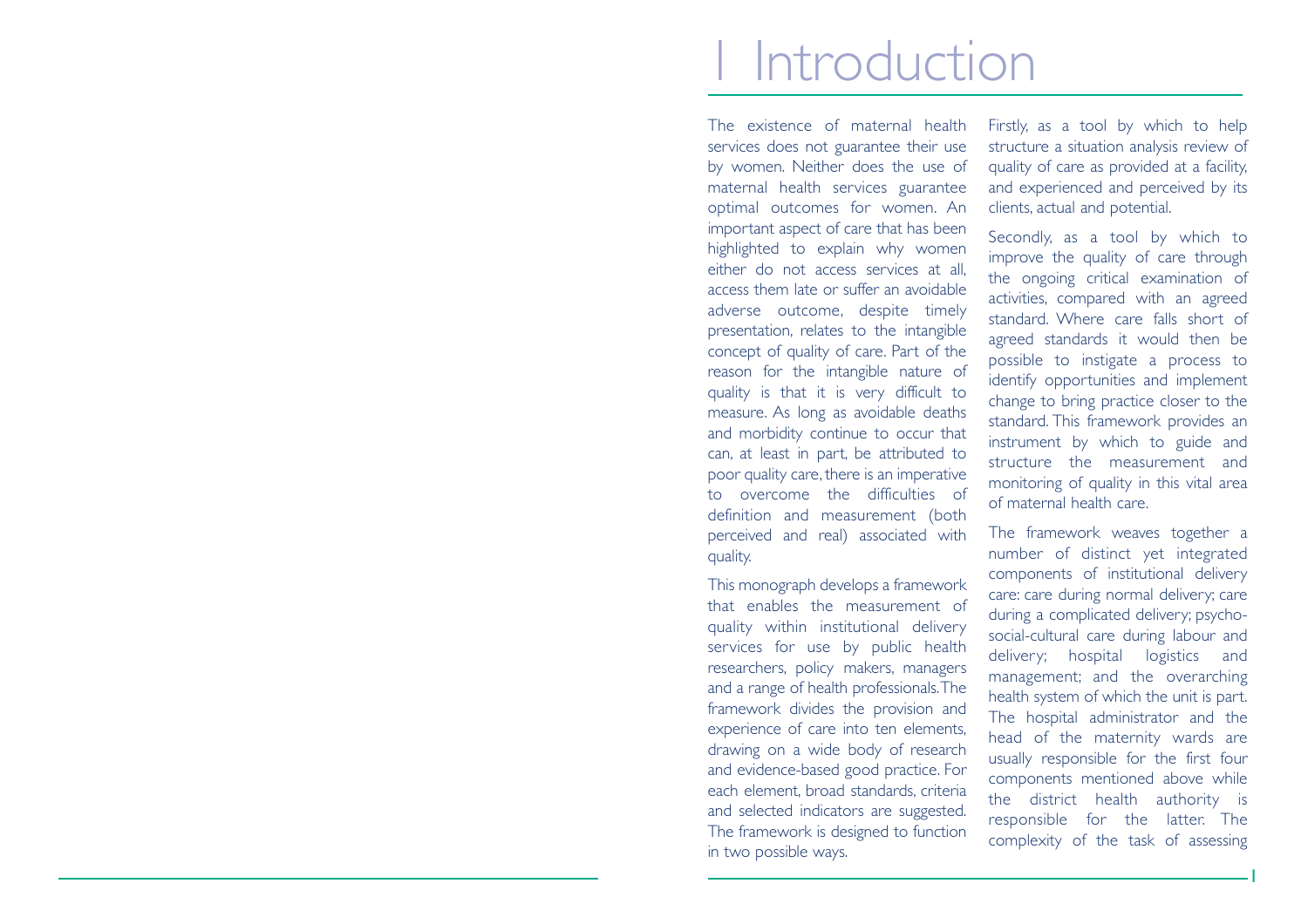quality using a framework that draws on elements of care that fall under theremit of different authorities shouldnot be underestimated. However, as the quality of each component is dependent on the quality of the others, their inclusion conceptually within one broad framework isimportant. A fully equipped operating theatre is of no use if it is impossible to locate an anaesthetist. Similarly while care in normal delivery may be clinically exemplary, if a woman is unhappy with the psycho-social support she receives, she and her family may prefer that she deliver at home for any future pregnancy, with the support of traditional birth attendants.

The framework is flexible. How it is used in practice will depend on a number of factors such as location, resources, management structure, type of institution, capacity for data collection, political will, local circumstances and the degree of staff involvement. Unless the process by which the framework is implemented is appropriate, effective change will not result. However it is the content of the framework that provides the foundation for a successful quality assessment process. The unique contribution of the approach taken in this monograph is the drawing together of research from medical, health policy and social science disciplines to produce an evidencebased model by which to assess

quality. While the process of implementation is briefly touched on, the primary aim is to examine the potential content of a quality assessment of institutional delivery care.

It is important to note that this framework has been designed for use in institutional facilities only, and is limited in its current form to quality of care to pregnant and labouring women and new mothers. While it isrecognised that care of the labouring woman and the unborn fetus andnewly born infant are closely related, expanding the focus of this monograph would have rendered it unwieldy. If services are acceptable to women and provide appropriate, timely care, commensurate benefits to the unborn child would be anticipated; see Johansen and Hod (1999) for a discussion of quality development in perinatal care and Mancey-Jones and Brugha (1997) for a review of the use of perinatal audit to promote change.

# 2 Background

More than 585,000 women each year die of pregnancy-related causes worldwide, 99% of these occur in the less developed world (WHO, 1996a). If timely and appropriate obstetric care were accessed in the event of acomplication, an estimated 75% of the above deaths could be prevented. While in many areas services simply do not exist, where they do they are often under-utilised. In addition, late presentation by pregnant women in the event of a complication, combined with poor quality of care, contributes to high levels of maternal and perinatal mortality and severe morbidity (Thaddeus and Maine, 1994). As all pregnant women are at risk of obstetric complications, access to adequate essential obstetric care (EOC) needs to be universal (WHO 1998). The existence of such care, however, guarantees neither use nor improved outcome. This will be possible only if the care that exists is of a high enough quality to provide adequate treatment and encourage early utilisation. Furthermore, quality of care is an essential component of any programme that upholds the basic principles of a reproductive health approach.

Quality is not easy to measure or define. However, significant progress has been made in defining quality of care in relation to the family planning element of reproductive health (Bruce, 1990).The recognition that the quality of services has an impact on the use of services has given suppliers of such services a strong incentive to improve quality of care with the goal of greater acceptance and more sustained use of contraceptive technologies. At the same time, more couples are able to achieve the family size and spacing they desire and a concomitant reduction inoverall fertility can be expected, a winwin situation.

However, while the elements of quality care within family planning are relatively well defined and amenable to measurement, a broad approach to quality of care in maternity services has received relatively little attention. Historically, the major focus in maternity services has been to reduce maternal mortality by the provision of hospital based services. The effectiveness of this approach in developed and developing countries has perhaps detracted from the broader issues of quality of care, which affect womens health and influence theacceptability and uptake of services. Where services exist they should provide at the very least a standard of care that results in the best possible outcome given the resources available and should not inhibit utilisation. It isclear from a review of the currentliterature that no systematic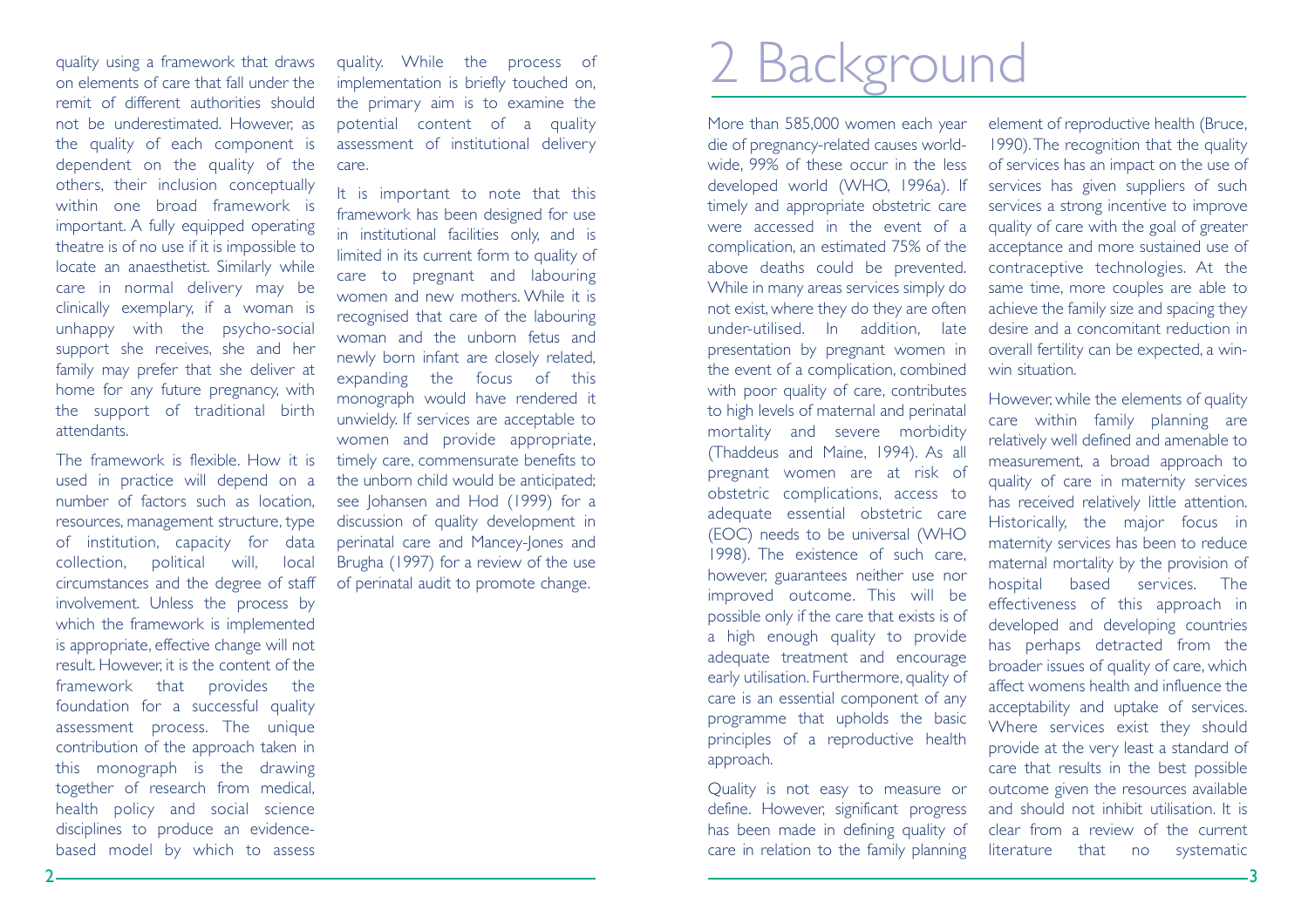framework is currently available by which to assess quality in maternity care. There is a need for well-definedcriteria and standards at all stages of the complex maternal health-care chain. As a response, this monograph focuses on quality in one specific section of the care chain: the provision of institutional delivery services. A framework of meaningful and measurable elements of quality of care is developed, based on an extensive review of evidence from a range of disciplines. The creation of this framework provides a practical basis on which the systematic improvement of care in this vital part of the maternal health chain may be developed.

# 3 Quality of Care

### 3.1 Why is Quality Important?

A maternal death is defined by the 9th and 10th revisions of the InternationalClassification of Diseases as:

*'The death of a woman while pregnant or within 42 days of the termination of pregnancy, irrespective of the duration or site of the pregnancy and which results from any cause related to or aggravated by pregnancy or its management'* (WHO, 1992).

Clinical literature suggests that about 75% of maternal deaths result fromdirect obstetric causes, such as haemorrhage, obstructed labour, infection, toxaemia and unsafe abortion (WHO, 1985). This literature also suggests that a majority of these deaths could be prevented with timely medical treatment. Delay - that is an avoidable time delay from the onset of a complication to the accessing of appropriate services - has emerged as a pertinent and indeed central factor contributing to maternal death and disability (Thaddeus and Maine, 1994). In the past decade, growing attention has been given to the vital role of essential obstetric care in the prevention of maternal deaths. As all pregnant women are at risk of obstetric complications, effective access to adequate essential obstetric care needs to be universal andwomen should be able to access that

care promptly in the event of a complication.

In practice, the facilities that provide essential obstetric care in an emergency also provide care in normal delivery. A womans experience of care for an uncomplicated delivery is likely to influence her future health seeking behaviour. It is conceivable that afterexperiencing good but disrespectful treatment in a previous normal delivery, a woman with a complication may delay accessing care from a facility that provides essential care of clinically high quality in favour of staying at home a little longer or travelling slightly further to a unit where the perceived, though not necessarily actual, care is of a higher standard.The relationships are complex. What needs to be understood is thatwhile the availability of appropriate essential obstetric care is the only way to prevent a complication becoming a death, the quality of care provided and experienced in normal delivery may impact negatively on overall outcomes if the timing of use is delayed as a result of poor perceived standards of care. An assessment of quality must necessarily conceptualise the various components of care as interdependent.

Increasing the availability of services does not always increase the use of services, and the reasons for this have beeninvestigated. Delays to accessing care can range from delaying the actual decision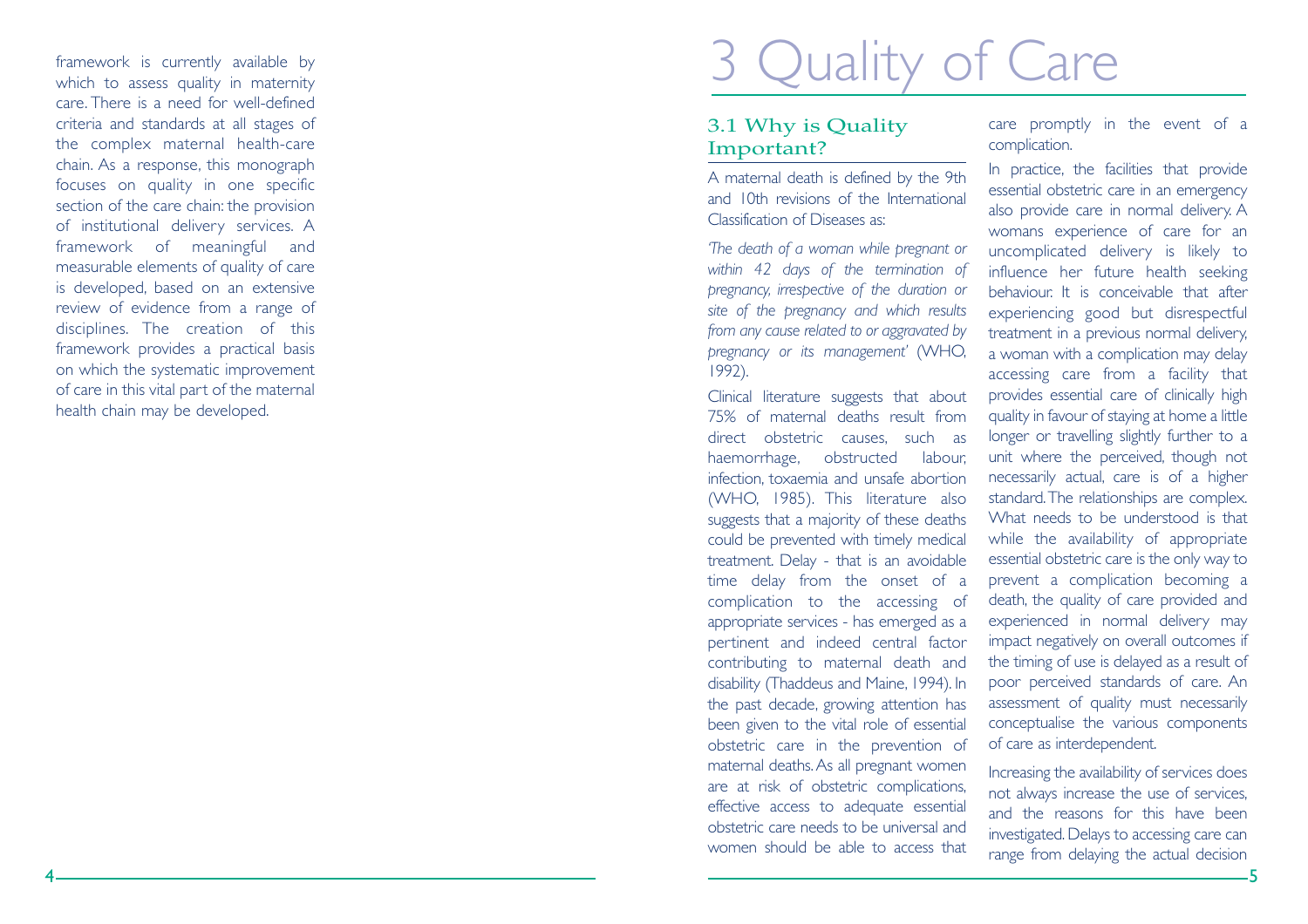to seek care on the part of the individual and her family, to delays in reaching an adequate health-care facility and finally, delays in actually receiving adequate care at the facility.Factors that influence delays in the decision to seek care include thestatus of women, illness characteristics, distance from the facility, and perceived quality of care. Delay in actually accessing care refers to factors such as thedistribution of facilities and the conditionof the roads, while delays in receiving adequate care include the adequacy of referral systems, shortages of supplies, and the competence of available personnel (Thaddeus and Maine, 1994). Thus the theoretical availability of services does not mirror access, and a number of socio-economic and culturalfactors combine with individual andgroup perceptions and experience of quality of care to influence the utilisation of maternal health services.

The quality of care that a health service provides is thought to influence use in a number of ways, although little is known about the mechanisms by which this relationship functions. Studies have shown that quality can affect the decision to seek care (Iyun, 1983; Stock, 1983; Mwabu, 1986). Where service users have access to more than onefacility, it is often their perceptions of quality of care, related to their own experiences or those of people they know, rather than proximity that determines their choice of facility. It is a combination of dissatisfaction with theservice received and the effectiveness of treatment given that shapes a patient's and her friend's and family's perception of care, which in turn influences healthseeking behaviour (Thaddeus and Maine, 1994). Quality may also have an impact on the timing of presentation at a facility. In circumstances where the percentage of institutional delivery is high (above 70%) and the option of delivery at home particularly undesirable (such as within urban slums) services ideally need to discourage late presentation by women already planning to deliver at a facility. Late presentation (arrival within an hour of delivery) does not enable staff to assimilate an adequate medical and antenatal history effectively or undertake basic checks such as bloodpressure and temperature. In addition, in the event of a complication for which no symptoms are recognised by the woman, sufficient time to assemble emergency staff, drugs and equipment is key to improving outcome. Late presentation is an example of an indication of poor quality of care in these circumstances. It may represent poorly communicated health messages, or a desire to stay at home for as long as possible before delivery so as to avoid labouring alone in the hostile environment of a hospital maternity ward.

In addition, for those women who do access services, at whatever stage, the outcome is partly dependent on the quality of care they receive. The existence and prompt use of services

alone is not sufficient to reduce thenumber of maternal deaths. Facilitiesneed to be providing adequate services. A community-based investigation of maternal deaths, undertaken in both rural and urban areas of Zimbabwe toassess their preventability, identified suboptimal clinic and hospital management as an avoidable factor in nearly 70% of cases. Lack of appropriately trained personnel contributed significantly to sub-optimal care (Fawcus et al., 1996). Similarly, a study conducted at a university hospital in Nigeria found that delays in obtaining appropriate treatment were responsible for a significant number of deaths, and that such delays were more common among women of lower socio-economic statusand among younger women (Okonofua et al., 1992). Findings from this study indicate that delays relating to health service failures were more significant than postponing the initial decision to seek emergency care. Health service failures identified included incorrect treatment, lack of facilities, poor staff attitude, and delays in the referral process. Poor co-operation between health providers, and inadequate equipment and supplies were identified by women themselves as constraints to essential obstetric care (Okafor and Rizzuto, 1994). In a review of hospitalbased studies, Sundari documents evidence of avoidable factors and identifiesa range of failures in the health service delivery system that contributed to maternal deaths in developing countries.

*'Failures ranged from the lack of minimal life-saving equipment at the first referral level; lack of equipment, personnel and know-how even in referral hospitals, and, worst of all, faulty patient management'* (Sundari, 1992; p.513).

### 3.2 A Reproductive Health Approach

The concept of reproductive health, which gained currency initially in the 1980s, is premised on the feminist principle that every woman has the right to control her own sexuality and reproduction without discrimination as to age, marital status or income. Ensuring the highest possible standards of reproductive health-care for girls and women is fundamental to the exercise oftheir reproductive rights and freedoms, and to the exercise of the broad array of other human rights to which girls and women are entitled (Dixon-Mueller, 1993). Quality of care is an essential component of any programme that upholds three principles of a reproductive health approach:

- 1) A woman's ability to regulate her fertility safely and effectively by conceiving only when desired, by terminating unwanted pregnancies, and by carrying wanted pregnancies to term.
- 2) To remain free from avoidable disease, disability or death associated with her sexuality and reproduction.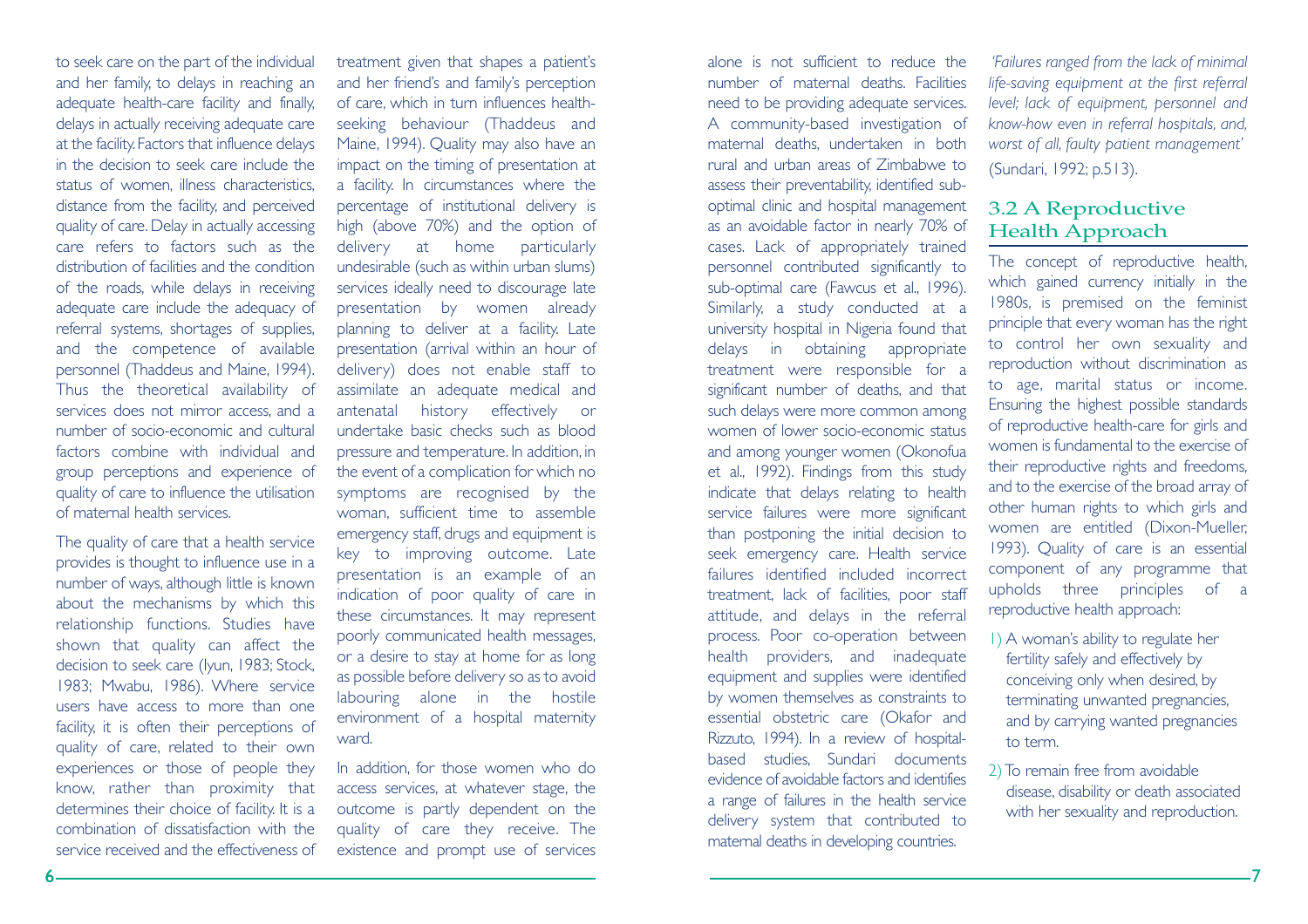### 3) To bear and raise healthy children.

(Adapted from Germain and Ordway, 1989, cited in Dixon-Mueller, 1993).

Where the nature of maternal care is such that it inhibits effective utilisationand receipt of effective care, women are being denied the basic right to bear and raise healthy children and remain free from disease and disability associated with their reproduction. Evidence suggests that there are procedures specific to childbirth in an institutional setting that women dislike or fear, and which may therefore inhibit utilisation. They may feel uncomfortable exposing their genitals in a hospital ward, or they may intensely dislike positions favoured by hospitals for delivery (Thaddeus and Maine, p.1096). Not only does good quality of care afford a woman dignity in childbirth, it also endeavours to avoid those aspects of care that are disrespectful - even unnecessary - and may impact negatively on patterns of use.

# 4 What is Quality? Definition and Measurement

The definition of quality of care determines both the content and theprocess of care. In 1966 Donabedian defined quality of care in a unique way:

*'quality of care is the extent to which actual care is in conformity with present criteria for good care'.*

The unique feature of this conceptualisation of quality at the time was the introduction of evaluation into thedefinition. Evaluation became the linkbetween quality and quality assurance.This definition makes an important distinction between the quality of actual care, which is established at the end of an evaluationprocedure, and the expected quality of care as it is described in terms of criteriaand clearly defined standards (Reerink, 1990).A more recent definition states that:

*Quality of care is the degree to which health services for individuals and populations increase the likelihood of desired outcomes and are consistent with current professional knowledge.*

(Institute of Medicine, 1990, p.94)

The above definition has been adapted to achieve a definition of quality of care relevant in the context of maternal health.This definition incorporates the concept of both effective and timely access and of reproductive rights thus:

*'Quality of care is the degree to which maternal health services for individuals and*

*populations increase the likelihood of timely and appropriate treatment for the purpose of achieving desired outcomes that are both consistent with current professional knowledge and uphold basic reproductive rights'.*

This working definition provides the basis from which to create a quality assessment framework for maternal health in aninstitutional setting. The definition allows quality in this context to be separated into two constituent parts:

- The quality of the provision of care within the institution.
- The quality of the care as experienced by users.

For quality of care to be meaningful, it is fundamental that elements of these twocomponents of care be consistent with the basic norms of internationally agreed reproductive rights.

The division of quality into these two components recognises the fact that use of services and outcome are the result notonly of the quality of the provision of care but of women's experience of that care. The provision of care may be deemed of high quality against all recognised standards of good practice but unacceptable to the woman and her family. Conversely, certain aspects of provision may be popular with women but objectively ineffective or even harmful to health.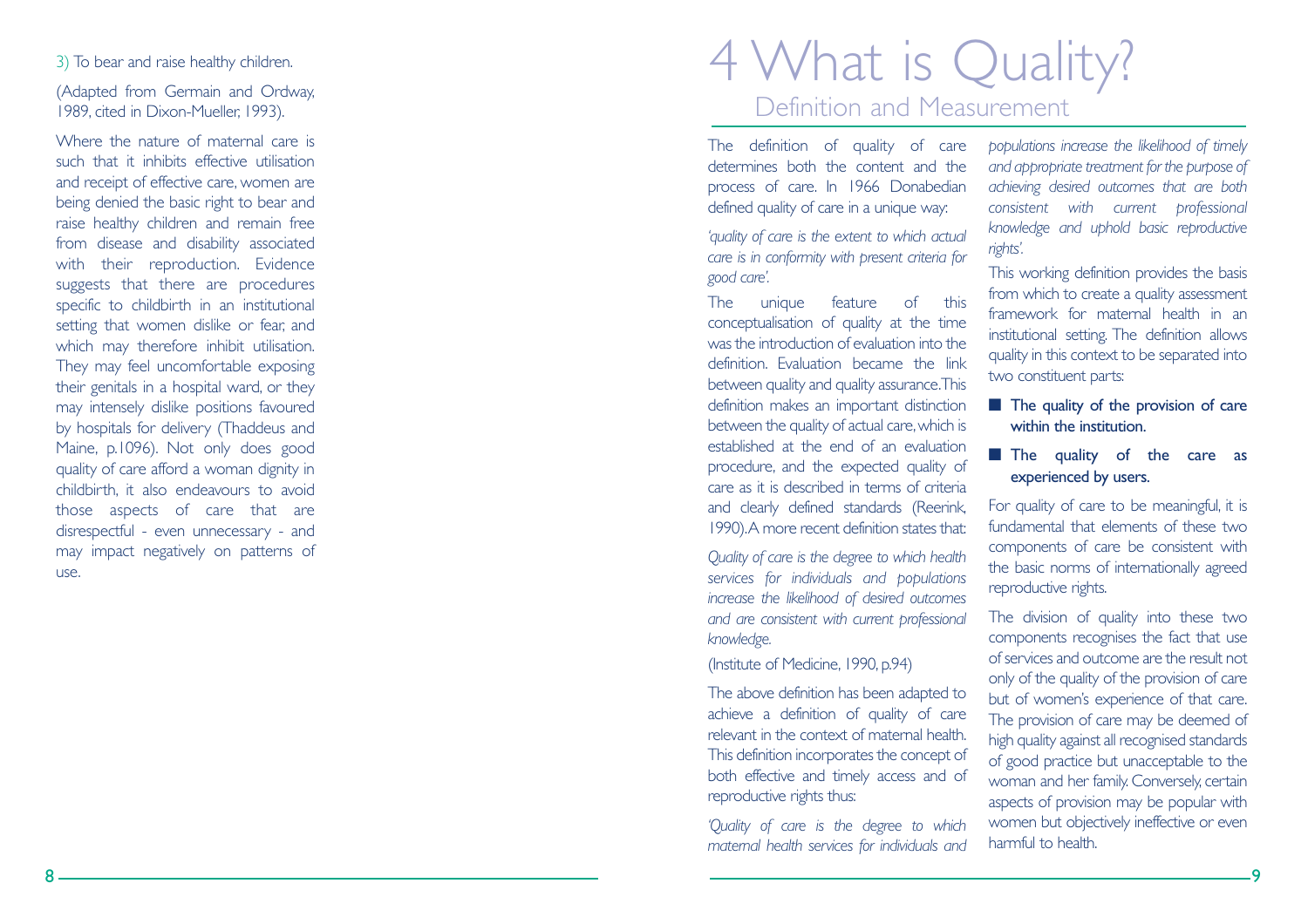# 5 A Quality of Care Framework



*Figure 1: Framework for assessing quality of institutional delivery services: Ten elements of care*

### 5.1 Ten Elements of Care

The quality framework is presented in Figure 1. It identifies six elements related to the provision of care: human and physical resources; the referral system; management information systems; the use of appropriate technologies; internationally recognised good practice; and the management of emergencies. Four aspects relating to women's experience of care are also identified namely; human and physical resources; cognition; respect, dignity and equity and emotional support.

In the process of developing the framework,a wide range of social science, health policy and medical literature was reviewed. Prominent among these were:

*The Pregnancy and Childbirth Module of the Cochrane Library* 

*The UK Royal College of Obstetricians and Gynaecologists Clinical Audit Unit* 

*WHO Safe Motherhood Series (including Care in Normal Birth and the Mother andBaby Package)* 

*The Design and Evaluation of Safe Motherhood Programmes (Maine et al, 1997)* 

*The Evaluation Project Indicators for Safe Motherhood (Carolina Population Centre, University of North Carolina) Guidelines for Monitoring the Availability and Use of Obstetric Services (WHO/UNICEF/UNFPA, 1997).*

### 5.2 Criteria and**Standards**

To make the above framework apractical and analytic tool, criteria for each constituent element need to bedeveloped and corresponding standards defined by which quality can be evaluated. The criteria are a set ofbroad requirements that must be satisfied before each element of quality can be realised. The Appendix to this monograph contains ten tables detailing suggested criteria, broad standards and suggested indicators for each of the elements that make up the framework. For example, the following illustrates a criterion that can be used to assess thequality of the management information system provided at a maternity unit (see Table 3 in the Appendix). This example comes from the third element of the provision of care: managemen<sup>t</sup> information systems.

| <b>CRITERION</b>                                                                                                                         | <b>STANDARD</b>               |
|------------------------------------------------------------------------------------------------------------------------------------------|-------------------------------|
| Basic registers in facilities<br>are designed to record<br>data that is sufficient to<br>monitor and evaluate<br>activities effectively. | 'sufficient'<br>'effectively' |
|                                                                                                                                          |                               |

Standards define the limits by which the criteria can be assessed. In this example, *sufficient* and *effectively* are the standards that need to be defined.Sufficient in a maternity home may not have the same meaning as sufficient in a large university hospital. Given the enormous variability that exists in health-care systems and economic and socio-cultural conditions throughout the developing world, setting universal standards is problematic. What is acceptable and achievable in one setting may be impossible in another.

The criteria within the framework canbe applied universally among institutions of similar status but local conditions should dictate the exactstandards that are appropriate in that setting. Given this, however, for certain aspects of maternity care it is possible to set universal standards applicable regardless of the context; for example, the maintenance of asepsis at all times. This is what Donabedian referred to ascertain limits which should not betransgressed (1966, p.183).

It is particularly difficult to set minimum standards for the elements of theframework relating to the experience of care. Research conducted in thedeveloped countries indicates that perceived quality may vary among members of different socio-economicgroups (Calnan, 1988a: Roberge et al., 1996; Haddad et al., 1998). Perceptions are influenced by the social, organisational and technological context in which the health services are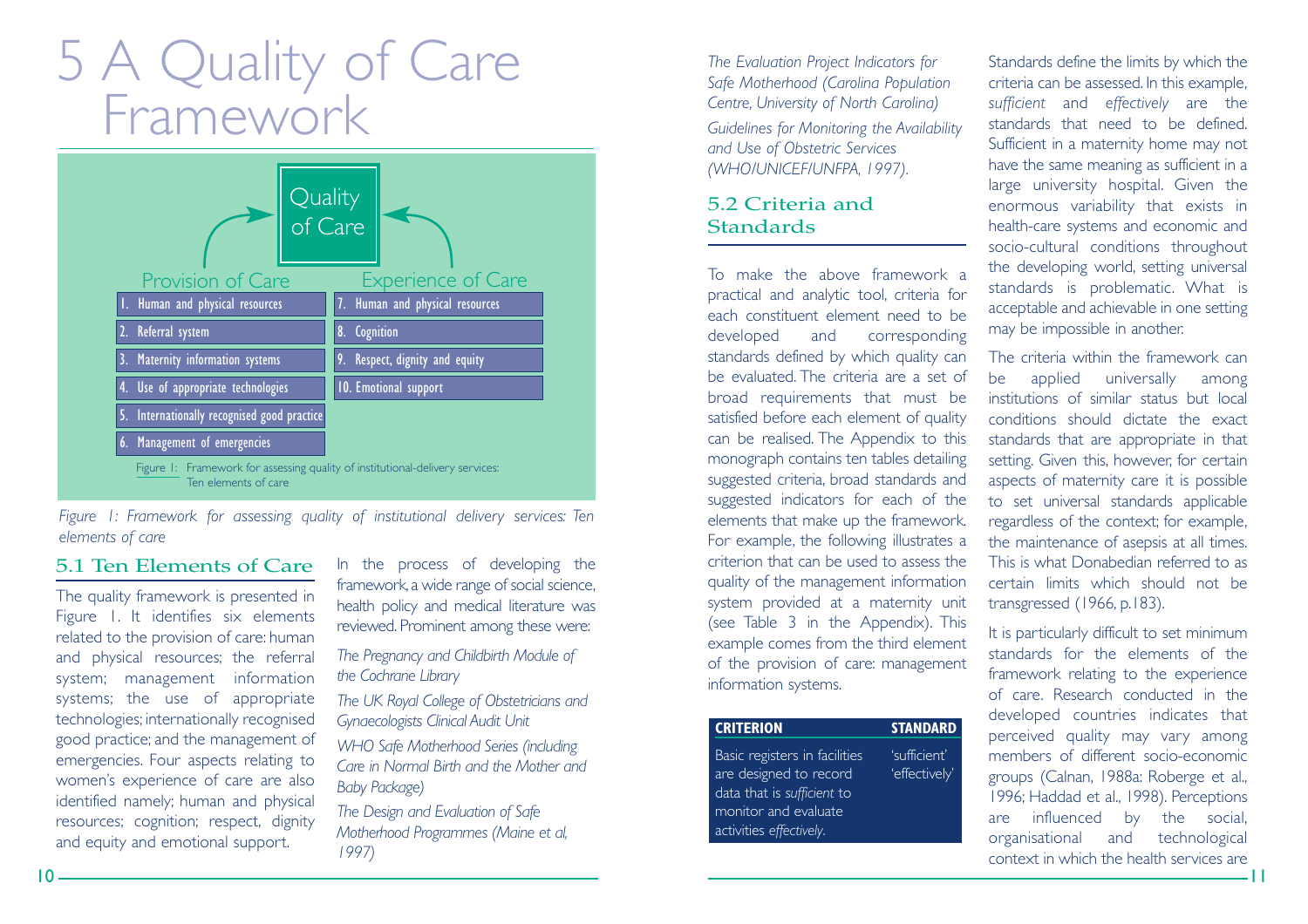delivered (Palmer, 1991; Ellis and Whittington, 1993). However, even when staff are overwhelmed by the volume of users, rudeness and disrespectful behaviour, should not be condoned (Mensch, 1993). Notions of privacy vary culturally, as do definitions of respect. Where the communication of important information is inhibited, such as details of medical conditionsfrom the patient to the provider, or of details of side-effects from certaindrugs, such behaviour is more than simply rude, it can contribute to adverse outcomes. Agreeing on minimum standards for communicationand respect within institutions is therefore an important part of the quality process.

### 5.3 Indicators

Once appropriate standards have been explicitly defined, a variety of indicators may be selected to evaluate how closely these standards are being met. There already exist numerous publications that offer a range of indicators that can be drawn on to aidthe evaluation process (Koblinsky et al., 1995, Maine et al., 1997, Campbell et al., 1995, UNICEF/WHO/UNFPA, 1997). These indicators are usually organised into an input-process-output structure leading to outcomes.That is, indicators have been developed to evaluate the inputs to a programme, and how these are converted through processes (activities) to produce results (outputs) at the programme

level and eventually changes at the population level (outcomes) (Koblinsky et al., 1995).

This is a useful way to conceptualise the whole. However, in an assessment of quality of care at the facility level the range of indicators so far developed fails to capture important aspects of service provision that contribute to women's experience of care. The detailed framework presented in the Appendix offers a number of suggested indicators to assess whether criteria to assess users experience of care are being met. The development of such indicators is in its infancy and the corresponding examples given in Tables 7-10 represent working suggestions. In addition, the indicators that are currently most commonly used do not on the whole help evaluate either the appropriateness of intrapartum and postpartum care or whether that care falls within recognised standards of good practice. For this reason we have paid particular attention to these aspects of the quality framework.

The degree of difficulty in measuring quality increases as one moves from input, otherwise known as structural, variables to process measures and then to outcomes of patient care. Certain outcomes, such as maternal mortality rates or ratios, case fatality rates, perinatal mortality rates and so forth can reveal certain things about maternal health at a general level, but alone reveal very little about the

process of care at the institutional level. It would be presumptive to infer that improved outcomes were the result of improving the process in most cases (De Geyndt, 1995). For example, a reduction in maternal mortality at the facility level may be the result of an improved transportation system and have little to do with the quality of care provided.The cause-effect relationship between process and outcome is often tenuous. No indicator used in isolation is sufficient to provide a meaningful insight into the element of quality being examined.

There are two important drawbacks of the input-process-output trilogy.The first, as indicated above, relates to the complex relationship that exists between cause and effect. The linkbetween structural attributes and theprocess of care is inconsistent and empirically unproved (De Geyndt, 1995).The simple existence of human and physical resources necessary to provide high quality essential care is not enough to assure the provision of such care.The second methodological problem relates to the relative importance of the ten elements. Failing to meet standards set for certaincriteria may result in such poor quality care as to influence the healthoutcome directly (for example, empty blood stores in a referral hospital), while failing to meet other standards will have a less immediate impact (for example, prohibiting social support in labour). Aspiring to meet all criteria to

the highest standards would be the ultimate goal, but in practice, given limited resources, decisions will inevitably be made about the relative importance of specific interventions to redress areas of poor quality identified in the assessment process.

Given this, however, it is not useful to have a limitless supply of blood if there is no one qualified to transfuse that blood, just as the existence of an effective communication system with referral hospitals is practically redundant if transport between the units is not available 24 hours a day.To reduce the number of maternal deathsit is vital that the interdependence of the elements of care be recognised in the assessment of care. Optimal care in one element can go hand in hand with high levels of maternal death and morbidity if care in other areas falls below an acceptable standard.

In practice, many of the problems experienced in the provision of essential obstetric care, especially in developing countries would cost little to address, at least in financial terms. For example, operating theatres may be locked and the person responsible for the key cannot be found, the theatre may not have been cleaned after the previous operation, anaesthetists are usually on call during the night but often cannot be contacted or are unable to attendduring public holidays. Furthermore there is evidence that an increase inthe quality of care provided and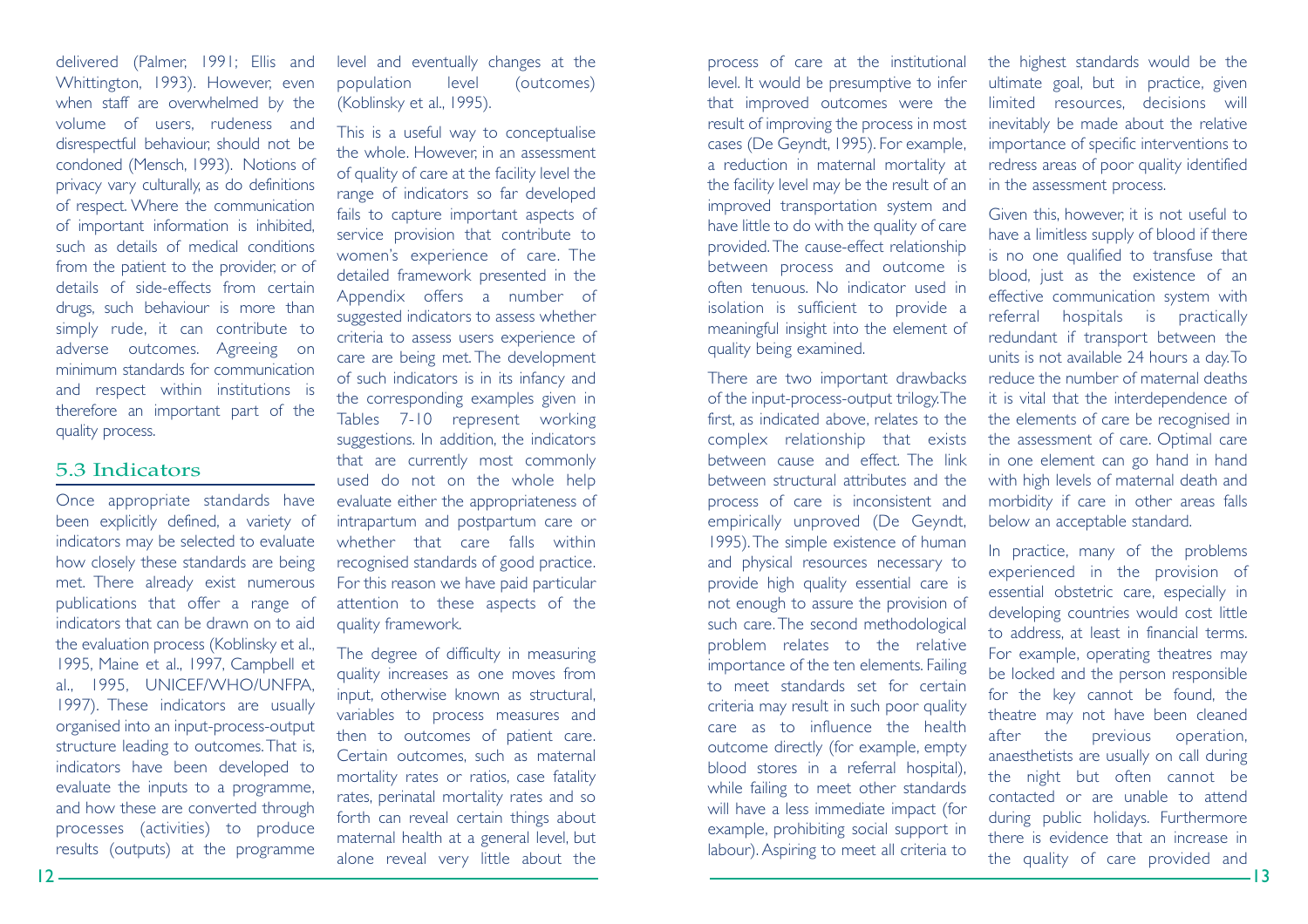experienced could actually reduce the cost of the service by decreasing waste, curtailing inappropriate use of limited resources, eliminating inefficiencies, optimising the use of existing inputs, and applying correct processes (De Geyndt, 1995).

### 5.4 Data Collection

Experience has shown that, depending on the source of the information, data can be conflicting. For example, in order to measure the normal waiting time between arrival at the facility and the first examination, multiple sources need to be drawn on to piece together the most probable timing of events. Provider interviews may suggest that women are generally examined within half an hour of arrival.An examination of case notes, which should theoretically record time of arrival and the time of firstexamination, may or may no<sup>t</sup> contradict this claim. Yet a woman'srecall of events may or may not be reliable depending on her education, progress of labour and so on. All of this information combined with anobservation of normal events, including an assessment of the accuracy of time reporting in case notes, over a period of time will enable the investigator to define an average normal waiting time for both uncomplicated and complicated deliveries.The investigator will need to make value judgements as to the reliability of different sources. This enables a systematic verification process that will ultimately produce a more objective assessment. While the criteria for quality require local discussion and definition, the framework approach, using a variety of indicators, has the potential to best reflect a valid notion of quality. The panel opposite briefly reviews a range of sources and methodologies that may be used to calculate indicators in a quality assessment process.

# Approaches to Data Collection

### **Facility Records**

These can be divided into twogroups: information that is available in the public domain (for example, annual reports and annual accounts) and source documents, that is, information routinely collected by the institution (such as the admissions register). Facility records include annual reports, accounts, staff lists, registers (admissions, delivery, discharge), hospital guidelines (procedural/protocol, documents), blood-bank records, inventories of facility's equipment, stocks and supplies and operating theatre records. The quality of this information is likely to be variable, but important data can be extracted, if used with care.

### **Provider Interviews**

Structured and semi-structured interviews with a full range of health providers can be used to obtain information on a range of factual, impressionistic, theoretical and substantive issues. An attempt should be made to ensureinterviews are held in private and that confidentiality is maintained. One drawback of provider interviews is that they often elicit responses that reflect idealised behaviour. In a structured interviewmany providers respond with what they know should be the case, rather than an accurate description of existing services (Simmons and Elias, 1994).

### **Exit Interviews**

Structured and semi-structuredinterviews with women who havedelivered are best taken on the day of discharge. They should be relatively short (30 minutes maximum) and held in private.They are effective for obtaining information on the course of awoman's labour; the decisionmaking process; and circumstances governing the timing of presentation, the choice of facility and actual experience of care. Certain questions relating to her experience of care are not appropriate in this setting and are unlikely to provide meaningful data (courtesy bias). Women may be unlikely to speak as candidly about their experiences of care as they might at their own home. However, the timing of this interview facilitates accurate data on, for example, the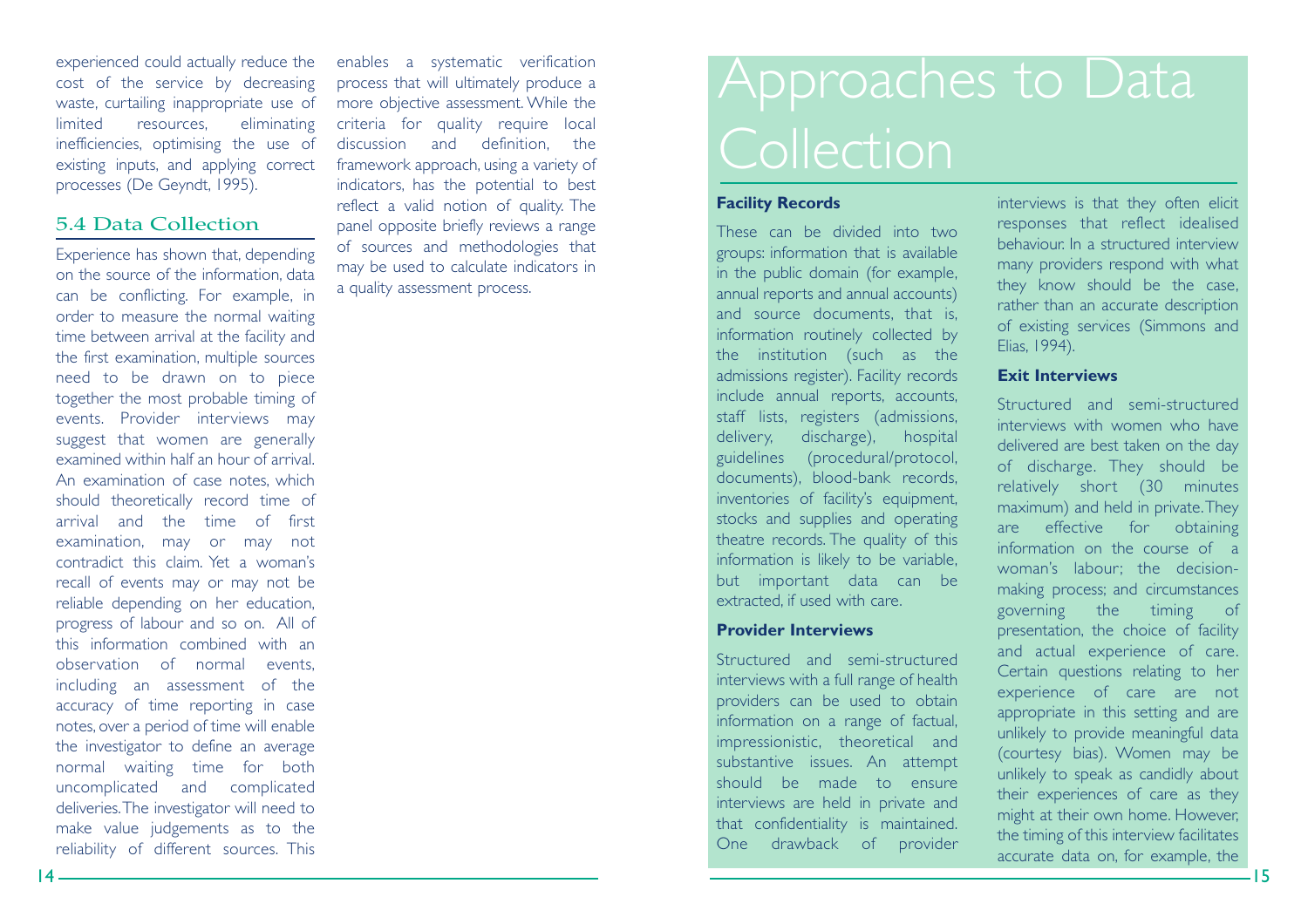number of vaginal examinations received - information that may be less easy to remember accurately some time after the delivery. Interviews should be designed to obtain some socio-economic dataand basic information about thenumber of previous pregnancies and deliveries, place of delivery, outcome, and the nature of complications during and after delivery.

### **Case Notes**

The quantity and quality of information in case notes isnotoriously variable. However, when used in conjunction with an exit interview they can be useful for piecing together events. They can help distinguish between poor management and poor recordkeeping. For example, case notes alone do not reveal whether bloodpressure is being routinely taken on arrival but staff are failing to record this in case notes, or whether blood pressure is simply not being taken at all. They do, however, reveal if it is being routinely taken and recorded, and can therefore provide a useful indicator of good quality.

### **Observation**

General observation techniques are essential in the assessment of basicquality indicators relating to cleanliness, crowding, state of equipment, provider-client relations at a general level and so on. Moreover, it is an effective means of

verifying aspects of care described in provider and client interviews. Observational approaches have the advantage that data reflects an action or interaction itself ratherthan someones rendering and recollection of what happened.

Providers tend to be affected by the presence of outsiders (bestbehaviour bias), so observation techniques require that the assessor is either internal and specifically trained, or present for a sufficiently long period of time to gain a fairly accurate insight into normal care. This will result in a more complete and accurate picture of all aspects of care. In reality, where quality of care norms are not yet widely accepted and implemented in the field, providers may not feel the need to disguise their approach to clients when being observed (Simmons and Elias, 1994).

### **Community Survey**

Household surveys designed to elicit client perspectives and information about their experience of care are an important methodology. Undertaking a survey is often not possible, requiring too much time and too many resources. However, if it is possible, survey data can provide some unique insights into healthseeking behaviour in the community. Surveys enable information to be gathered about previous birth experiences, and can include specific

relations and waiting times to the use of specific procedures. If the survey covers a large enough area it can provide information for and about a range of institutions (public, charitable, non-governmental and private) as well as providing information about women whodelivered at home. This offers theopportunity to examine factors that determine use, non-use and choice of provider. Surveys can also be used to obtain information indirectly that is difficult to obtain from providers directly. For example, researchers have found that information relating to operational delivery rates are often not forthcoming from private providers, who fear regulation and the potential limitation of what is a very lucrative aspect of their service (Matthews, 2000). Caesareansection rates by provider, however, can be calculated using survey data where the survey covers a sufficiently large number of women delivering in a range of institutions. It should be noted that surveys that intend to reveal meaningful information about levels ofsatisfaction need to ask questions

that are detailed enough to reveal how women and their familiesdiscriminate among service attributes. Surveys from developing countries are reported to have noted uniformly high levels of

questions relating to many aspects of quality of care, from interpersonal satisfaction despite great variability in the quality of services (Simmons and Elias,1994).

### **Focus Groups and In-depth Interviews**

A further limitation of surveys is that they cannot adequately capture the complex feelings and perspectives of clients or the underlying dynamics of power and status. Simmons and Elias (1994) draw attention to the fact that research on social services indeveloped countries has shown that survey data typically reveal high levels of client satisfaction with services, while in-depth street-level approaches show extensive evidence of dissatisfaction (Lipsky, 1981). If it is possible to follow up women who have delivered in thefacility under assessment, their inclusion in focus group discussions can yield important insights into womens experience of care in the facility, and their reasons for accessing care when, and where they did. Insights into why women did not access care at that particular facility can be equally revealing. In order to identify potential aspects of care that may inhibit utilisation, the organisation of focus groups and indepth interviews with women who live in close proximity to the facility but that chose another provider or delivered at home, would be necessary.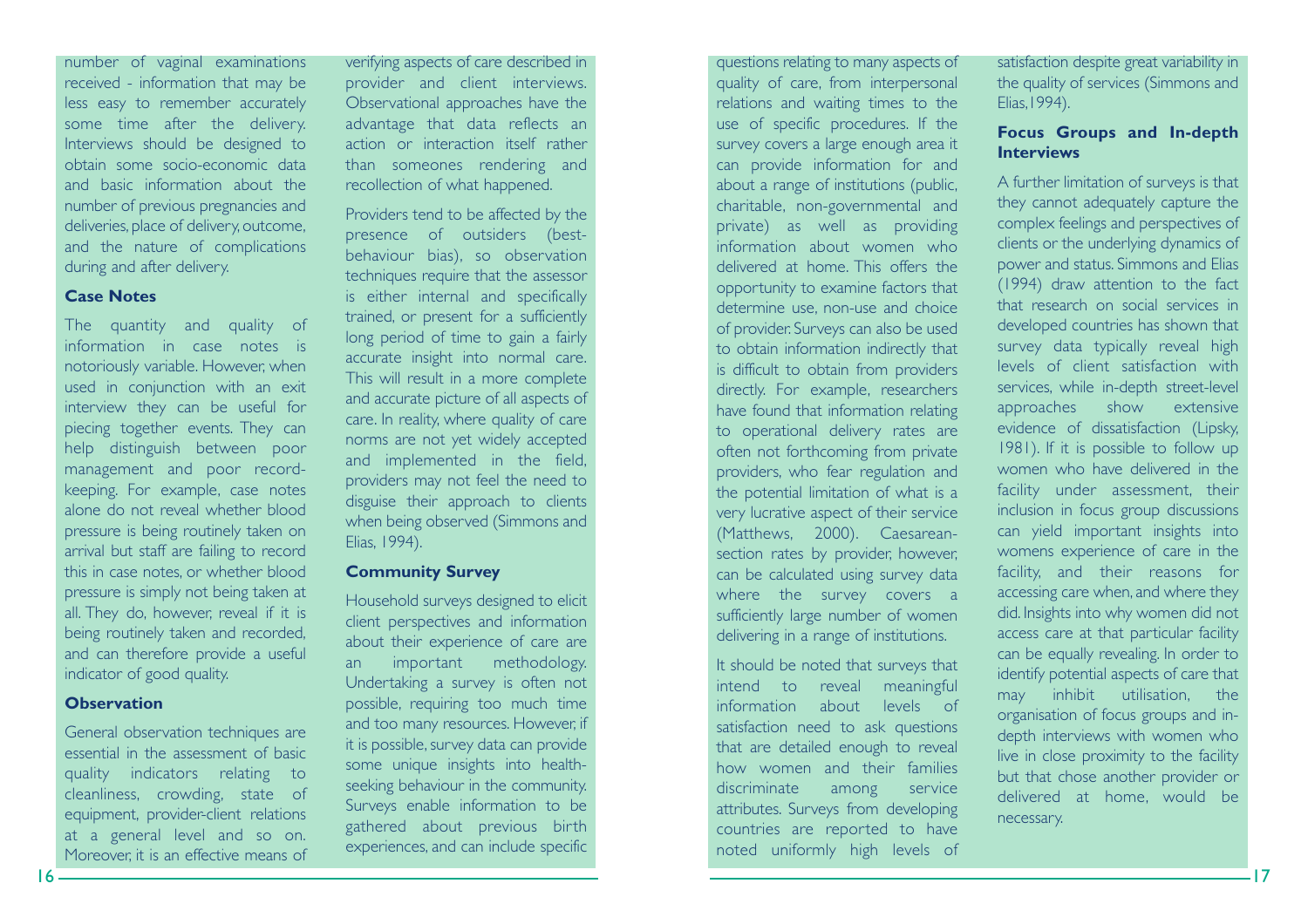# 6 Expanded Quality Assessment Framework

Opposite the ten elements of care that make up the framework are reviewed in more detail.



# 6.1 Provision of Care

### 6.1.1 Human andPhysical Resources

Human resources include the quantity and quality of health and non-health personnel employed for providing and supporting the delivery of patient care (De Geyndt,1995). The term refers also to the configuration of staff, levels of supervision, management styles, population-based staffing ratios, and nature and frequency of staff training.

Physical resources are the grounds, buildings fixed and movable, medical and non-medical equipment, vehicles, furniture, medical and office supplies, pharmaceuticals, warehousing and storage conditions and maintenance of physical assets (De Geyndt, 1995, p.33). The term covers general hospital infrastructure, including water and electricity supplies.

A quality assessment tool needs to be able to record in some detail theavailability, use and quality of the above. The review process would need to assess not only the clinical skills of staff, their experience, training and communication skills, but also their hours and salaries. Facilities can sufferfrom staff shortages, a dysfunctional skill mix as compared with case mix, unclear job descriptions, underskilled staff and staff who lack confidence in their skills(Huque et al., 1999). They can also employ staff who feel isolated,

unmotivated and undervalued - all ofwhich have an impact on the quality of both clinical and interpersonal care provided by the institution. The Safe Motherhood Project in Nigeria draws attention to the fact that inadequate pay and benefits for health staff arefrequently mentioned as determinants of poor quality of care. Okafor and Rizzuto (1994) recommend that such practices should be reviewed and, if possible, remuneration for health professionals should more closely reflect the value of the critical service they provide. Simmons and Elias (1994) warn that researchers must be aware of theprofound sense of alienation that shapes providers behaviour in many settings. Where the threat of unemployment and resource scarcities dictateassignments to rural work settings, rather than an intrinsic motivation toserve, providers are bound to communicate their sense of frustrationand lack of concern for their clients (p.4). Effective provision of maternity services requires that staff are managed and supported effectively in their roles. Delay in payment of salaries, excessive patient loads and insensitive line management will promote an adverse professional environment. Conversely efficient and responsive management of an institution will tend to enhance the quality of the working environment and motivate staff.

Areas suitable for the application of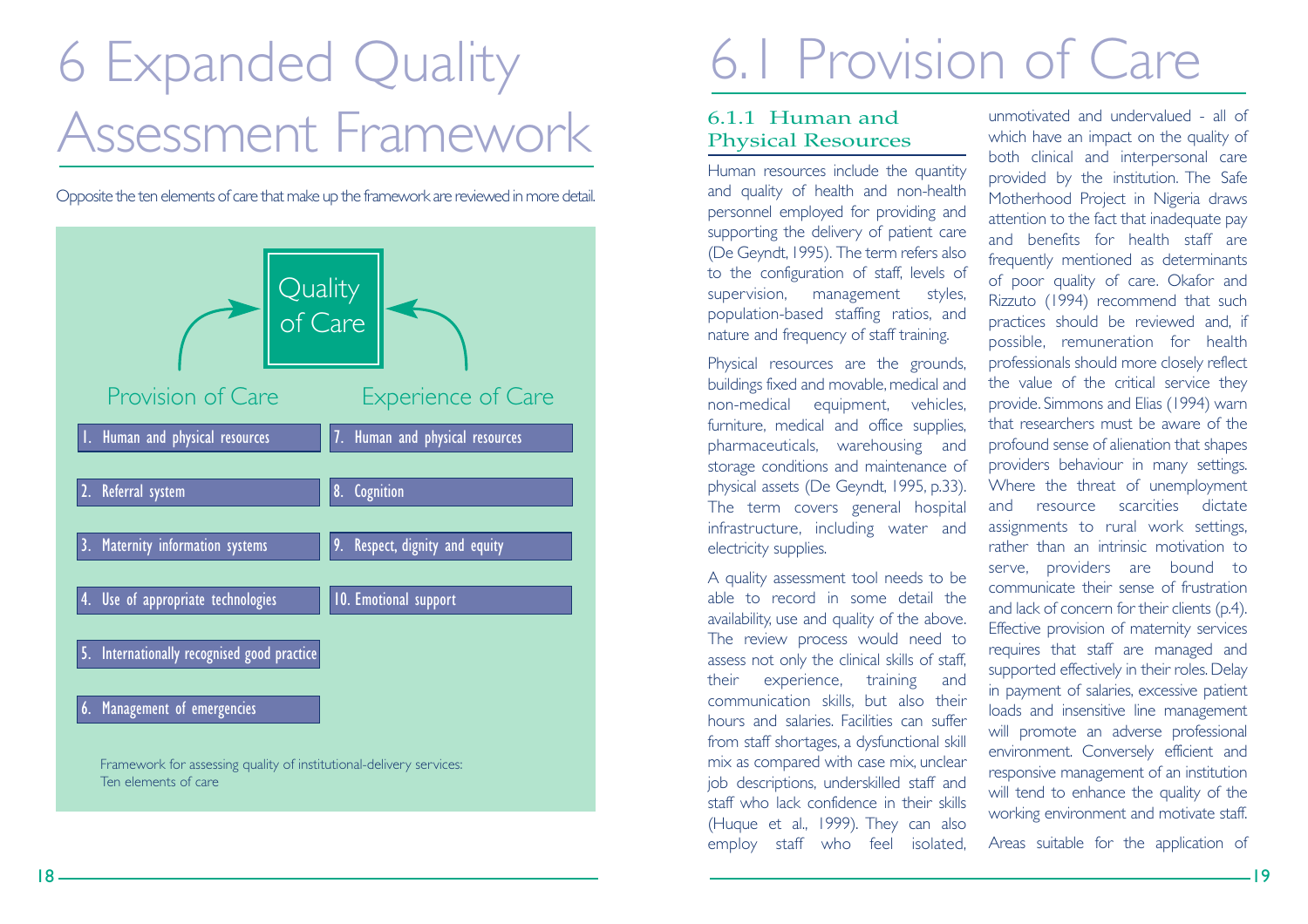### quality standards related to human resources include:

### Safety at work, staff training and development and the management of human resources

Staff require protection from risks associated with their work.These includephysical violence, verbal abuse from patients and relatives and transmissible infectious diseases, especially Hepatitis B and HIV.These are especially pertinent in maternity facilities where exposure to large volumes of body fluids is likely.

Effective systems for staff appraisal linked to personal and professional development opportunities such as the availability of courses and in-service training are key to maintaining the quality of the human resource base.

Staff operate more effectively where there are clear management structures and clear lines of accountability.

### Basic and Comprehensive Essential Obstetric Care

Insufficient and unqualified staff, unavailability of blood, shortages of essential drugs and missing supplies limit access to life-saving procedures (Thaddeus and Maine, 1994). A WHO working group (1996) identified two levels of essential obstetric care: basic and comprehensive. A facility at the level of a health centre is expected to be able to provide six essential functions: antibiotics (injectable), oxytocics (injectable), anticonvulants (injectable), manual removal of the placenta, removal of retained products and

assisted vaginal delivery.A facility providing a comprehensive level of essential care, such as a district hospital, is expected to be able to provide not only all of the above but also caesarean-sections and bloodtransfusions.

The provision of these services requires that other aspects of the physical infrastructure function efficiently. In the developing world there are frequent problems with the provision of the continuous supply of power and water. In addition, the maintenance of buildings and equipment in a state of adequate repair is often problematic in settings where budgets are constrained, and increased demand for services compromises the efficient operation of facilities.The ability of a facility to perform effectively the functions expected of it is the outcome not only of the quality of human and physical resources but also of the other aspects of quality identified in this framework.

Criteria that may be used to assess the quality of the provision of care relating to human and physical resources include:

- 1) The skill mix is appropriate to cope with patient flow and the case mix of deliveries at the facility.
- 2)The maternity wards are adequately equipped to perform their function effectively and consistent with internationally recognised good practice.
- 3) The operating theatre is in good repair and fully equipped with drugs and surgical equipment to perform life-saving procedures when required.
- 4)The general infrastructure of the facility is of sufficient size and state to cope with demand, and essential support services are reliable.
- 5)The organisational and management structure of the labour, delivery and postpartum suite ensures most efficient use ofresources.
- 6) Staff should always be adequately protected from risks associated with their work.
- 7) Effective systems for maintaining the quality of the human resource base should be in place at all facilities.
- 8) All facilities should have a clear management structure and clear lines of accountability

(also see Table 1 in the Appendix)

### 6.1.2 Referral

The quality of the referral system is crucial to preventing maternal death. The hierarchy of maternity facilities only becomes a functioning unit if the referral system from the lower-order health centre to the referral unit isefficient and effective. While themajority of complications are unpredictable, it is possible to identify antenatally certain high-risk groups (such as breech presentation and multiple pregnancies), which should be referred to the appropriate facility well before labour begins.This framework is not concerned with referrals madeantenatally, however, but with the quality of referral procedures once a woman in labour or with acomplication presents at the facility under assessment.

Poor referral procedures were identified as a significant constraint to the accessing of emergency care in a study in Nigeria (Okafor and Rizzuto,1994). Here, midwives in Akwa-Ibom were reportedly frustrated that registered maternitycentre patients were treated as unbooked cases when they went to general hospitals for emergency assistance, and were therefore denied prompt treatment. Among facilities in urban India, it has been reported that units providing basic emergency care may deny care to any unbooked woman presenting in labour, regardless of her condition. This policy adds

21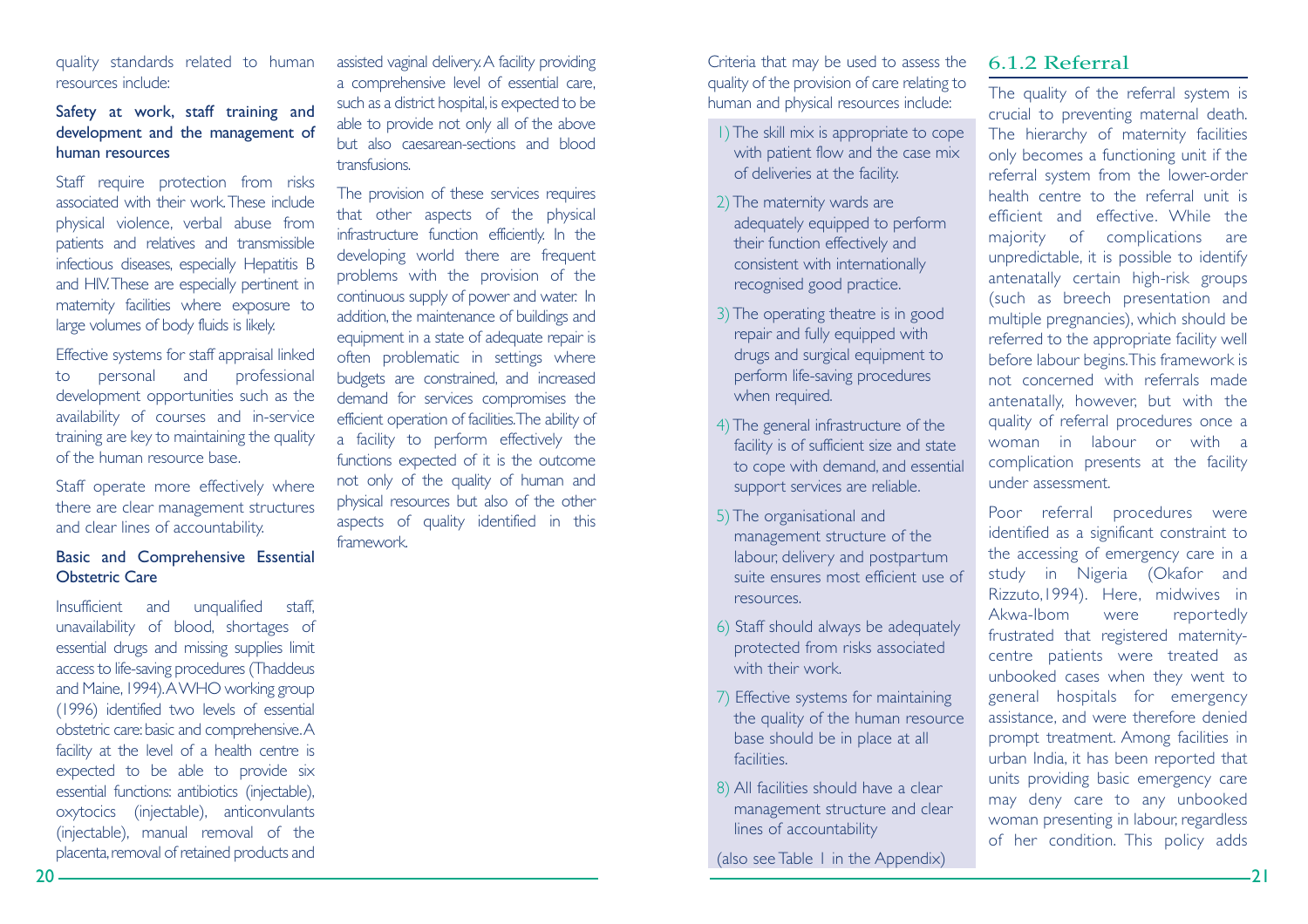avoidable delays to the accessing of prompt and appropriate care for women who go on to have an uncomplicated delivery. For women with a complication the delay can be far more serious where an insufficientattempt is made to stabilise her condition before referral. The timetaken to travel between facilities onoften crowded roads is unpredictable, and in the late stages of labour it can be uncomfortable, distressing and potentially fatal for both mother and child (Matthews et al., 2000).

It is important that referral protocols are defined with input and cooperation from managers at all levels within the system. Managers should determine locally which conditions can be treated in a given facility and which must be referred. An effective referral andtransport system is the link that allows facilities to work together in a continuous chain.There must be good communication and cooperation throughout the chain if the system is to be effective (WHO, 1994).

This element of the framework aims toidentify components of sub-standard care, such as poor coordination between providers, which may delay the referral process and consequently negatively affect the pregnancy outcome.

Criteria that may be measured to help determine the quality of the referral process include:

1) An admissions procedure that ensures the timely examination and referral of a woman presenting with a complication.

- 2) Experienced staff and essential drugs and equipment are available at accessible hours atthe referring facility to stabilise a woman before referral.
- 3) Reliable transport is available on a 24-hour basis.
- 4) There is a functioning and reliable communication system to enable staff to communicatewith the referral hospital of first choice to ensure that essentialstaff and equipment are available.
- 5) There is a qualified member of staff on call to accompany complicated cases to the referral hospital when necessary.

(See also Table 2 in Appendix)

### 6.1.3 Maternity Information Systems

A review of record-keeping procedures by the Prevention of Maternal Mortality (PMM) network at ten facilities in Kumasi, Ghana (Danqua et al., 1997), and a recent study involving facilities in urban India (Matthews et al., 2000) have revealed

that information on obstetriccomplications is often inconsistent or missing. Some hospital record systems were not designed to collect such information at all. Individual patient records are indispensable for casemanagement and peer review, and for appropriate record-keeping to determine the impact of programmes (Geefhuysen, 1999). In these studies, case notes were often nonexistent, incomplete or illegible. No formal procedure existed to classify and then record maternal complications by primary cause. Nor did any functional procedure exist to review causes of death. For example, many perinatal deaths will inevitably remain unexplained, but obvious obstetric and paediatric causes should be identified. Deaths due to prematurity are relatively common, but if their number is compared with the total number of low birthweight babies delivered at the facility, the ratio can give an impression of the standard of intrapartum and neonatal care (Driessen, 1987). Regression models in a study of the measurement of quality of essential obstetric care in Nigeria showed that the most consistent and important predictor of quality scores was the use of printed forms (ie, routine records of labour) during intrapartum care. Printed forms served as job aids, providing prompts that reminded midwives to perform specific tasks (Adeyi and Morrow, 1997).

The PMM network also identifiedproblems in record-keeping at the human resources and management levels where they noted a lack of trained records personnel and training programmes. They found that medical personnel lacked knowledge and skills in recording and managing information, and that administrators poor use of available information contributed toinefficient planning of services. Any quality assessment exercise would need to review the record-keeping practices and skills of the department and the way in which information is routinely used. It will then be possible to upgrade effectively both recordkeeping instruments to ensure all necessary information is recorded, and the skill base to ensure staff areadequately trained to record the correct information accurately and use it effectively. Regular reporting of baseline data, analyses and dissemination of data for the purposes of policy, planning and case review are essential components of a maternity information system.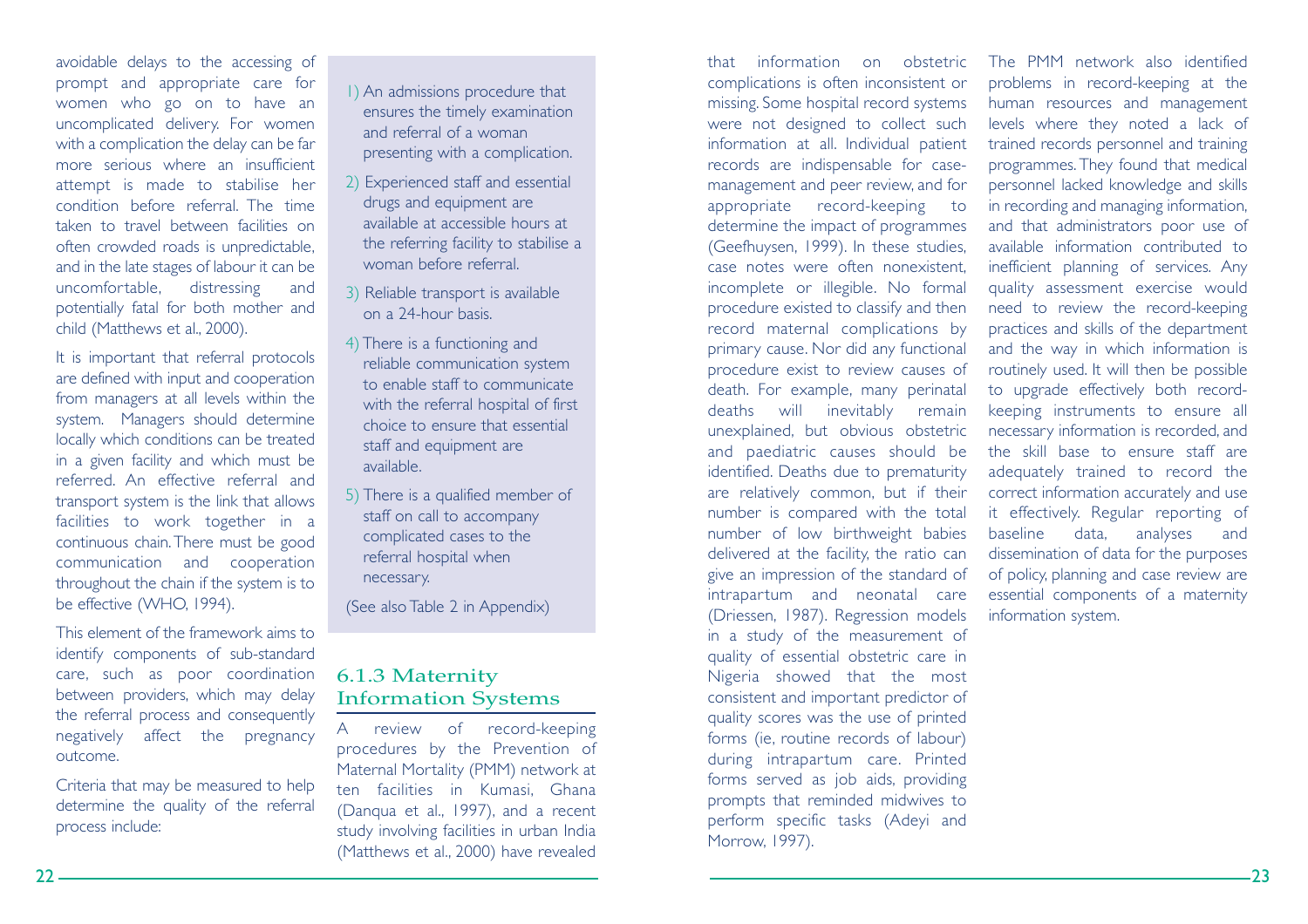Criteria for assessing the quality of management information systems include:

- 1) Basic registers in facilities are designed to record data that is sufficient to monitor and evaluateactivities effectively.
- 2) Current procedures for recording information result in complete and accurate data entry.
- 3) A review process is in place to ensure data is comprehensive and used effectively to improve patient management and service delivery.
- 4) Each complicated case (severe morbidity or mortality, maternal or infant) is effectively reviewed and analysed, and avoidable factors identified.

(See also Table in 3 in the Appendix)

### 6.1.4 Appropriate **Technologies**

It is now increasingly recognised that certain technologies within maternity care are not always appropriate, being at best wasteful and at worst harmful.However, assessing the extent to which inappropriate technologies are used has not yet been widely embraced as an indicator of quality of care. For this reason this element of the frameworkis examined in some depth here.

Good care relies on the use oftechnologies that have been justified scientifically. Inappropriate technologies can compromise safety, use up scarce resources unnecessarily, and in the case of certain specific procedures be not only uncomfortable and humiliating for the labouring woman, but even harmful. According to the World Health Organisation a technology is:

*'an association of methods, procedures, techniques and equipment which together with the people using them can contribute to solving a health problem.An appropriate technology is one that is scientifically sound, adapted to local needs, acceptable to those who use it or for whom it is used, and that can be maintained and utilized with resourcesthat the community can afford'*

(WHO, 1996b).

Ideally, only interventions that support the process of normal birth should be used, and those that are poorly evaluated or potentially harmful stopped. The WHO has published a report on care in normal birth, in which it details aspects of normal care and identifies technologies that have been demonstrated by randomised controlled trials to be inappropriate, unnecessary and sometimes harmful (WHO, 1996b). While there are myriad potential interventions that can be, and are, used by midwives and obstetricians all over the world, <sup>a</sup> selected number identified in theWHO report are included as criteria

for this element of the framework andwill be discussed here. Those selectedare relatively easy to identify in an assessment exercise. The assessmentprocess would attempt to ascertain whether or not these were used by the facility being assessed, and how often.

### **Routine Pubic Shaving and Enemas**

Preparation for birth in a health centre or hospital often includes several routine procedures such as taking a woman's blood pressure and checking her pulse and temperature, all of which have implications for the birth.As a rise in temperature may indicate infection or dehydration, and a rise in blood pressure may signal pre-eclampsia, both should normally be checked at least every four hours. Routine procedures such as pubic shaving and enemas before delivery, however, are common but have no proven benefits and can both be uncomfortable andhumiliating. Pubic shaving was popularly thought to reduce infection and make suturing easier. While there is no evidence to support this, the likelihood is that the risk of infectionfor the woman (and indeed the provider) will rise through contamination from a non-sterileblade. The transmission of HIV andhepatitis are among the more serious potential consequences. A study examining this practice as early as 1922 (Johnston and Sidall, 1922) and a more recent randomised controlled

trial in 1965 were both unable todetect any lowering of puerperal morbidity by pubic shaving. Rather, there was a tendency towards increased morbidity in the shave groups (Kantor et al, 1965).

Enemas are used in the mistaken beliefthat they will help the uterus to contract and the head to descend, and to reduce contamination at delivery and so minimise the risk of infection tomother and baby.While some women do ask for enemas, many find them an embarrassment. Two randomisedcontrolled trials have evaluated theeffects of routine enemas, and no effects on the duration of labour or onneonatal infection or perineal wound infection were detected (Romney and Gordon, 1981; Drayton and Rees, 1984). Routinely administering enemas to women in labour confers no benefit. Aside from being particularly uncomfortable during labour, they carry some risk of bowel damage (rectal irritation, gangrene and anaphylactic shock).

### **Intravenous Infusion and Vaginal Examination**

Other routine procedures still widely used include intravenous infusion of glucose and fluid. Fasting in labour is commonly observed in order to minimise the contents of the stomachshould a general anaesthetic be necessary. However, there is no guarantee that withholding food and drink will result in a stomach volume of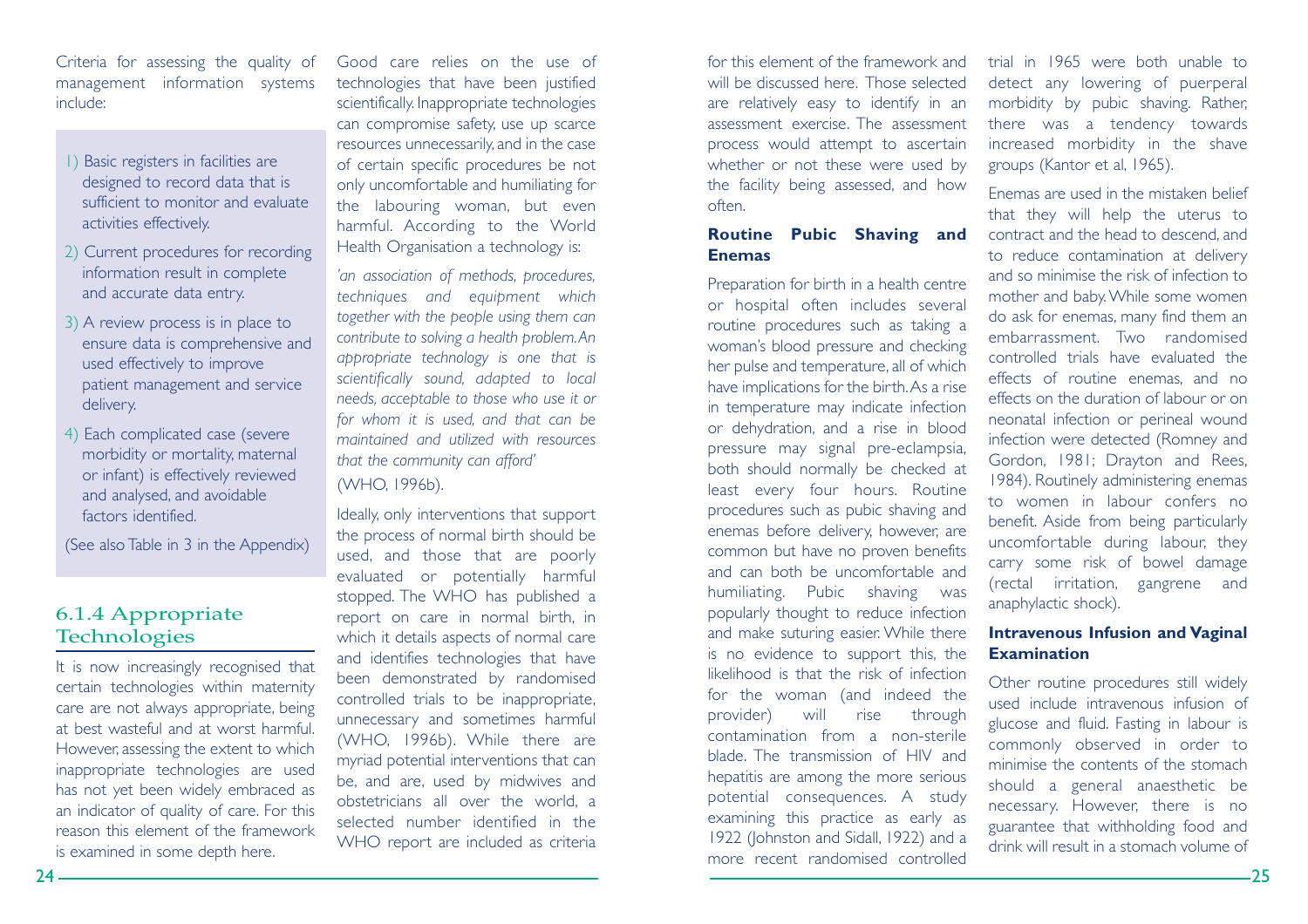less than 100ml. Nor can fasting be relied on to lower the acidity of the gastric contents (Crawford, 1956; Roberts and Shirley, 1976; McKay and Mohan, 1988). Restricting food and drink in labour continues in many institutions. Dehydration and ketosis are possible outcomes of this type of restriction, the common response to which being the use of intravenous infusion of glucose and fluid. Dehydration can cause veins to collapse, which would make putting in a drip, if needed, difficult. Moreover, not only can the use of intravenous infusion interfere with a woman'sability to move freely in labour, and so interfere with the natural process, it may have potentially serious unwanted effects on the baby such as, hyperinsulinism (Lucas et al., 1980; Rutter et al., 1980;Tarnow-Mardi et al., 1981; Lawrence et al., 1982). Labour requires enormous amounts of energy. The WHO (1996b) concludes that the correct approach should be not to interfere routinely with womens wish for food and drink during labour and delivery (p.11).

Checking cervical dilatation is the most common method used to assess theprogress of labour. This requires a vaginal examination.To reduce the risk of infection, these examinations should be kept to a strict minimum - once every four hours during the first stage according to the WHO (1994) and should be carried out only by skilled attendants, with clean hands and

wearing gloves. It is important to keep invasive techniques to a minimum. Attendants impatience often results in the over-use of this technique.

### **Intravenous Infusion of Oxytocin**

Impatience is sometimes a reason for the liberal use of another technology: intravenous infusion of oxytocin.When the membranes rupture early and labour does not follow spontaneously labour is often augmented in order to avoid chorioamnionitis.The practice of using an intravenous infusion of oxytocin, to speed up labour after early amniotomy if the rate of cervical dilatation is less than 1cm per hour, has been investigated in a number of randomised trials (Read et al., 1981; Hemminki et al., 1985; Bidgood and Steer, 1987; Cohen et al., 1987 and Lopez-Zeno et al., 1992).Three of the trials provided data on the length of labour after oxytocin augmentation compared with control groups only. Only one of these demonstrated a shorter mean duration with oxytocin. In one trial women in the controlgroup were encouraged to get out of bed and move as they wanted. In this group the mean length of labour was slightly shorter than in the augmented group. No difference in AGPAR scores were found (Hemminki et al., 1985). The majority of women in this trial described the augmentation process as unpleasant, and more than 80% said that it increased their pain.The WHO (1996b, p. 23) concludes that it is not clear from available data that the

liberal use of oxytocin augmentation (active management of labour) is of benefit to women or infants.Additionally, the WHO (1996b) concludes that as a general rule oxytocin should only ever be used to augment labour in facilities where there is immediate access toCaesarean section should the needarise.

### **Intramuscular Oxytocin**

In many areas of the world intramuscular oxytocin is administered by injection to augment labour. Use of any intramuscular oxytocin before the birth of the infant is generally regarded as dangerous because the dosage cannot be adapted to the level of uterine activity. Hyperstimulation may result which is harmful to the fetus(WHO 1996b). An increased incidence of ruptured uterus has also been linked to this practice (Kane, 1993). Recent studies of hospitals in urban India, and of assisted home deliveries in rural Karnataka, observed the frequent use of intramuscular oxytocin before delivery to augment labour (Matthews et. al. 1999, Matthews et al. 2000). This harmful practice should be abandoned (WHO, 1996b).

### **Caesarean Delivery**

Caesarean delivery can be life saving for mothers and infants, but more and more often it is being used for reasons other than this.The appropriate use of Caesarean delivery can lead to a

decrease in maternal mortality and morbidity as well as decreasing perinatal mortality and morbidity. The rate of Caesarean section variesconsiderably among countries from about 5% to over 30% of all deliveries.Rates also vary considerably within countries. In a resource-poor setting rates can suffer from being too low in municipal facilities yet too high in private ones. In Brazil, where delivery in hospital is the norm, the Caesarean delivery rate for the country has been estimated as 36.7% (DHS, 1996). A recent study found rates in private hospitals as high as 72% (Chacham and Perpetuo, 1998). The optimal rate of Caesarean delivery is unknown, and will inevitably vary by institution according to its status within the referral chain. But the national dataavailable suggest that little improvement in outcome appears to occur when overall rates rise above7% (Enkin et al., 1995). The WHO (1997) suggests that rates of below 5% may indicate inadequate availability and access to obstetric care, while rates of above 15% may suggest over-utilisation for reasons that are not essential.Excess use of Caesarean sectionexposes women to anaesthesia and major surgery with their concomitant risks. It is also expensive, at a cost to either the wider health-care resourcepool or to the woman and her family if they are paying for the operation and associated costs. A study of 221 consecutive Caesarean sections at a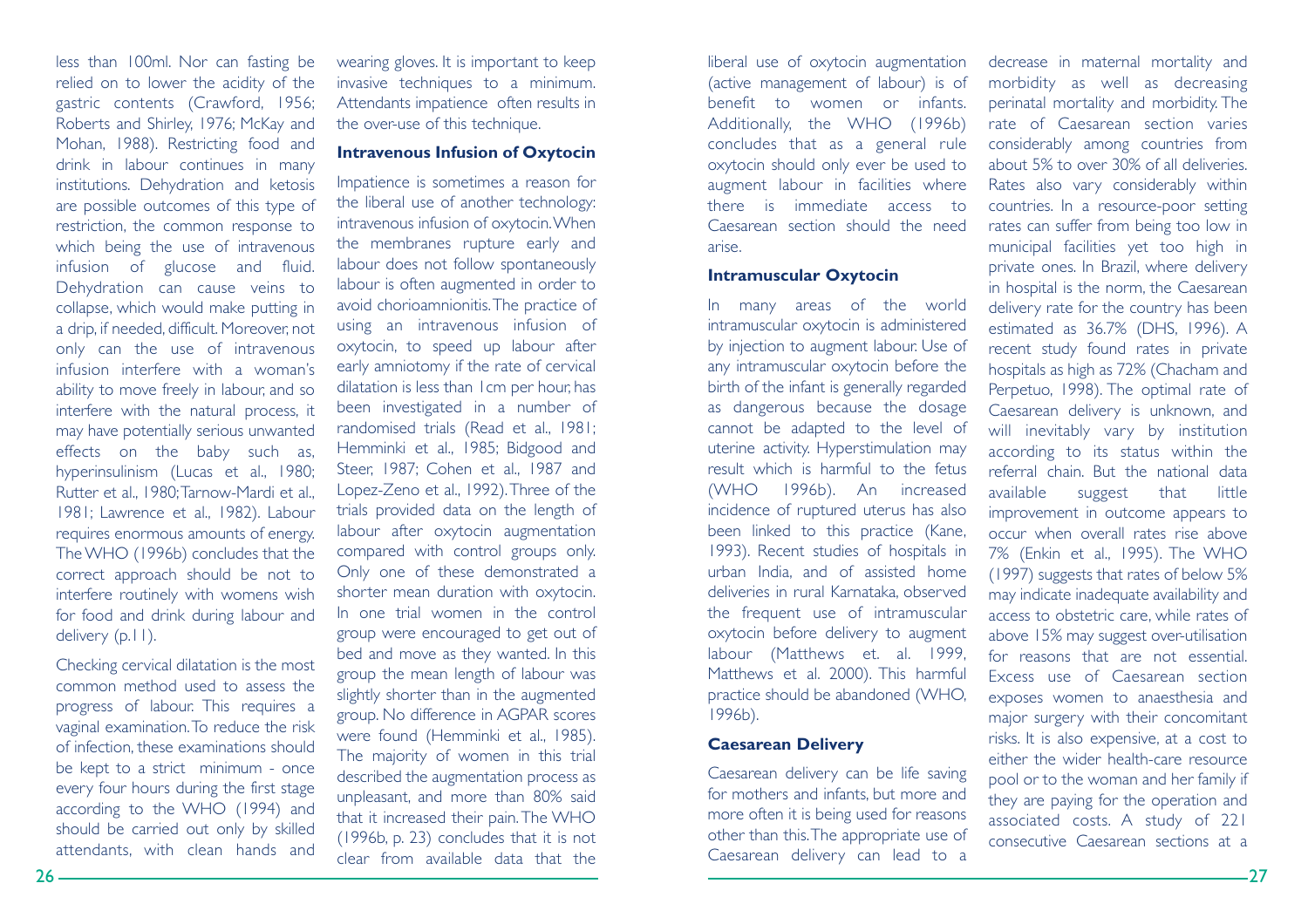### large London teaching hospital demonstrated that maternal morbidity was common after the operation. Anaesthetic problems, haemorrhage, paralytic ileus, wound problems and infective complications were both frequent and often unrelated to the condition that mandated theCaesarean section (Kelleher and Cardozo, 1994).

Studies indicate that the growing use of this technology is partly the result of the lucrative nature of this interventionfor the providers of care. Other factors that have been suggested to explain differentials in use include the fear ofmalpractice litigation, convenience for the clinician, the socio-economic situation of women and patient demand. Of women who stated thatthey would prefer to deliver by Caesarean section in the Metropolitan Area of Belo Horizonte County in Brazil, 43% gave 'less painful' as the reason, 22% wanted to have a tubal ligation at the same time, and 16% had had a previous Caesarean section.The same study set out to establish the extent to which patient demand could explain the high Caesarean section rate in the county. Of the 400 women interviewed 71% said that they wanted a vaginal delivery, 21% wanted a Caesarean section delivery and 8% said they had no preference. These figures suggest that patient preference is not a sufficient explanation for the very high rates experienced in this area (Perpetuo et al 1998).

### **Supine Position**

Many facilities move women from a labour room to a delivery room at the start of the second stage of labour and then require them to lie on their backs to deliver.Yet moving a woman at this stage of labour is an added discomfort, serves no physiological purpose and can be disruptive at this point. This is true also of the latter procedure of ensuring women are lying on their backs to deliver, in some cases with their legs tied in stirrups or held by hospital staff. In the absence of a complication women should be free to adopt whatever position feels most comfortable for them at the time ofdelivery. Generally, if given the choice, women choose positions such as squatting or standing that more closely complement the physiology of the labouring woman, ensuring that gravity aids the process. Lying on her back, or semi-reclining, effectively results in a more restricted birth passage. In these positions, particularly the latter, the woman will be sitting on her coccyx and sacrum, curving the interior of her pelvis and bringing her pelvis and spine closer together, which reduces the space available for the babys head (Sutton and Scott, 1996). A number of trials (Stewart and Spiby, 1989; Liddell and Fisher, 1985; Crowly et al., 1991; Bhardwaj et al., 1995) suggest that an upright position or a lateral tilt during second stage labour has greater advantages than a supine position. Findings demonstrate that the upright

position causes less discomfort and difficulty when bearing down, less labour pain, less perineal trauma and fewer wound infections. In one trial ashorter second stage was observed in the upright position. Despite this, the supine position for delivery is generally the position favoured by the staff attending, and is preferred not only in most of the developing world but in much of the developed world as well. Much of the positive effect of the vertical position depends on the ability of the birth attendants and theirexperience with any position other than the supine. Birth attendants may need to be trained to help women deliver in positions other than the supine (WHO, 1996b, p. 27).

### **Episiotomy**

In many parts of the world, episiotomy is used liberally, particularly for first births. It is generally justified on a number of grounds. It is thought to prevent damage to the sphincter and rectum, and permit better healing than a spontaneous tear. It is thought to prevent trauma to the fetal head, and, finally, it is thought to prevent serious damage to the muscles of the pelvic floor. In practice, all of the above can be prevented by appropriate management of labour and delivery. Not only do episiotomies, like other surgical procedures, carry a number of risks such as excessive blood loss andinfection, evidence has shown that the routine use of episiotomy does not reduce the risk of perineal trauma or

improve healing, nor does it prevent damage to the fetal head or improve APGAR scores.Also, use of episiotomy has not been shown to reduce the riskof urinary stress incontinence after delivery (Sleep et al., 1991). Where rates of infectious diseases such as HIVand hepatitis are high, not only is the overuse of episiotomy unnecessary for the above reasons it may increase the risk of transmission for the health-careprovider responsible for the cut and subsequent repairs. Despite this, episiotomy is the USA's most common surgical operation, as most women undergo this procedure at the birth of their first child for the primary purpose of avoiding a perineal tear. Routinely substituting a straight cut for a ragged tear, results in many thousands of women having cuts when only a few may have suffered tearing. Episiotomy certainly has a place in safe maternal care, but only if used appropriately. Indiscriminate routine use is not appropriate use, especially in areas where levels of hygiene are low, in and outside the institution. Data fromrandomised trials do not support a 'blanket' policy, such as those in place in many developing world hospitals, which require all primiparous women to have an episiotomy (Carroli, 1997). The WHO (1996b) suggests that a good goal to pursue would be an episiotomy rate of 10%, the figure attained without harm to mother orinfant in a British trial (Sleep et al., 1984).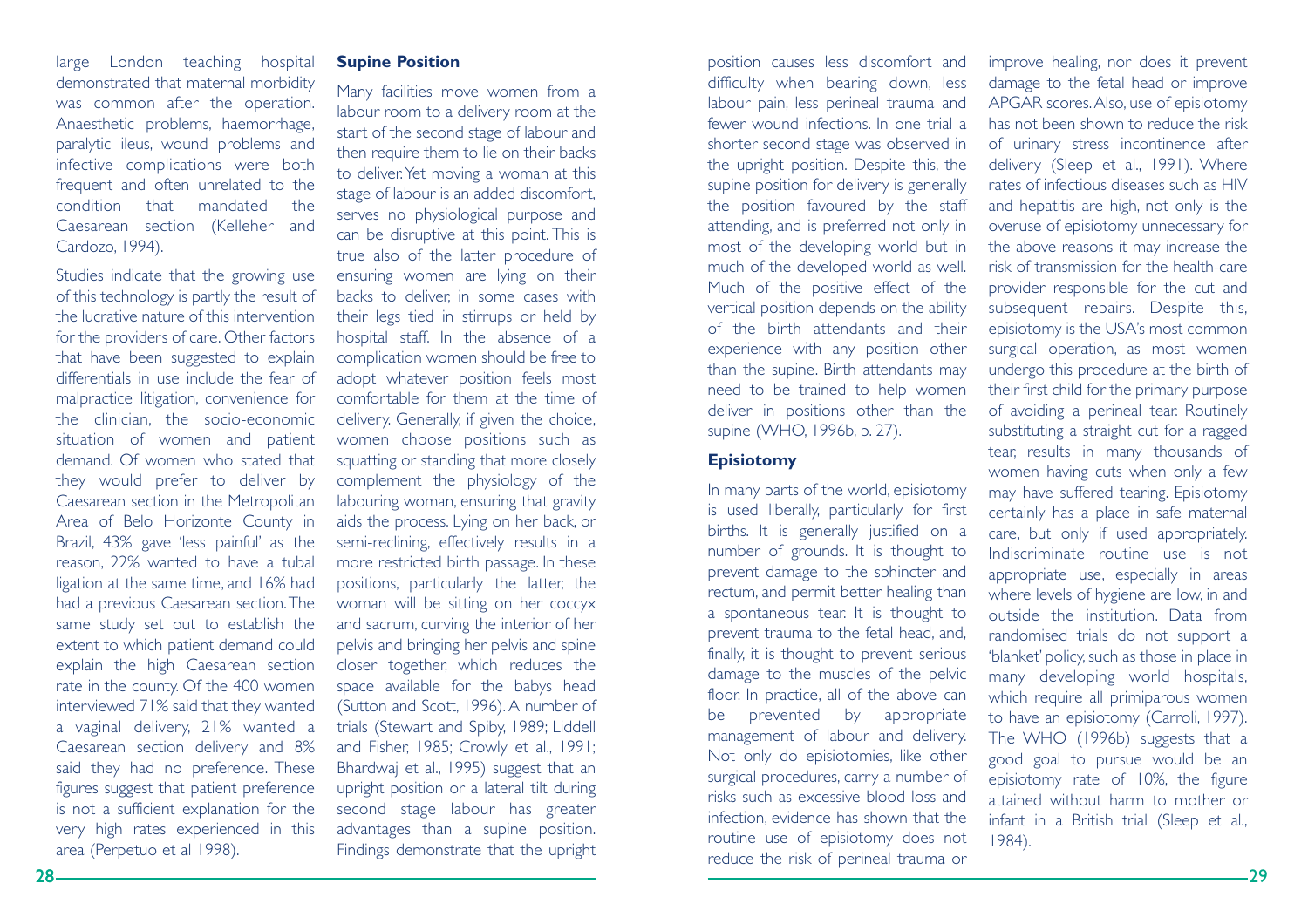### **Manual Revision of the Uterus**

The delivery of the placenta is the next point at which appropriate care is vital. At this point the major risks for the mother are postpartum haemorrhage and retained placenta. The routine manual revision of the uterus post delivery is an example of another widely used and yet inappropriate technology. Manual revision of the uterus refers to the practice of checking the contents of the uterus by hand for retained sections of theplacenta.The process, as well as being uncomfortable for the newly delivered, episiotomised mother, increases the risk of postpartum infection, can cause shock or mechanical trauma and is ofno proven benefit.

### **Pain Relief: Behavioural andDrug Based Methods**

A woman's experience of pain in labour may be modified by a variety of circumstances, including the cultural context, the support she receives from caregivers and companions, and the labouring environment (Enkin, 1995).A number of factors can result inintensified feelings of pain such as abnormal labour, prolonged or complicated by dystocia, induced or accelerated by oxytocics or instrumental delivery (WHO, 1994).

The study of pain transmission and its modulation has provided findings that are applied in a variety of behavioural approaches to relieving the pain of childbirth. These have been classified

### by Enkin et al., 1995) as:

- Techniques that reduce painful stimuli, such as maternal movement and position changes, counter pressure (steady strong force applied to an area of the lower back during labour).
- Techniques that activate peripheral sensory receptors such as superficial hot and cold, immersion in water, during labour, touch and massage and acupuncture and acupressure.
- Techniques that enhance descending inhibitory pathways such as attention focusing and distraction, hypnosis, or music and audio-analgesia.

Pharmacological control of pain in childbirth has a long history.The use of opiates was mentioned in early Chinese writings. There have been more clinical trials of pharmacological pain relief during labour and childbirth then any other intervention in the perinatal field (Enkin et al., 1995). Methods have been classified as:

- Systemic agents such as narcotics, sedatives and tranquillisers.
- Inhalational analgesia (such as, nitrous oxide).
- Regional analgesia, usually epidural or spinal analgesia.

For many in the developing world, access to drug based methods of pain relief are very limited. More

fundamentally, clear evidence of the extent to which lack of drug based pain relief in labour is associated with adverse sequelae, distress and suffering is lacking. In contrast, studies of cancer pain in different sociocultural settings has clearly shown comparable levels of distress and suffering, which has led to current WHO initiatives to enhancethe availability of effective drug treatment, especially by addressing the legal problems surrounding the medical use of opioids in many countries. It is not yet possible, from the existing literature, to identify a consensus to inform the development of general criteria about the extent to which methods of pain relief should be available to women in labour andprimary research in this field is urgently required. However, effective pain relief for operative procedures is mandatory and its availability and provision should form part of the evaluation framework.

In the light of the above the following criteria may be measured to assess the quality of the provision of care.

1) The following procedures are not used either routinely, or most of the time:

Pubic shaving Enema

Intravenous infusionEpisiotomy for primisparas Lithotomy position for delivery Manual revision of the uterus

- 2) The use of vaginal examination to assess the progress of labour is kept to the minimum necessary.
- 3) Intramuscular oxytocin is not used to speed up labour
- 4) The use of Caesarean section falls within reasonable limits
- 5) Effective pain relief is always provided for operative procedures.

(see also Table 4 in the Appendix)

### 6.1.5 Internationally Recognised Good Practice

There are a number of procedures in maternity care that have, through carefully designed randomised studies been shown to be of benefit to themother or her baby. The UK Royal College of Obstetricians and Gynaecologists (RCOG) has published a list of effective procedures suitable for audit (Benbow et al.,1997). The present framework draws almost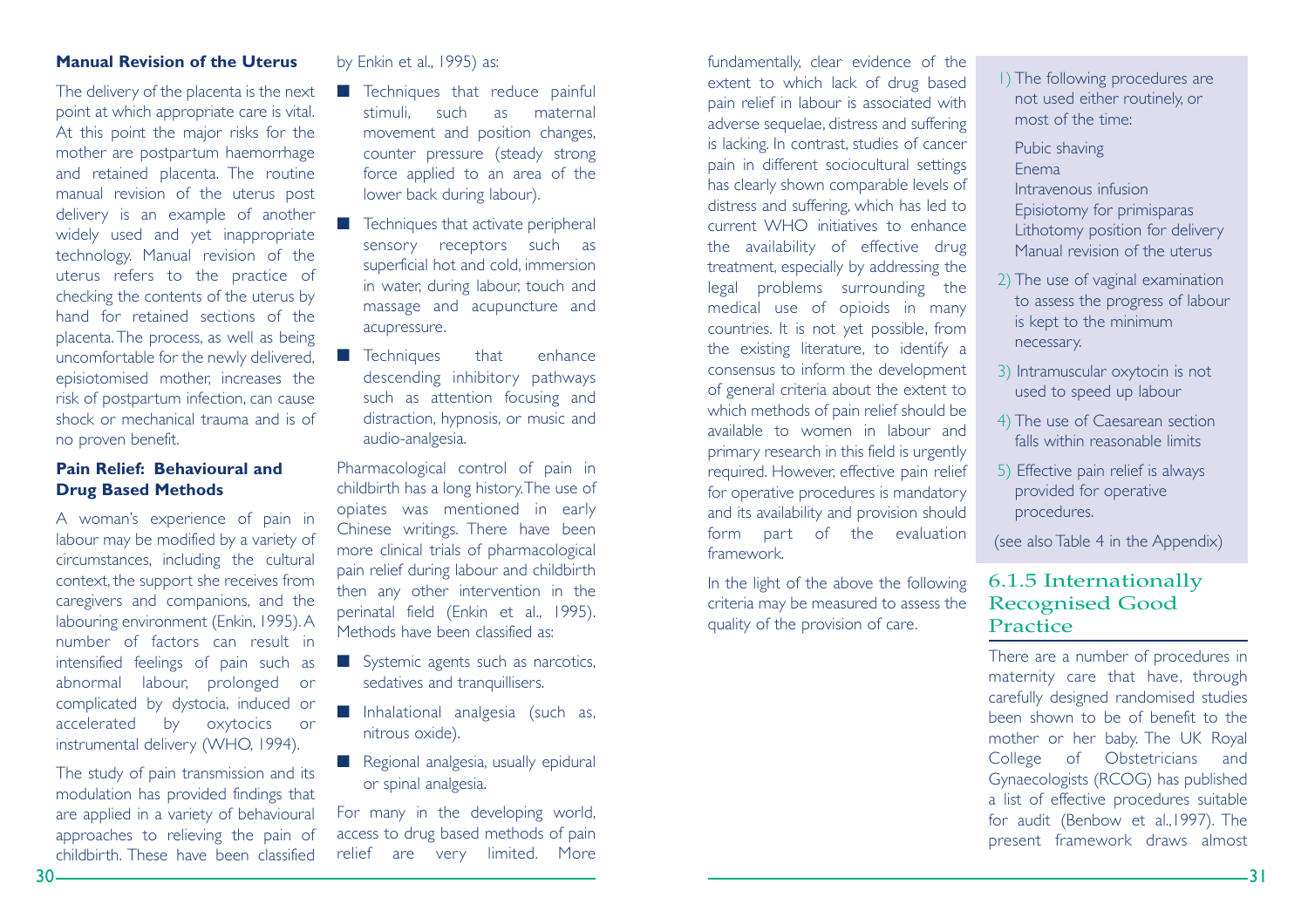exclusively on the RCOG guidelines, but there are other sources fromwhich good-practice criteria can be obtained (see the WHO Safe Motherhood series). Table 5 in the Appendix provides a selection of auditable procedures of good practice identified in the RCOG report. Number 8 is drawn from the WHOMother and Baby Package. While the criteria selected are not in any way exhaustive their inclusion in any quality assessment of the type suggested would be relatively straightforward, and subsequent findings suggestive of the quality of the general level of clinical practice.

The following criteria are suggested (see also Table 5 in the Appendix):

1) Magnesium Sulphate is the drug of first choice for the treatmentof eclampsia.

Eclampsia causes as many as 50,000 maternal deaths a year world-wide. It is widely recognised that magnesium sulphate is the best treatment for eclampsia. A large multicentred, international, randomised trial (The Eclampsia Trial Collaborative Group, 1995) showed that it is better at treating and preventing further seizures than either diazepam or phenytocin, other popularly used drugs (Royal College of Obstetricians and Gynaecologists 1996).

2) Women are actively considered for a vaginal delivery after one Caesarean section.

Women who have had a Caesareansection should be actively considered for a subsequent vaginal delivery taking into account the reason for theprevious section (Flamm et al., 1988; Rosen et al., 1990; Rosen et al., 1991).

3) Prophylactic antibiotics are used routinely at the time of an emergency Caesarean section.

The use of prophylactic antibiotics at the time of an emergency Caesarean has been shown to decrease theincidence of post-operative infectious morbidity such as pelvic abscess, septic shock and wound infection (Mungford et al., 1989).

4) Ventouse delivery is the instrument of first choice for lowcavity operative vaginal delivery.

Evidence from randomised controlledtrials suggest that ventouse is preferable to the use of forceps for low-cavity operative vaginal delivery. The reason given for this is that ventouse is associated with reducedmaternal trauma, without any increase in fetal trauma (Johanson 1995, and Drife 1996).

5) When repairing perineal wounds, polyglycolic acid suture material is used.

As trauma to the perineum and problems with healing are a significant component of maternal morbidity (Glazener et al., 1995) and can affect the mothers ability to care for her baby, perineal trauma should be minimised.When it occurs, polyglycolic acid suture should be used for perineal repair (Enkin et.al. 1995; Sleep 1991). The use of polyglycolic acid materials for suturing causes less pain and less use of analgesia in the immediate puerperium period in comparison with catgut and non-absorbable sutures.

6) For a non-complicated delivery women are always allowed to adopt whatever position they choose for delivery.

Whenever possible, women should be allowed to move and adopt whatever position they choose for the birth. Upright posture in labour seems to shorten the length of the labour and reduce the need for drugs to augment the labour (Stewart et al., 1978; Nikodem, 1995). Exit interviews with women on discharge, or retrospective survey questions can be used to document position of birth and reason for that position. Many facilities continue to insist that women assumethe supine position for delivery with no clear understanding of the reasons for this.

7) Women are always allowed the social support of their choice during labour and birth.

All women should have continualprofessional support in labour and the choice of social support during labour and birth (Hodnett and Osborn, 1989a&b). Women who are supported during labour and birth, not only report a more enjoyable experience but have better outcomes. The main social support giver should be freely chosen (Benbow, 1997). Randomised trials on support in labour by a single person have demonstrated that continuousempathic and physical support during labour has a number of associatedbenefits.These include shorter labours, significantly less medication, fewer APGAR scores below 7 and feweroperative deliveries (Klaus et al., 1986; Hodnett and Osborn, 1989a&b; Hemminki et al., 1990; Hofmeyr et al., 1991) The WHO (1996b) concludes that a woman in labour should beaccompanied by people she trusts and feels comfortable with. However, in order to respect the privacy of other women labouring in the same room, this may preclude male supporters in many cultures. Social support can also reasonably be excluded from operative deliveries. Many hospitals in the less developed world, as in the developed world for many years, preclude all but staff from the labour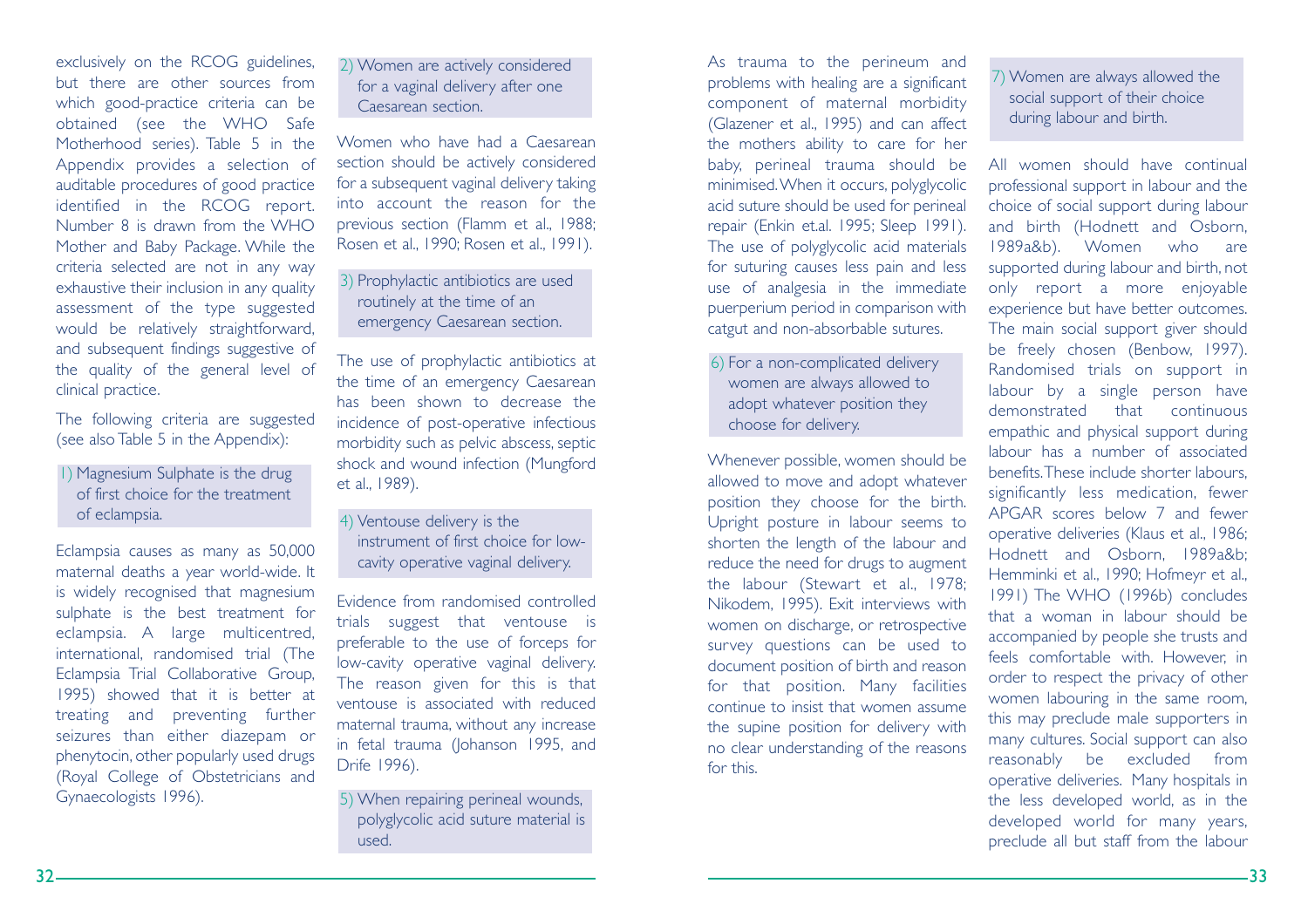and delivery wards. This element of good care is also an important part of a woman's experience of care (se 6.2.7 emotional support).

8)Throughout labour a womans physical well-being should be regularly assessed.

A woman's pulse, temperature, blood pressure, fluid intake and urine output should be monitored regularly throughout her labour and delivery.

### 6.1.6 Management of Emergencies

The primary direct causes of maternal death world-wide include:haemorrhage (25%), sepsis (15%), hypertensive disorders (12%), unsafe abortion (13%) and obstructed labour (8%) (WHO, 1994). Facilities need the essential drugs and equipment to manage specific conditions and qualified staff who are trained to recognise, treat or refer such conditions. This framework identifiescriteria that are indicative of thecapacity of facilities to provide high quality clinical care (see Table 6 in the Appendix). For a more complete examination of the indications for, and approaches to, the management of the above emergencies, refer to the WHO Mother and Baby Package (1994) and A Guide to Effective Care in Pregnancy and Childbirth (Enkin et al., 1995).

1) Postpartum haemorrhage is the

single most important cause of maternal death. It is estimated that150,000 women die of postpartum haemorrhage each year. Nearly 90% of women who die from postpartum haemorrhage, die within four hours of delivery (Kane et al., 1992) indicating that they are a consequence of events in third stage of labour (WHO, 1998). Hospital studies suggest that about 2 to 3% of women haemorrhage during delivery. In the majority of cases, uterine atony and retained placenta are responsible for the haemorrhage, but vaginal or cervical lacerations and (occasionally) uterine rupture or inversion play a role (Kwast, 1991).

For the management of postpartum haemorrhage:

- Oxytocics should be available at all facilities and health staff should betrained to administer them by injection as a first aid measure for postpartum haemorrhage.
- Health workers of an appropriate level should be trained in clinical skillsto manage ante and postpartum haemorrhage.
- IV fluids should be available at all facilities and blood transfusionservices should be available atcomprehensive essential obstetric care units on a 24-hour basis.

2) Puerperal infections such as sepsis are still major causes of maternal mortality in many developing countries. In some places, as many as one in three

deaths is the result of infection. Fever isthe main symptom, and antibiotic treatment is the main cure. Puerperal infection is more likely after a Caesarean section, prolonged labour, early rupture of the membranes and frequent vaginal examinations. Strict hygienic measures during labour are important for preventing puerperal sepsis (WHO, 1994). Birth attendants should be attentive of early signs of puerperal sepsis and institute adequate treatment promptly. The choice of antibiotics will differ from country to country, due to local availability, patterns of causal agents and antibiotic susceptibility (WHO, 1998)

For the management of puerperal sepsis:

- All women and birth attendants should be aware of the requirements for a clean delivery: clean hands, clean delivery surface, clean cord cutting and care.
- Health staff should be trained to recognise puerperal sepsis and manage it appropriately or refer.
- All facilities should be able to provide the necessary treatment for puerperal sepsis, including antibiotics and surgical procedures.

3) Eclampsia and pre-eclampsia are common complications of pregnancy. Pregnancy-induced hypertension usually occurs in the second and third trimester of pregnancy. If untreated, pre-eclampsia may lead to eclampsia,

with very high blood pressure, convulsions, cerebral haemorrhage or organ failure. Once eclampsia develops, immediate treatment and rapid delivery are needed. Eclampsia is estimated to occur in about 1 in 100 to1 in 1,700 deliveries in developing countries (Crowther, 1985). Between five to seventeen percent of women who develop eclampsia die.Those who survive may suffer paralysis, blindness, or chronic hypertension and kidney damage.

For the management of severe preeclampsia and eclampsia:

- Health staff should be trained to manage and refer women with pregnancy induced hypertension.
- ■The full range of services required to manage severe pre-eclampsia and eclampsia should be available at Comprehensive Essential Obstetric Care (CEOC) facilities.

4) Unsafe abortion is responsible for an estimated 13% of the 585,000 maternal deaths that occur each year.

*'The prevention of abortion-related maternal mortality is dependent on the emergency abortion care being integrated through the health-care system of every country, from the most basic rural health post to the most sophisticated tertiary level facility, 24 hours per day. Whether it is health information and education, stabilization and referral, uterine evacuation, or specialized care for the most severe*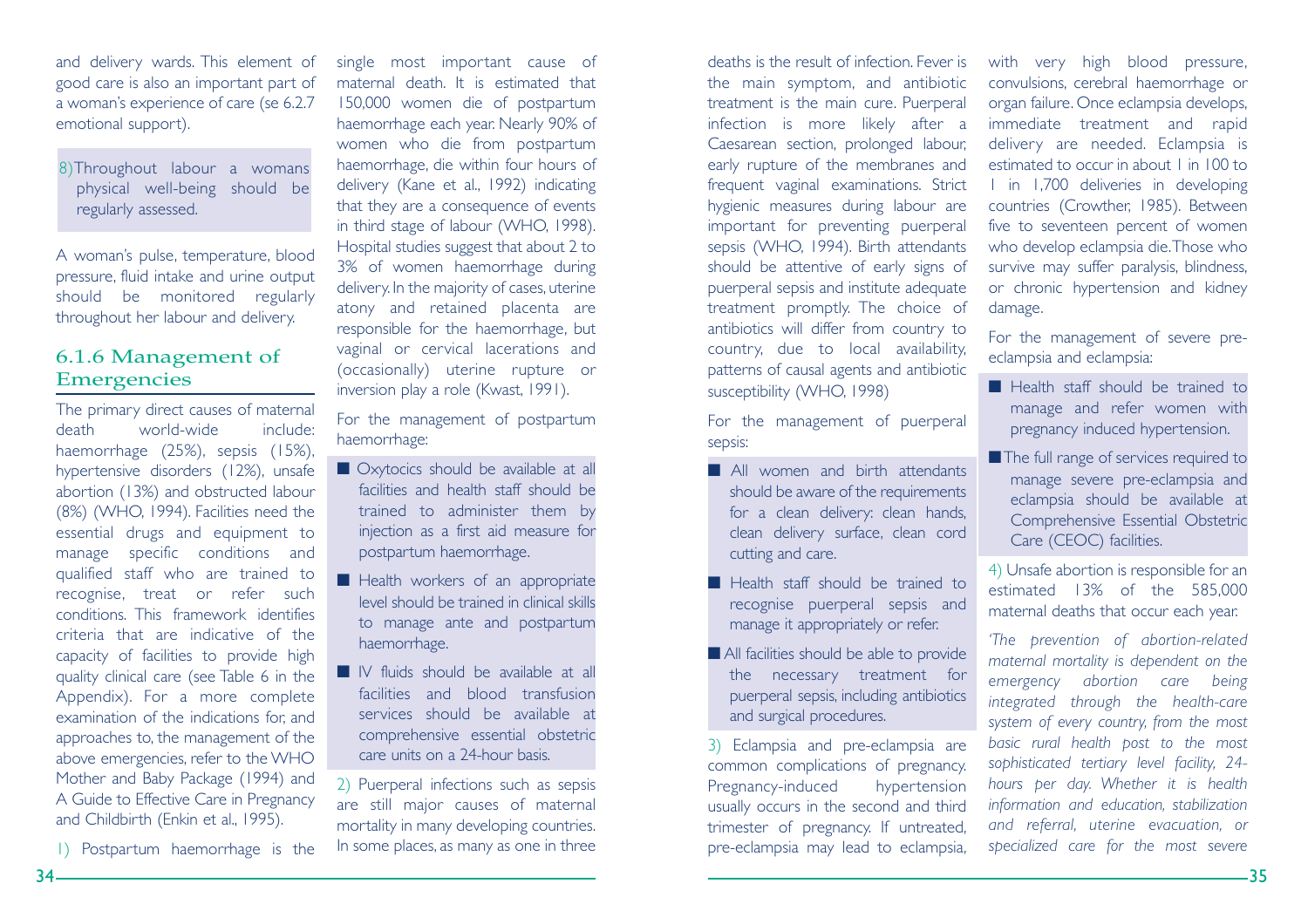*complications, at least some components of emergency abortion care must be available at every service delivery site in the health-care system'* (WHO, 1994a) One of the most positive steps that can be taken is to provide life-saving care at the lowest possible level of the health system,in order to maximise the chances that the woman will reach that carebefore it is too late (WHO 1994a).The first referral level must be able to buildon the services provided at the primary level by providing life-saving surgical and medical procedures for all but the most serious abortion related-complications.

For the management of abortion related complications:

- Health workers should be trained in the early recognition of abortion related complications.
- Evacuation of the uterine contents, antibiotic therapy and intravenous fluids should be available at all facilitiesand surgical treatment at CEOC hospitals.
- Treatment should always be followed by counselling and contraception information and services.

5) Prolonged labour is defined as active labour with regular uterine contractions and progressive cervical dilatation for more than 12 hours (WHO, 1994). Obstructed labour occurs whenprogress is arrested by mechanical factors and delivery by Caesarean section is required. Prolonged labour is strongly associated with several adverse

outcomes. It can lead to perinatal asphyxia, maternal exhaustion and even maternal death (Enkin et al., 1995).The purpose of monitoring progress in labour is to recognise early problems, so that their progression to serious problems can be prevented. A cervical dilatation rate of 1 cm per hour in the active phase of labour is often accepted as the cut-off between normal andabnormal labour, however many women who show slower rates ofcervical dilatation proceed to normal delivery. The definition of normal progress should therefore be interpreted with discretion in the context of the woman's overall wellbeing (Enkin et al., 1995). When monitoring the progress of labour, recording the findings makes the degree of progress readily apparent, so that problems will be recognised early, and to facilitate transfer of information toother caregivers (Enkin et al.,1995).The WHO recommends that thepartograph should be introduced at hospitals and health centres where staff with appropriate skills and training are available.The partograph is a structured graphical representation of the progress of labour that can be an effective tool for the early recognition of obstructed labour. Too much reliance onpartographs however, can be an agent for regimenting labour rather than caring for the woman in labour, especially when strict protocols of action related to partograph patterns are followed (Enkin et al., 1995).

For the management of prolonged and/or obstructed labour:

- The partograph should be introduced at hospitals and health centres where staff with appropriate skills and training are available.
- First level health centres should be able to effectively perform the following: emptying of bladder, giving antibiotics if rupture of membranes occurred more than 12 hourspreviously, rehydration and referral.
- In addition to the above mentioned second level health centres shouldbe able to rupture membranes if required and perform a vacuum extractor delivery.
- Additional interventions, such as oxytocics, antibiotic and the capacity to perform Caesarean section and other surgical procedures should be available at CEOC hospitals, on a 24-hour basis.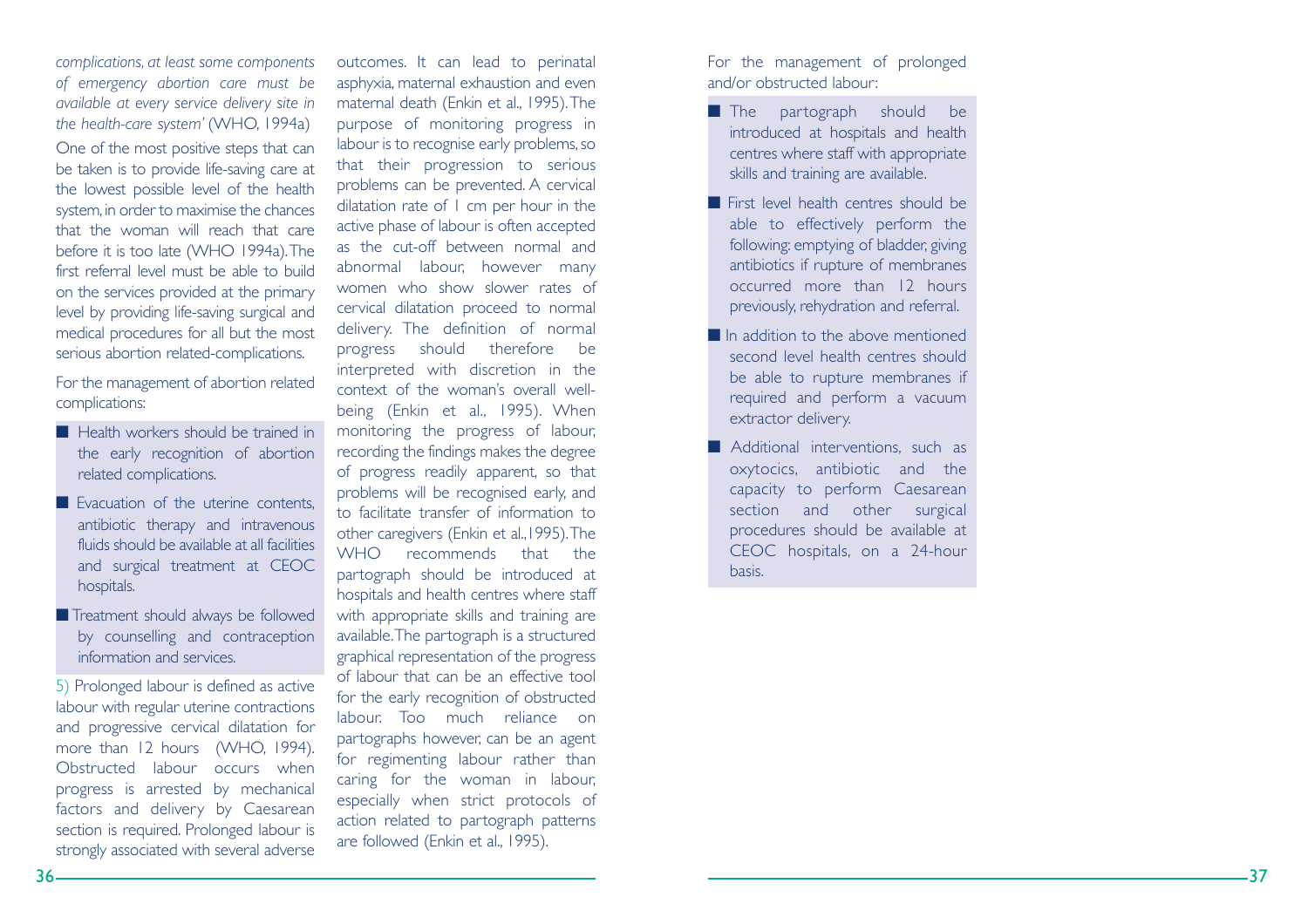# 6.2 Experience of Care

While the quality of the provision of care in facilities is fundamental toensuring effective care, women's actual experience of care is also significant. If women's cumulative experience at a facility is such that it deters some from returning for a subsequent delivery, or leads to rumours to the same effect inthe wider community, the actual quality of the provision of care for these women is academic. The SafeMotherhood study in Nigeria reported findings from focus groups in which participants cited a litany of inadequacies that they expected to experience at health services, including poor hygiene and medical treatment ,and censure or abuse from health workers. Cost, convenience and kindness were principal factors in the choice of health-care provider (Okafor and Rizzuto, 1994). A study in Zaire that identified qualities that women thought should be found among health workers showed that they valued interpersonal qualities (respect, patience, courtesy, attentiveness, friendliness and straightforwardness), technical qualities and, to a lesser extent, integrity (Haddad and Fournier, 1995). When they were asked about the two best qualities a nurse should have, the majority mentioned a relational component first and a technical component second. This observation is supported by findings

from studies conducted in a variety of settings (Calnan, 1988a; Bruce, 1990; Lohr et al., 1991; Vera, 1993). What this suggests is that the provision of care could be of the highest technical quality yet still be unacceptable to the women and families for whom thecare is intended.

To help reduce the number of women presenting late once in labour, and to increase overall utilisation, facilities need to concern themselves with theexperience of care that women receive during their contact with the facility.While effective antenatal care in this respect is vital, this quality assessment tool has been designed to assess only care internal to a facility. However, late presentation (within one hour of delivery) is one indication of poor communication of health messages at contact opportunities with women during pregnancy; for example, at an antenatal visit or hospital admission for a complication in pregnancy. The criteria selected to assess the woman's experience of care includes indicators to measure thequality of information exchange, which can be fundamental to, among other things, ensuring patient compliance and other such outcome indicators.

*'During every health-care encounter, the culture of the patient, the culture of the provider and the culture of medicine* *converge to impact patterns of health utilization, compliance with recommended medical interventions, and health outcomes. Increased sensitivity [in turn] can facilitate positive interactions with the health-care delivery system and optimal-health outcomes for the patient served, resulting in increased patient and provider satisfaction'.*

(American College of Obstetrics and Gynecology, Committee on Healthcare for Underserved Women, 1998).

A womans experience of care can be divided into four broad areas: hercontact with and experience of human and physical resources; her cognition, that is, the level to which she understands what is happening to her and why; the respect, dignity and equity of care she receives throughout her stay at the facility; and, finally, the emotional support she receives during her labour and beyond.

### 6.2.1 Human andPhysical Resources

A womans experience of care relates not only to the quality and appropriateness of the obstetric care she receives and her perception of the quality of that care, but also to her impression of the state of the infrastructure (the bed, sheets, food, toilets and so on). Her experience of care here refers also to her experience of actual contact time with qualified staff. This is distinct from herimpression of how staff treated her

during an interaction (see 6.2.3 on respect, dignity and equity). Are providers qualified to undertake the tasks they are responsible for, and is the time they spend with clients sufficient? For example, criteria here would help identify whether or not women are being left alone for extended periods, or whether unqualified personnel are undertaking certain duties that should be theresponsibility of nurses or midwives.

In a study that examined the meaning of quality for women who received reproductive health services at a nongovernmental family planning and maternal and infant care clinic inSantiago, Chile the clinic's cleanliness was regarded as a sign of respect for the client and its hygienic conditions relieved fears of infection (Vera, 1993). Women also referred to the quality of time and attention they received as an important element of overall quality. They described having to wait for hours and hours as characteristic of thegovernment health services. In the clinic in question, women felt they were given the time to both talk and learn: '*they explain things'*. For the women interviewed in this study a high quality of health services meant treatment thatincluded the following elements: a clean, hygienic place, prompt service, accurate information, an opportunity to learn, and enough time to consult with staff and receive advice (Vera, 1993).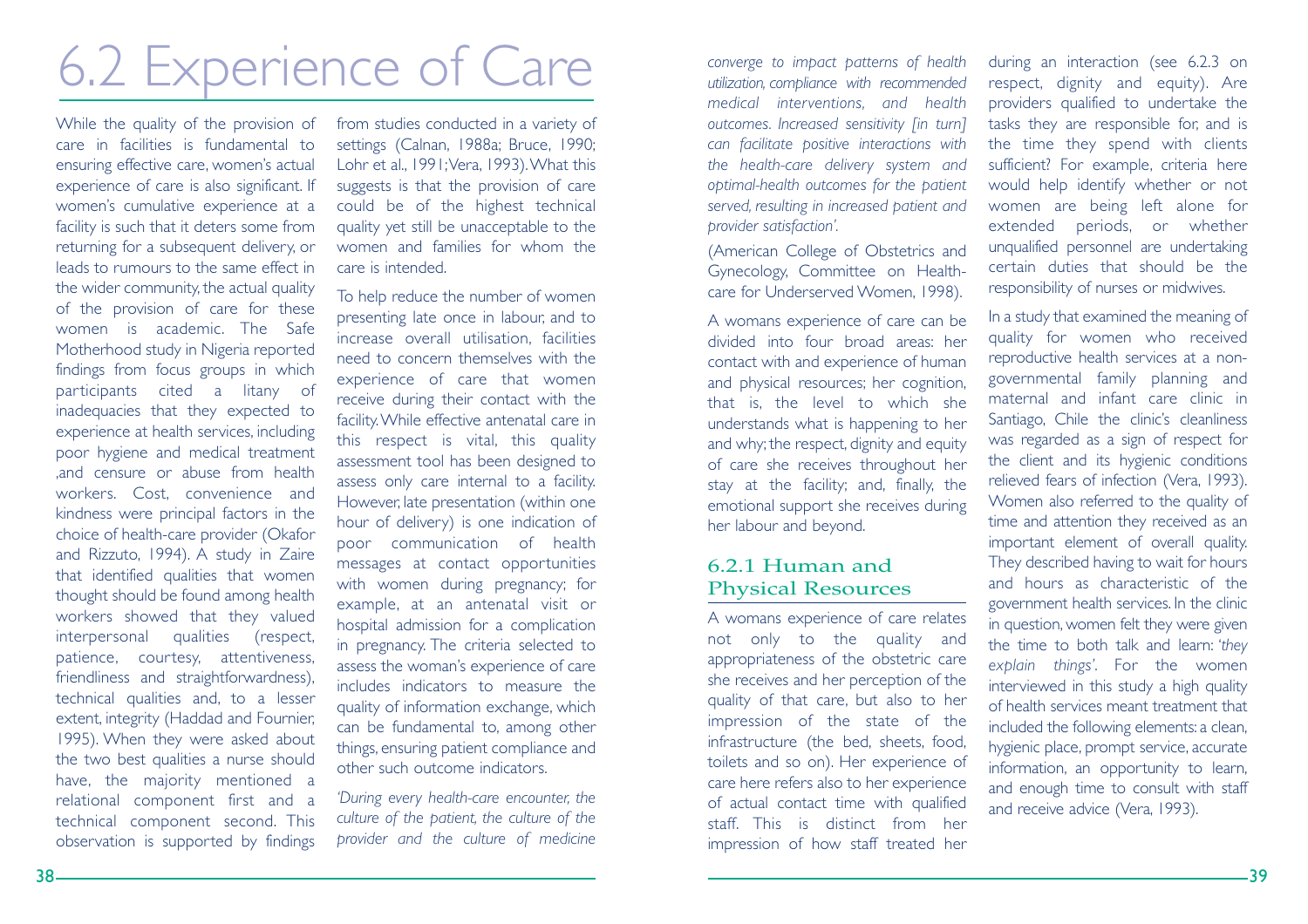Criteria that may be selected as part of a quality assessment of this aspect of care include:

- 1)The physical infrastructure and the overall environment of the maternity wards are acceptable to all/most women.
- 2) Contact time with qualified staff is sufficient.
- 3) Male/female staff ratios are acceptable to most women.
- 4) Staff are competent to provide appropriate care.

(see also Table 7 in the Appendix)

### 6.2.2 Cognition

One aspect of care that Donabedian (1988) drew attention to in his model was the interpersonal care. This consisted of communication betweenthe client and provider for the purpose of both diagnosis and the determination of preferences for treatment. The relationship between these two parties should be characterised by *'privacy, confidentiality, informed choice, concern, empathy, honesty, tact and sensitivity'.*

Cognition relates to two specific experiences of care:

- The extent to which a woman feels she understands what is going on and feels that her questions have been answered adequately.
- Whether she actually receives

sufficient information in a form thatshe and her family can understand and that she has the right to know.

Cognition depends on what Bruce refers to as provider-client information exchange (Bruce, 1990). How effective this information exchange is depends on having adequately trained and qualified staff and a positive clientprovider interaction. An analysis of women's demand for services in SouthAsia identified this aspect of care as a crucial factor explaining women's use of medical services (Leslie and Gupta, 1989). Reasons that have been given for under-utilisation of available healthservices include poor relations between health-care providers and their clients (Jacobsen, 1991). Women often have questions that they hesitate to raise with the typical Westerntrained or male provider, fearing that providers are too busy to attend to a women's real concerns, or that such questions would be considered stupid (Simmons and Elias, 1994; Lubis et al., 1992). The clients view that providers might consider them stupid is often well-founded (Simmons and Elias, 1994).

Questions included in an exit interview or survey questionnaire schedule can address whether thewoman was happy with the explanations she received, whether she understood what was going on, whether she was confused andignored, and so on. Positive responses or not-negative responses, however, do

care. There are other means ofassessing whether or not she received adequate information in a specific circumstance. For example; if an infant dies within hours of birth and his/hermother is unable to give any explanation for the cause of death before being discharged, this is a strong indication that the standard of care shereceived (information exchange) fell below an acceptable standard. A recent study in urban India observed that the quality of information exchange appeared to be consistently lower for illiterate women (Matthews et al., 2000). Also, in the case of episiotomy, many women did not know this was going to happen to them, nor did they know that their uterus was about to be revised manually, without anaesthetic, after delivery both providing evidence that women were not being adequately prepared for certain particularly uncomfortable and often inappropriate procedures.

not always equate to good quality

Women interviewed by Campero et al. (1998) in a study examining the influence of support in labour in a social security hospital in Mexico made constant reference to the lack ofinformation provided by the medical staff regarding their health and that of their babies, the hospital routines and medical interventions. The informationthat was provided was reported as having been delivered in an authoritarian and vertical manner such that thewomen did not have a chance to speak,

taken for granted that the woman would accept whatever the doctor told her: *We're going to examine you We're going to remove the drip'* and so on (Campero et al., 1998, p. 398). With regard to the degree to which women received information about their ownlabour and delivery, this study found that it was often hard to know exactly what women had been told about aCaesarean section, for example. Even when the doctor gave the woman some information, almost no one in the study understood it, and the information was often inaccurate and confusing. Some women consequently felt guilty and thought that the indication for a Caesarean section was theconsequence of their poor effort during labour (Campero et al., 1998). Likewise, with regard to episiotomies, lack of information resulted in some womenperceiving it was their fault that the episiotomy had to be performed. As in the study in urban India, some women were not even aware that it had beenperformed until afterwards.

let alone ask questions. It was reportedly

Whether or not a woman clearly understands what is happening, why, and any specific instructions will determine her subsequent behaviour. In maternity care, postpartum health is vital and it is essential that a woman returns for apostnatal check. She also needs to be aware of symptoms that may signal a complication postnatally, such as fever or foul-smelling discharge, and know what to do in the case of such a development.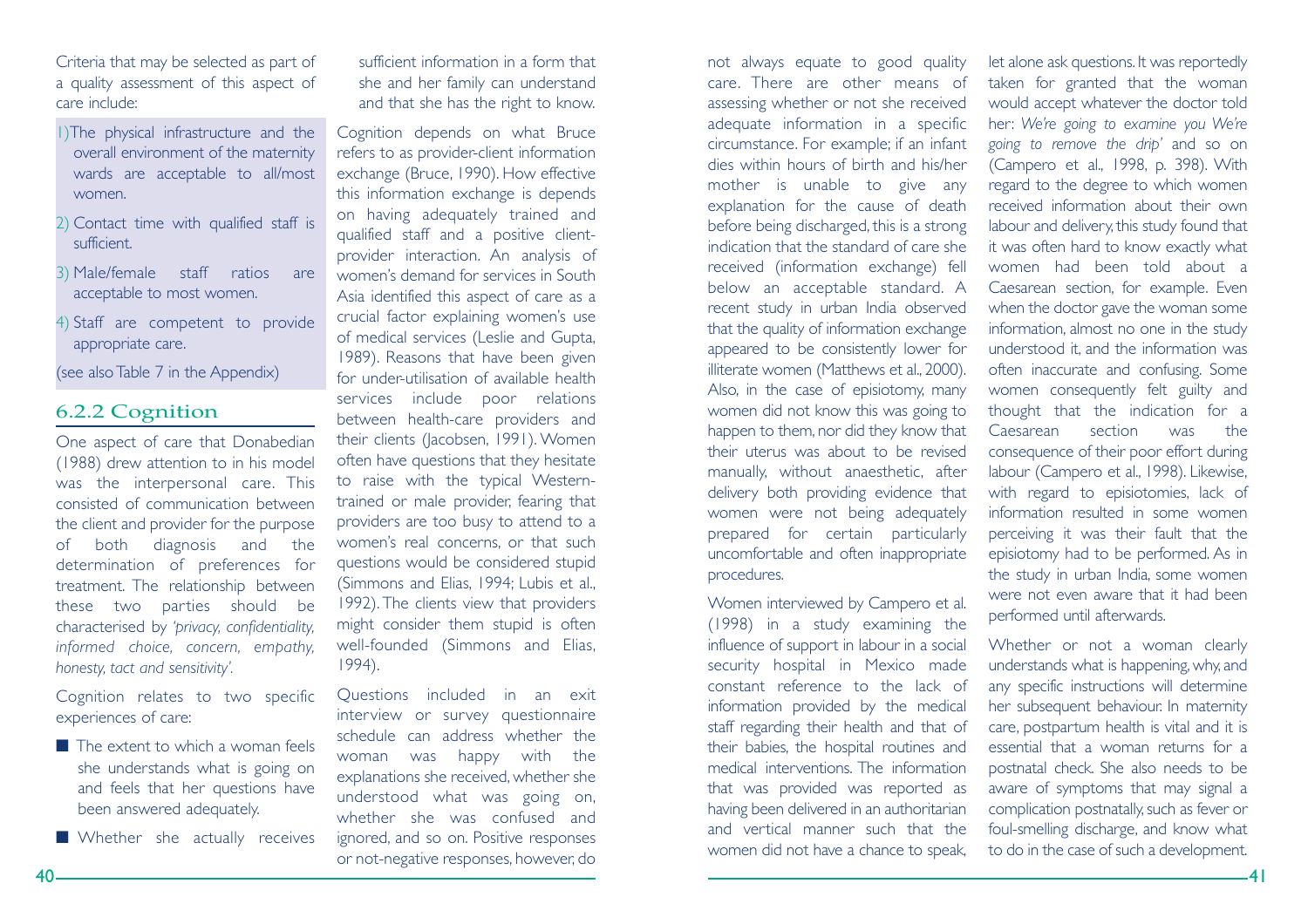High quality provider-client information exchange is more than a nicety that may contribute to a positive experience: it is a medical necessity. It has been argued that the interpersonal process is the vehicle by which technical care is implemented and on which its success depends (Donabedian, 1966). It is the task of the provider to give the woman as much information and explanation as she desires and needs (WHO, 1996b).

Criteria that may be used to measure this aspect of care include:

- 1) Necessary information is conveyed effectively in a language that is understandable to allwomen.
- 2) All women are fully prepared for treatment and understand theiroptions. Where possible they experience real informed choice.
- 3) The reasons for a specific intervention or outcome are always clearly explained to all women
- 4) Information about postpartum care is effectively conveyed.

(see also Table 8 in the Appendix)

### 6.2.3 Respect, Dignity and Equity

Client-provider exchanges reflect and are shaped by what Simmons and Elias (1994) refer to as latent dimensions of programme-client interactions, which are relatively hidden but nonetheless

powerful components of the interactions. Such components reflect the fundamental differences in thestatus, power and culture of participants in the encounter (Simmons and Elias, 1994). These interactions are rarely characterised by supportive relationships, more often expressing dissonance, inherent conflict and social disparities (Simmons and Elias, 1994; Mernissi, 1975; Nichter, 1989; Scrimshaw, 1974; Misra et al., 1982).

There are numerous instances during labour and delivery where staff can fail to treat women with the respect and dignity they have the right to expect. This includes the observance of herprivacy and dignity during physical examinations, late-stage labour and delivery. All women's privacy in the birthing setting should be respected (WHO 1996b). Insensitive treatment, poor standards of confidentiality, tactlessness and moral judgements by health providers are all elements of poor quality care documented by numerous studies as women'sexperience of care (Lasker, 1981; Finerman, 1983; Wedderburn and Moore, 1990). A study of public-health units in the Rakai district of Uganda found that some midwives wereperceived as rude, proud, negligent and vulgar. Some young midwives were also said to abuse mothers if they had never attended antenatal care, or if they had had many pregnancies. Campero et al. (1998) report that in Mexico, women's

complaints about certain routine interventions such as vaginal examinations were expressed with a sense of shame:'*It's the first time anyone ever did that to me. It made me feel very strange [and] ashamed that everyone was seeing it, and that they were doing it in front of other people.'* Other complaints about vaginal examinations reported in this study concerned pain: *'Why are they so rough?, Why don't they wait until the contraction is over?'*(Campero et al., 1998).

Modern medical facilities have a cultureof their own that often clashes with theculture of the potential users (Finerman, 1983). An investigation in a village in Rajasthan produced anecdotal evidence from in-depth interviews that villagers were generally perceived as dirty and ignorant of modern ways in the government hospital. The woman and her attendants were found to feeluncomfortable in the hospital, and they reported feeling insulted and ignored. In the village the common image of a hospital delivery is one in which no attendants are allowed near thelabouring woman and she is made to lie on a table all by herself: '*Is this the way to treat a labouring woman?'* (Patel, 1991).

There are cultural practices that currently have no place in modern hospitals in the developing world but if recognised by institutions, assuming they did not interfere with the provision of high quality care, would greatly enhance women's experience of care and may

even be beneficial. The squatting position for childbirth, traditional in many cultures, is known to promote the progress of labour more effectively than the supine position typically used in hospital settings (Rohde, 1995). The adoption of such a tradition by providers would have multiple advantages (with appropriate training of birth attendants). In addition, in many areas the placenta is considered to have enormous ritual significance and forms part of the celebration of the new life. In hospital settings, placentas are generally routinely disposed of and the family given no choice in what is done to this symbolic part of the newborn. Some hospitals in Cochambamba now provide the placenta to families on request (Rohde, 1995).

If a woman and her family are treated with disdain and disrespect, if she is ignored and subjected to unnecessary, uncomfortable and humiliating procedures, it would not be surprising that if given a choice she and her family subsequently chose to deliver at home, or at an institution where she expected to receive higher quality care. Being treated like a person was the single most frequent theme in Vera's study of women's attitudes to quality of reproductive health services in Santiago. Other elements identified as important to quality by the women interviewed in this study included treatment as an equal in transactions and *'cordial, likeable, friendly staff*' (Vera, 1994).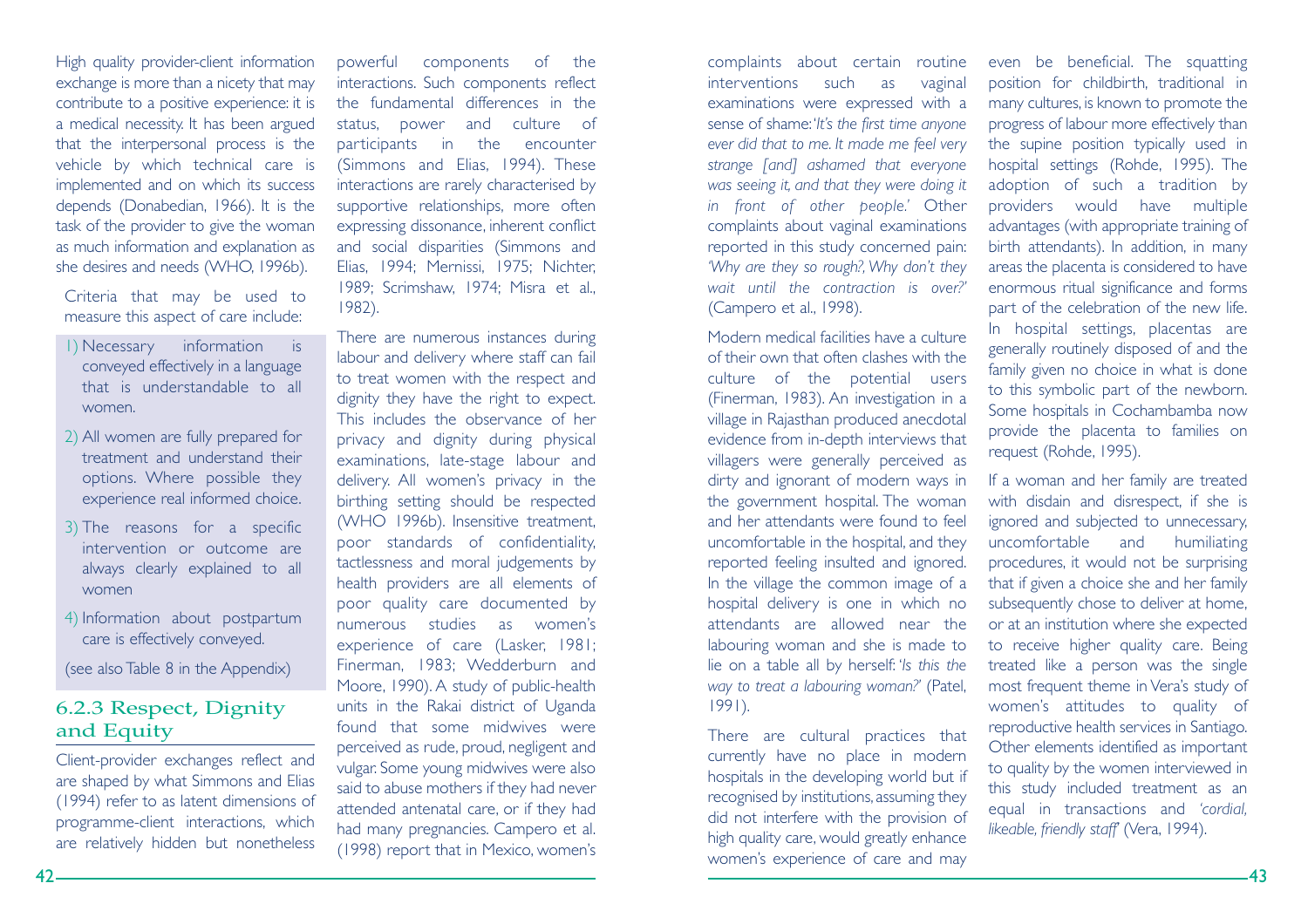Criteria that may be used to assess this aspect of care include:

- 1) All facilities have an individual responsible for assessing socioeconomic and cultural context ofthe catchment area and aneffective mechanism for feeding relevant recommendations toproviders.
- 2) All women feel they have been treated with appropriate respect.
- 3) Women do not have to undergo any unnecessary and humiliating procedures.
- 4) Cultural practices that do not interfere with high quality care are respected.
- 5) All women are treated with the same standard of care regardless of education, class, caste and age.
- 6) Services are appropriately priced for the catchment.

(see also Table 9 in the Appendix)

### 6.2.4 Emotional Support

Many factors in the birth environment can induce stress.The setting and many of the people in it may be strange to the labouring woman. Fear, pain and anxiety may be increased by a mechanised clinical environment andunknown attendants, with potentially adverse effects on the progress of labour. A hospital environment, where separation of family members and rigid protocols are enforced is one of the

factors believed to cause the high intervention rates during labour that are seen in many industrialised societies.

There are numerous studies, that highlight the relationship between psycho-social support and the reduction of various types of medical interventions such as the use of forceps, analgesics and Caesarean sections (Sosa and Kennell, 1980; Klaus and Kennell, 1986; Keirse and Enkin, 1989; Kennell and Klaus, 1991).

The needs of a woman in labour aredivided into three parts by Butani and Hodnett (1980).The first is the need to maintain her self-control, the second the need to live up to certain expectations, and the third the need to preserve her self-esteem. In Mexico these needs were fulfilled by doulas (birth attendants) in a recent study that evaluated the effects of the provision of psycho-social support to first-time mothers during labour, childbirth and the immediate postpartum period in a social security hospital. Women were offered cognitive, emotional and physical support by a doula who helped the woman maintain a positive emotional state throughout labour and childbirth (Campero et al.,1998). Supportive strategies identified and used in this study included the following:

*'Talking to the soon-to-be mother in an encouraging and soothing language; recognising the woman's labour efforts; maintaining constant eye contact; giving information about the progress of her*

*labour; explaining in clear and understandable terms, the medical indications and procedures; answering questions; encouraging the woman to adopt the most comfortable positions possible; suggesting how to relax, breath and push when appropriate; giving massages; holding hands and gently caressing the woman; offering her the bedpan; and changing the bed clothes when necessary'*

(Campero et al., 1998, p.397).

The findings were that those women supported by a doula had a more positive birth experience. It has also been shown that support during labour accelerates recovery, favours early bonding between mother and child, decreases anxiety and depression during the first six weeks postpartum and reduces the time spent in labour (Klaus and Kennell, 1992; Hofmeyr and Nikodem, 1991). In light of these findings, it has been recommended that all women should have continualprofessional support in labour and the choice of social support during labour and birth (Hodnett, 1997).

Women who are given support in the form of receiving adequate information or encouragement are reported as feeling a greater sense of control over their labour. Control has beenrecognised as a key component in a labour process experienced as satisfactory. In addition while a woman expects to have some degree of control her primary satisfaction and

self-esteem depend on whether she can achieve it (Campero et al., 1998; Butani and Hodnett, 1980; Kitzinger, 1990; Hillan, 1990). In addition to a woman's immediate experience of care and childbirth, the influence of thoughts and feelings about her childbirth experience on later self-perception as women and mothers has beenemphasised (Campero et al., 1998; Simkin, 1992; Konrad, 1987).

Emotional support in this context refers not only to a woman's access to her own social and emotional support but to emotional support given by members of staff. Professional birthattendants need to be familiar not only with their medical tasks but also with their supportive tasks, both of which they need to be able to perform with sensitivity and competence (WHO, 1996b)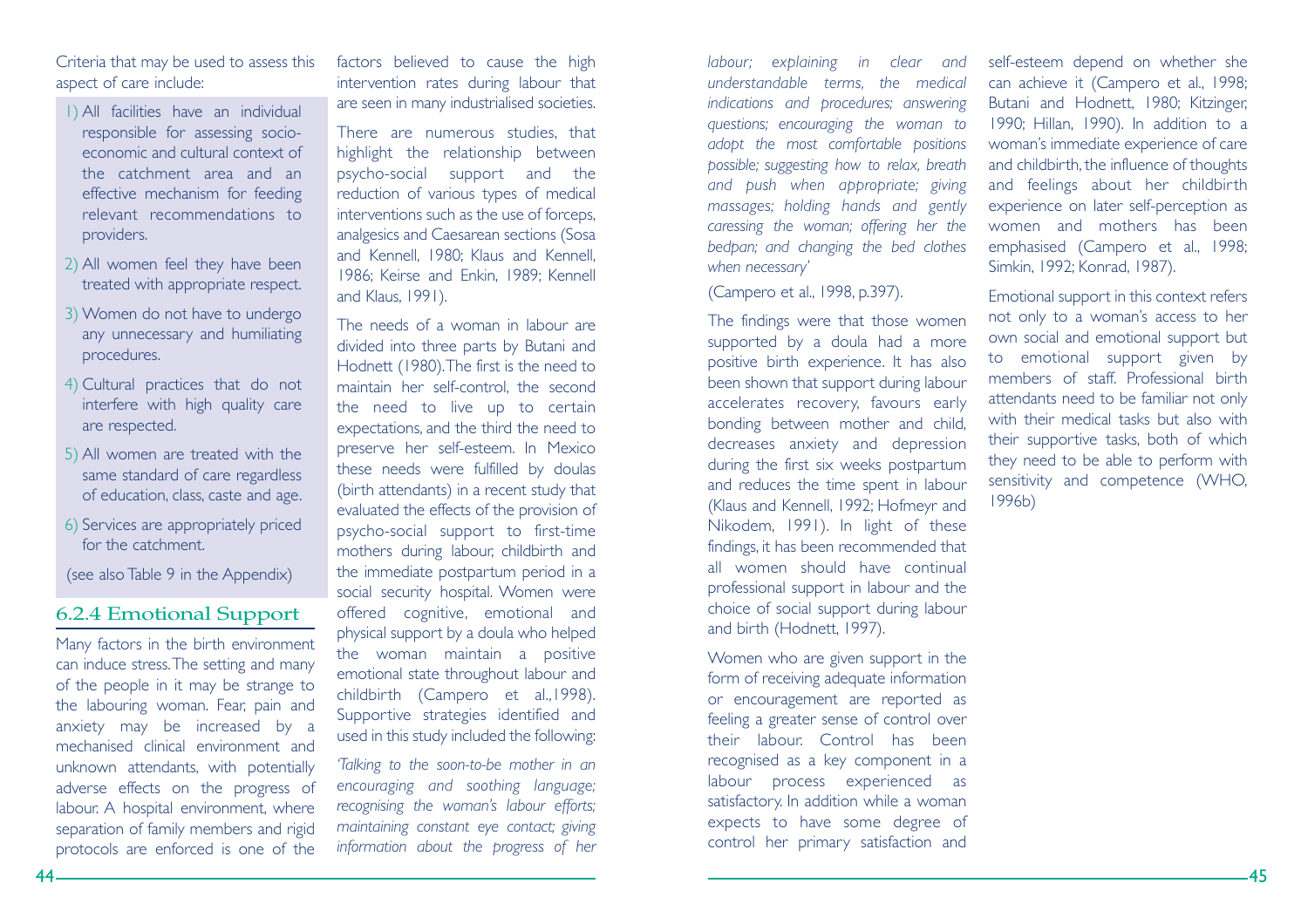Criteria that may be used to assess the quality of the experience of care in this respect include :

- 1) Except in exceptional circumstances women are able tochoose freely the social support they receive in labour and at delivery.
- 2) All women are treated with honesty. kindness and understanding.
- 3) In the event of a death or disability, appropriate levels of professional and emotional care are made available to women andtheir families.
- 4) All staff are aware of their supportive role in the provision of care during labour, delivery and the immediate postpartum period
- 5) An effective process exists in all units through which providers are able identify and respond to user expectations.

(see also Table 10 in the Appendix)

# 7 Use of the Framework

The framework has two possible functions.The first is as a tool by which to help structure a situation analysis review of the quality of care provided at a facility, and experienced and perceived by its clients, actual and potential. The second is as a tool by which to improve the quality of care through the ongoing critical examination of activities, compared with an agreed standard. Where care falls short of agreed standards, a process can then be instigated to identify opportunities and implement change to bring practice closer to the standard. The danger is that, unless implemented appropriately, the assessment process will not result in effective change. In a review of perinatal audits, Mancey-Jones and Brugha. (1997) conclude that: '*Successful change is more likely where the audit process is adapted to suit the local culture, where those who need to implement change are involved in identifying problems and deciding how to address them, where recommendations are appropriate to available resources and build on existing practices'* (Stocking, 1992, Atkinson and Hayden, 1992; Greco and Eisenberg, 1993)

The successful implementation of a quality assessment is as much about content as it is about process.Amoono-Lartsen (1985) concluded that when performance criteria are agreed upon as achievable and acceptable by health

centre staff, their use in evaluating quality of care can provide an impetus for improving care and in-service training of staff. While feeding results back to staff is a necessary component of the assessment process, research has generally found that in the absence of explicit recommendations, little impact on practice is observed (Mancey-Jones and Bruga, 1997; Mugford et al., 1991; Mooney and Ryan, 1992; Robinson 1994). Mancey-Jones and Bruga conclude that the impact of active feedback where data is disseminatedwith specific recommendations, is uncertain. While some authors in developing countries have reported short-term improvements in clinical practice, following a clinical audit (Mitchell and Fowkes, 1985), others have reported that active feedback alone has failed to change practice even where the relevant practitioners have acknowledged the need for change (Lomas, 1991). In practice, recommendations will often need to besupported by additional time and resources such as further education and training and supportive supervision. Where the lack of obvious signs of improvement resulting from an assessment process is partly the result of inadequate resources, staff morale will be difficult to sustain.

In their review of literature onperinatal audit in developing countries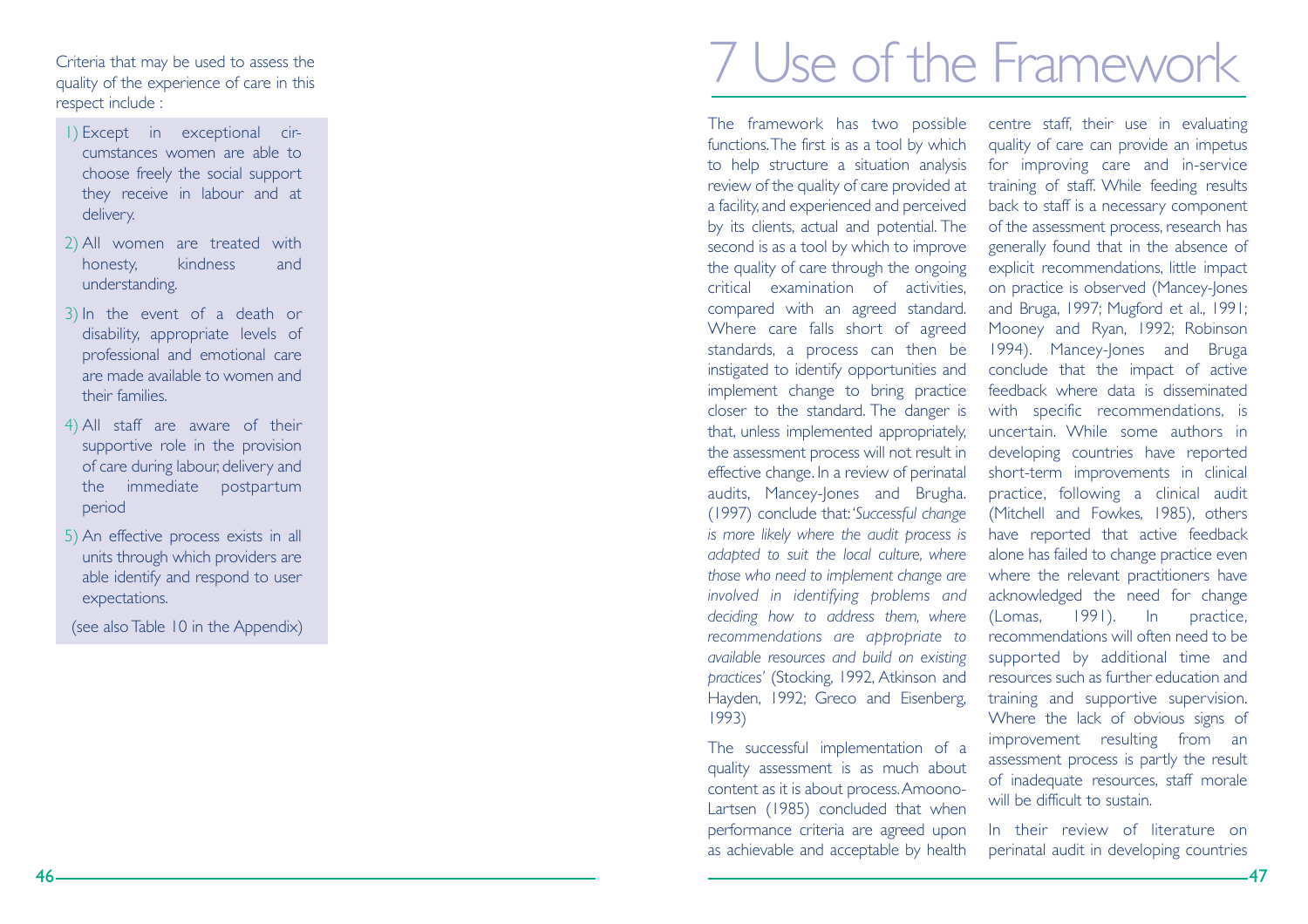Mancey-Jones and Bruga (1997) also report finding no published systematic evaluations from developing countries on the effects of perinatal audit on specific elements of practice, nor on participants knowledge, attitudes or motivation. In published work they report that assertions about the positive impact of audit on staff morale, motivation and communication are not substantiated.Audit does not necessarily have a positive effect on participants attitudes as it may be perceived as threatening, and the critical analysis necessary in this type of process may lead to a deterioration of staff relationships, particularly in cultures where criticism is experienced as aggression. Preliminary findings from an ongoing study involving maternal near miss audits in hospitals in West and North Africa suggest that while staff often readily identify examples of substandard care, translating the recognition of poor quality care into positive behaviour change is a more complex process.The steps needed to yield such change and so improve outcome are still not clear (Ronsmans 1999). Little improvement in the provision of quality of care can be expected until the process of implementing a successful assessment is better understood.

# 8 Implementing Change

How the assessment process is organised will vary depending on multiple factors; management style: location, political will, financial backing and so forth. However, certain features need to be in place for it to bring about measurable change. These have been explored by Cleaves (1980); Stocking (1992); Greco and Eisenberg (1993) and Walt (1994) and adapted by Mancey-Jones and Bruga (1997) who divide the factors necessary to facilitate change into four groups: context, content, process and actors (see Figure 2).

### **Figure 2**

### Factors facilitating implementation of change

**Context**  The local culture is accepting of the concept of 'constructive criticism' Environment is non-threatening, open and supporting of change The assessment and recommendations are appropriate to the level of resources**Content**  Proposed change is appropriate for the specific problem identified Change is recognised as likely to be effective, supported by research of consensus opinion Change is compatible with current beliefs and practices Change represents a small incremental change from current practices Proposed change is simple, involving few individuals **Process**  A combination of a number of strategies are used to implement the change including: Recognition of positive behaviour Presentation of supportive evidence from research Education activities and supervision Follow-up audit and feedback Financial incentivesAdministrative regulations **Actors**  Willing to participate in audit process Recognise need for change and improvement Feel involved in the decision making Persons in position of power committed to change and improvement Personal incentives for change

Source:Taken from Mancey-Jones and Bruga 1997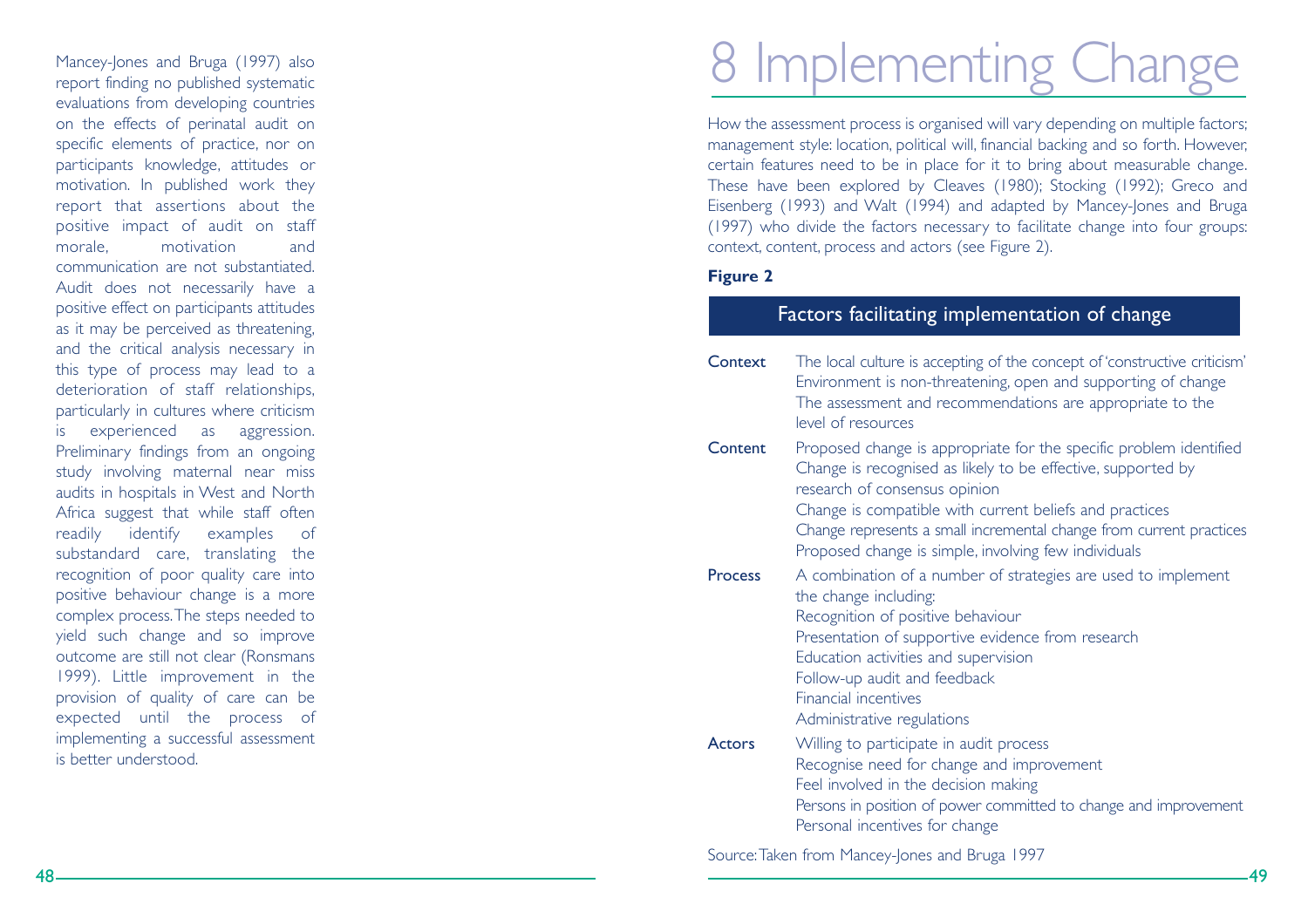# 9 Conclusion

The provision of a high quality of care at maternal health facilities is not aluxury but a necessity. There is substantial evidence to suggest that there is a relationship between the quality of care that a facility provides, and patterns of utilisation. The more intuitively obvious relationship between quality of care and outcome is better established. Less is known, however, about the mechanisms through which both of these relationships function. Clearly, the quality of institutional delivery services can make the difference between lifeand death, but before change can be initiated to improve quality it is important that we understand these mechanisms. To analyse these relationships effectively, instruments that capture the complex nature of the diverse aspects of quality need to be developed and tested within a range of facilities in a variety of contexts. At present, in the field of maternal health, despite an extensive literature devoted to many different aspects of quality in maternity care, no integrated approach to the evaluation of services has yet been established.

In this monograph we draw together experience and evidence from the extensive medical, health policy and social science literature that exists onall aspects of quality in maternity care to create a flexible quality assessment framework specifically for use at the institutional level in developing countries. It divides quality into two elements that are conceptually distinct but closely related in practice: firstly into the provision of quality of care, and second into elements relating to client's experience of that care. These two important aspects of quality of care in pregnancy and childbirth are intrinsic components of a basic reproductive rights approach. The benefits of improving quality of care to mothers at delivery are multiple. Not only could we expect to see an increase in timely and effective use of services, and improved psycho-social and health outcomes, improved quality has been shown to curtailinappropriate use of limited resources, reduce the use of ineffective and harmful technologies, eliminate inefficiencies, optimise the use of existing inputs and promote the following of correct procedures. With real political will, and the allocation of new resources for safe motherhood, quality of care in maternal health can become a reality.

# **Appendix**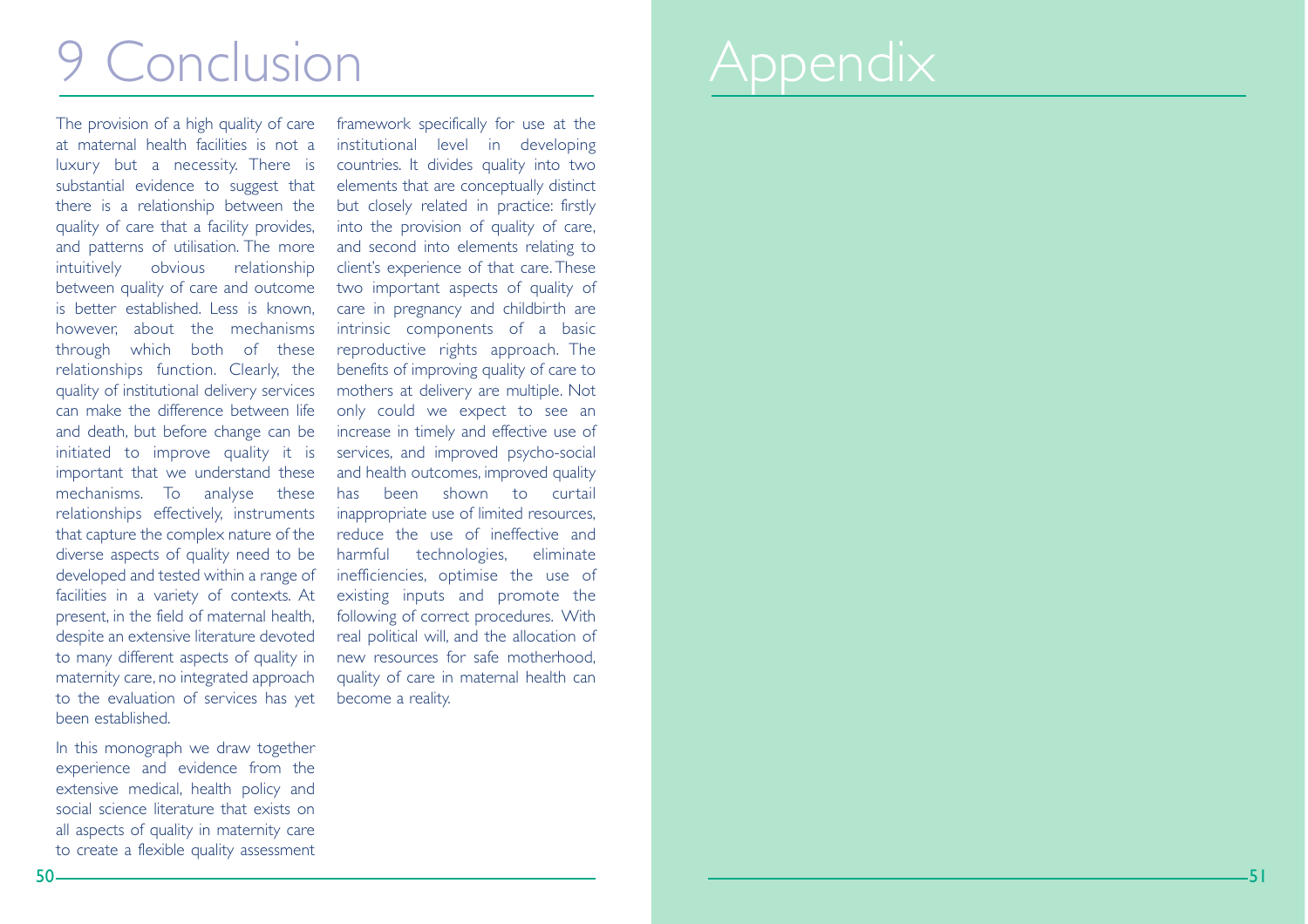# 53 52 Table 1: Human and Physical Resources (Provision of care)

| <b>Criteria</b>                                                                                                                                                | <b>Standard</b>                                                                                      | <b>Suggested basis for indicators</b>                                                                                                                                                                                                                                                                                                                             | <b>Sources</b>                                                                          |
|----------------------------------------------------------------------------------------------------------------------------------------------------------------|------------------------------------------------------------------------------------------------------|-------------------------------------------------------------------------------------------------------------------------------------------------------------------------------------------------------------------------------------------------------------------------------------------------------------------------------------------------------------------|-----------------------------------------------------------------------------------------|
| The skill mix is appropriate<br>to cope with the patient flow<br>and case mix at the facility.                                                                 | 'appropriate to cope'                                                                                | • No. of qualified staff (experience, qualifications)<br>• Terms and conditions of staff (hours, income, conditions)<br>•Normal level of supervision<br>• Staff attitudes (morale, job satisfaction)<br>• Actual day-to-day staffing levels<br>• Staff turnover<br>• Staff training (quantity, content and attendance)                                            | <b>Facility Records</b><br>Provider Interviews<br>Observation                           |
| The maternity wards are<br>adequately equipped to<br>perform their function<br>effectively and consistent<br>with internationally<br>recognised good practice. | 'adequately'<br>'effectively'<br>'consistent with<br>internationally<br>recognised good<br>practice' | •Number of beds, blinds, toilets, handbasins etc per delivery<br>. Quantity of essential drugs by sell-by dates<br>• State of essential equipment<br>• Nature of sterilisation procedures<br>• Layout of wards<br>·Diagnostic and therapeutic capabilities                                                                                                        | Provider Interviews<br>Observation<br><b>Facility Records</b>                           |
| The operating theatre is in<br>good repair and fully<br>equipped with drugs and<br>surgical equipment to<br>perform life saving<br>procedures when required.   | 'good repair'<br>'fully equipped'                                                                    | . Physical layout of operating theatre/location<br>· Quantity of essential surgical equipment<br>• State of repair of equipment<br>. Number and availability of qualified staff<br>• Access to blood stocks<br>• Quantity of essential medical supplies                                                                                                           | <b>Facility Records</b><br>Provider Interviews<br>Observation                           |
| The general infrastructure of<br>the facility is of sufficient size<br>and state to cope with<br>demand and essential<br>support services are reliable.        | 'sufficient'<br>'reliable'                                                                           | • Structural features of physical infrastructure<br>·Identify essential support services (electricity, running water,<br>transport)<br>. Reported reliability versus observed reliability<br>• Frequency of maintenance of physical assets, vehicles and<br>equipment<br>• State of furniture, medical and office supplies, warehousing and<br>storage conditions | Provider Interviews<br>Observation<br><b>Facility Records</b><br><b>Exit Interviews</b> |

| <b>Criteria</b>                                                                                                                                 | <b>Standard</b>                   | <b>Suggested basis for indicators</b>                                                                                                                                                                                                                                                                                                                                                                                                                                                                     | <b>Sources</b>                                               |
|-------------------------------------------------------------------------------------------------------------------------------------------------|-----------------------------------|-----------------------------------------------------------------------------------------------------------------------------------------------------------------------------------------------------------------------------------------------------------------------------------------------------------------------------------------------------------------------------------------------------------------------------------------------------------------------------------------------------------|--------------------------------------------------------------|
| The organisational and<br>management structure of the<br>labour, delivery and<br>postpartum suite ensures<br>most efficient use of<br>resources | 'most efficient use'              | • Nature of management capabilities<br>· Evidence of management plan<br>. Reported and observed administrative red tape<br>• Financial inputs<br>• Spending breakdown<br>• Use of wasteful technologies<br>. Over prescription or inappropriate use of drugs and interventions<br>· Financial capacity<br>• Transparency                                                                                                                                                                                  | <b>Facility Records</b><br>Provider Interview<br>Observation |
| Staff should always be<br>adequately protected from<br>risks associated with their<br>work.                                                     | 'always'<br>'adequately'          | • A written policy on violence to staff<br>. Provision of security personnel where required<br>. The existence and application of policies and practices for<br>minimising exposure to body fluids<br>• The existence and application of policies and practices for safe<br>disposal of sharps<br>. The existence and application of policies for the management of<br>needle-stick injuries<br>• The provision of Hepatitis B vaccination<br>• Availability of HIV testing and post-exposure prophylaxis | <b>Facility Records</b><br>Provider Interview<br>Observation |
| Effective systems for<br>maintaining the quality of the<br>human resource base should<br>be in place at all facilities.                         | 'effective'<br>'all'              | • Appropriate and fair systems of reward and promotion<br>· Listing of available training opportunities<br>. The provision of study leave<br>• The uptake of training courses<br>• Evidence of in-service training including skill certification or portfolios                                                                                                                                                                                                                                            | <b>Facility Records</b><br>Provider Interview<br>Observation |
| All facilities should have a<br>clear management structure<br>and transparent lines of<br>accountability                                        | 'all'<br>'clear'<br>'transparent' | · Job descriptions for all positions<br>. The existence and use of an organisational structure chart<br>• Timeliness of salary payments<br>• Staff knowledge of their responsibilities and the responsibilities<br>of other staff members<br>•Managers knowledge of their job descriptions and responsibilities                                                                                                                                                                                           | <b>Facility Records</b><br>Provider Interview<br>Observation |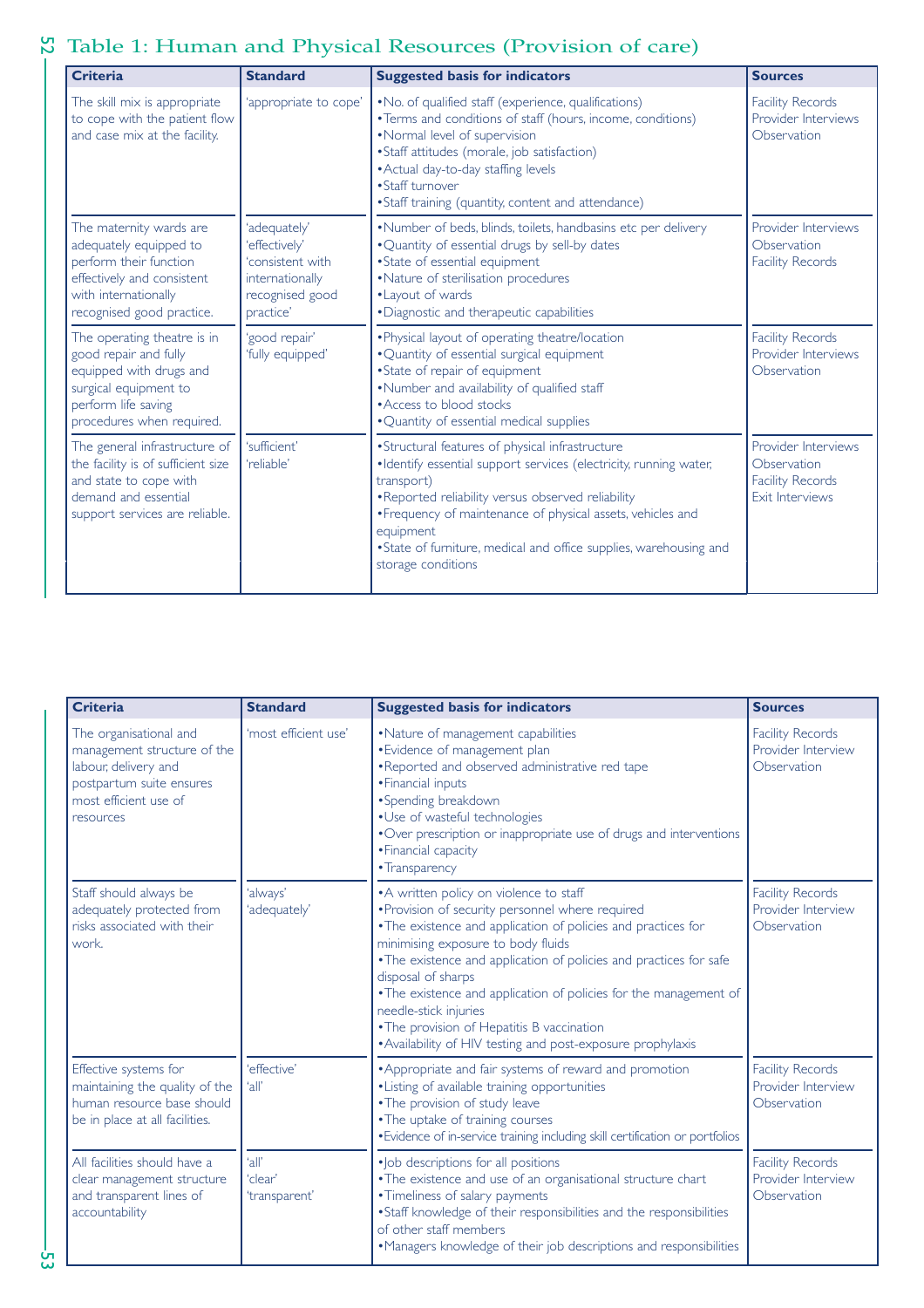# 55 54 Table 2: Referral System

| <b>Criteria</b>                                                                                                                                                                                               | <b>Standard</b>                                              | <b>Suggested basis for indicators</b>                                                                                                                                                                                                                                                                                                                                                                                            | <b>Source</b>                                                                                            |
|---------------------------------------------------------------------------------------------------------------------------------------------------------------------------------------------------------------|--------------------------------------------------------------|----------------------------------------------------------------------------------------------------------------------------------------------------------------------------------------------------------------------------------------------------------------------------------------------------------------------------------------------------------------------------------------------------------------------------------|----------------------------------------------------------------------------------------------------------|
| An admissions procedure<br>which ensures the timely<br>examination and referral of a<br>woman presenting with a<br>complication                                                                               | 'timely'                                                     | • Admissions procedure: theory and practice<br>•Referral procedure: theory and practice<br>• Actual waiting times<br>• Level of coordination between levels of care<br>• Staff knowledge of referral procedure                                                                                                                                                                                                                   | <b>Facility Guidelines</b><br>Provider Interviews<br>Observation<br>Exit interviews<br>Case notes        |
| Experienced staff and essential<br>drugs are available at accessible<br>hours at referring facility to<br>stabilise a woman before referral                                                                   | 'experienced'<br>'essential'<br>'available 24 hour<br>basis' | • Staff complement: actual vs theoretical<br>. Quantity of essential drugs by use by dates<br>•Number and style of repair of essential equipment                                                                                                                                                                                                                                                                                 | <b>Facility Records</b><br>Provider Interviews<br>Observation                                            |
| Reliable transport is available<br>on a 24 hour basis.                                                                                                                                                        | 'reliable'<br>'24 hour basis'                                | • Availability of transport and driver: theoretical and actual<br>•Observed versus reported reliability<br>• Vehicle in working order (fuel, parts and regularly serviced)<br>• Average travel time from referral to arrival at referral facility                                                                                                                                                                                | <b>Facility Records</b><br>Provider Interviews<br>Observation<br>Exit Interviews                         |
| There is a reliable, functioning<br>communication system to<br>enable staff to communicate<br>with the referral hospital of<br>first choice to establish<br>availability of essential staff<br>and equipment. | 'reliable'<br>'functioning'<br>'available'<br>'essential'    | • Primary means of communicating with referral facilities<br>(eg. phone or radio)<br>. Observed versus experienced reliability (eg. ability to get an<br>outside line in an emergency)<br>· Experienced efficiency of switchboard at referral hospital<br>• Average time taken to communicate with relevant health<br>professional at referral centre<br>• Average non-travel time from referral to arrival at referral facility | Provider Interviews<br>Observation<br>Exit Interviews<br><b>Case Notes</b>                               |
| There is a qualified member<br>of staff on call to accompany<br>complicated cases to the<br>referral hospital when<br>necessary.                                                                              | 'qualified'<br>'on call'                                     | •Normal procedure (specify grade of staff usually accompanying<br>referral)<br>·Observed/experienced procedure<br>• Actual versus theoretical availability of qualified staff<br>• Percentage of referred women accompanied                                                                                                                                                                                                      | <b>Facility Guidelines</b><br>Provider Interviews<br>Observation<br>Exit Interviews<br><b>Case Notes</b> |

## Table 3: Maternity Information Systems

| <b>Criteria</b>                                                                                                                                              | <b>Standard</b>                  | <b>Suggested basis for indicators</b>                                                                                                                                                                                                                                                                                                                                                                                                                              | <b>Source</b>                                                                      |
|--------------------------------------------------------------------------------------------------------------------------------------------------------------|----------------------------------|--------------------------------------------------------------------------------------------------------------------------------------------------------------------------------------------------------------------------------------------------------------------------------------------------------------------------------------------------------------------------------------------------------------------------------------------------------------------|------------------------------------------------------------------------------------|
| Basic registers in facilities are<br>designed to record data that<br>is sufficient to monitor and<br>evaluate activities effectively.                        | 'sufficient'<br>'effectively'    | . Nature of existing proformas normally completed by facility staff<br>from admission to discharge<br>• Space available on existing proformas to record information on<br>nature of complication and treatment                                                                                                                                                                                                                                                     | <b>Facility Records</b>                                                            |
| Current procedures for<br>recording information result<br>in complete and accurate<br>data entry.                                                            | 'complete'<br>'accurate'         | •Completeness of past proformas<br>• Legibility of past records (case notes, admissions registers and so on)<br>• Accuracy and consistency of past records<br>•Nature of supervisory mechanism in place                                                                                                                                                                                                                                                            | <b>Facility Records</b><br>Case Notes<br>Provider Interviews<br>Observation        |
| A review process is in place<br>to ensure data is<br>comprehensive and used<br>effectively to improve patient<br>management<br>and service delivery.         | 'comprehensive'<br>'effectively' | • Nature of review process, official and actual<br>• Frequency of data analysis<br>• Frequency and content of reporting procedures<br>• Examples from staff of use of data to improve practice<br>• Examples of changes in procedures/supplies following review of<br>records<br>•% of staff who report having received training in information<br>collection and use<br>•Number and type of training devoted to maternity information<br>system, past and planned | Provider Interviews<br><b>Facility Records</b><br>Observation                      |
| Each complicated case<br>(severe morbidity or<br>mortality, maternal or infant)<br>is effectively reviewed,<br>analysed and avoidable<br>factors identified. | 'effectively'<br>'avoidable'     | • Facility procedures in the event of death or severe morbidity<br>•Observed investigation procedure<br>• Examples by staff of lessons learned from past poor outcomes<br>. Public access to records                                                                                                                                                                                                                                                               | Provider Interviews<br><b>Facility Records</b><br><b>Case Notes</b><br>Observation |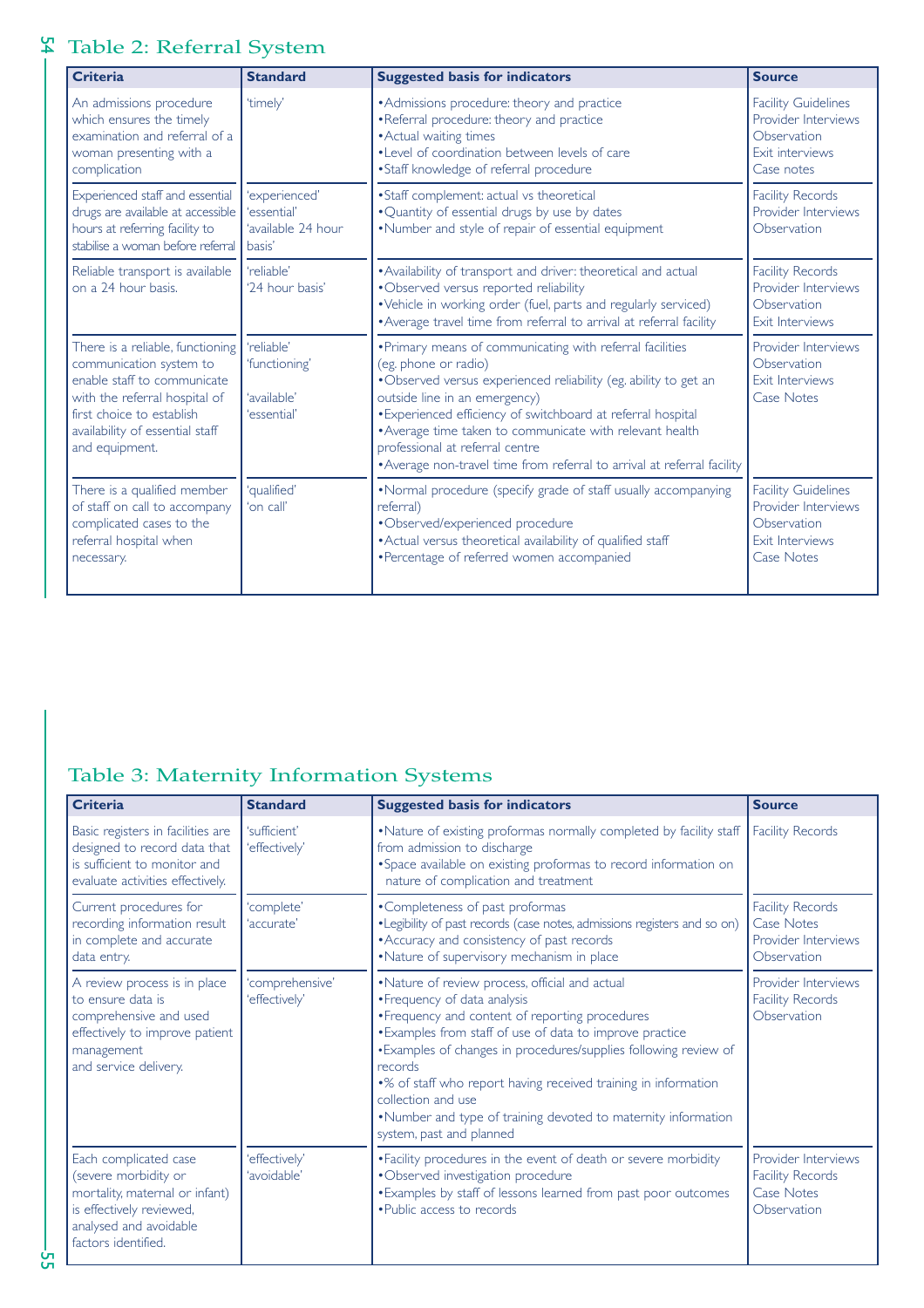# Table 4: Appropriate Technologies

| <b>Criteria</b>                                                                                                                                                                                                                                 | <b>Standard</b>                                 | <b>Suggested basis for indicators</b>                                                                                                                                                                                                                                               | <b>Source</b>                                                                                                |
|-------------------------------------------------------------------------------------------------------------------------------------------------------------------------------------------------------------------------------------------------|-------------------------------------------------|-------------------------------------------------------------------------------------------------------------------------------------------------------------------------------------------------------------------------------------------------------------------------------------|--------------------------------------------------------------------------------------------------------------|
| The following procedures are<br>not used either routinely, or<br>most of the time.<br>• Pubic Shaving<br>$•$ Enema<br>· Intravenous Infusion<br>• Episiotomy for Primiparas<br>• Supine Position for Delivery<br>•Manual Revision of the Uterus | 'not used'<br>'routinely'<br>'most of the time' | •Recommended use in hospital guidelines<br>•Reported use by staff<br>• Percentage of women reporting use of procedure in labour<br>•Recorded use                                                                                                                                    | <b>Facility Records</b><br>Provider<br>Interviews<br><b>Exit Interviews</b><br><b>Case Notes</b><br>Survey   |
| The use of vaginal examination<br>of the uterus to assess the<br>progress of labour is kept to<br>the minimum necessary.                                                                                                                        | 'minimum necessary'                             | •Reported use by staff<br>• Average actual use from time between arrival at hospital and<br>delivery: observed and reported                                                                                                                                                         | Provider Interview<br><b>Exit Interviews</b><br><b>Case Notes</b>                                            |
| Intramuscular oxytocin is not<br>used to speed up labour                                                                                                                                                                                        | 'not used'                                      | . Records of supplies and use of ergometrine and oxytocin<br>• Evidence of reported use by staff<br>• Evidence of actual use (reported by women, recorded in case<br>notes and observed)<br>• Facility's capacity to perform Caesarean sections at anytime                          | <b>Facility Records</b><br>Provider Interviews<br><b>Case Notes</b><br><b>Exit Interviews</b><br>Observation |
| The use of Caesarean section<br>falls within reasonable limits.                                                                                                                                                                                 | 'reasonable limits'                             | • The Caesarean section rate<br>• Caesarean section rate by recorded indication                                                                                                                                                                                                     | <b>Facility Records</b><br>Case notes                                                                        |
| Effective pain relief is always<br>provided for operative<br>procedures.                                                                                                                                                                        | 'effective'<br>'always'                         | •Percentage of women reporting feeling pain during an operative<br>procedure<br>. Type of pain relief routinely provided for operative procedures<br>.Number and availability of personnel trained to administer<br>relevant pain relief<br>• Supplies of basic drugs and equipment | <b>Facility Records</b><br>Case Notes<br>Provider Interviews<br><b>Exit Interviews</b><br>Survey             |

## Table 5: Indicators of Good Practice

| Criteria*                                                                                           | <b>Standard</b>   | <b>Suggested basis for indicators</b>                                                                                                                                                                                                                                                                                                                       | <b>Source</b>                                                                                                |
|-----------------------------------------------------------------------------------------------------|-------------------|-------------------------------------------------------------------------------------------------------------------------------------------------------------------------------------------------------------------------------------------------------------------------------------------------------------------------------------------------------------|--------------------------------------------------------------------------------------------------------------|
| Magnesium Sulphate is the<br>drug of first choice for the<br>treatment of eclampsia.                | 'first choice'    | . Identify drug of first choice as reported by staff<br>• Evidence of use from stocks, supplies, case notes<br>· Identify type and comparative use of alternatives                                                                                                                                                                                          | <b>Facility Records</b><br>Provider Interviews<br><b>Case Notes</b>                                          |
| Women are actively<br>considered for a vaginal<br>delivery after one Caesarean<br>section.          | 'actively'        | • Facility protocol/recommendations<br>• Staff responses to normal procedure for previous Caesarean<br>section<br>• Evidence of practice (percentage of women with previous<br>c-section going on to have a subsequent Caesarean delivery)<br>. Evidence that women are actively given the opportunity to<br>deliver vaginally (unless otherwise indicated) | <b>Facility Records</b><br>Provider Interviews<br><b>Exit Interviews</b><br><b>Case Notes</b><br>Observation |
| Prophylactic antibiotics are<br>used routinely at the time of<br>an emergency Caesarean<br>section. | 'routinely'       | • Facility guidelines<br>•Reported normal use of antibiotics at the time of an emergency<br>Caesarean section by staff<br>• Actual use (percentage of women with emergency Caesarean<br>section who are given antibiotics around time of operation                                                                                                          | <b>Facility Records</b><br>Provider Interviews<br><b>Exit Interviews</b><br><b>Case Notes</b>                |
| Ventouse delivery is the<br>instrument of first choice for<br>an instrumental delivery.             | 'first choice'    | • Facility guidelines<br>. Instrument of first choice as reported by staff<br>• Evidence of comparative use from facility records (number of<br>forceps deliveries vs ventouse deliveries)<br>• Evidence of actual use                                                                                                                                      | <b>Facility Records</b><br>Provider Interviews<br><b>Case Notes</b>                                          |
| When repairing perineal<br>wounds polyglycolic acid<br>suture should be the<br>favoured option      | 'favoured option' | • Suture material most commonly used as reported by staff<br>• Evidence of supplies and use of all suture materials                                                                                                                                                                                                                                         | <b>Facility Records</b><br>Provider Interviews                                                               |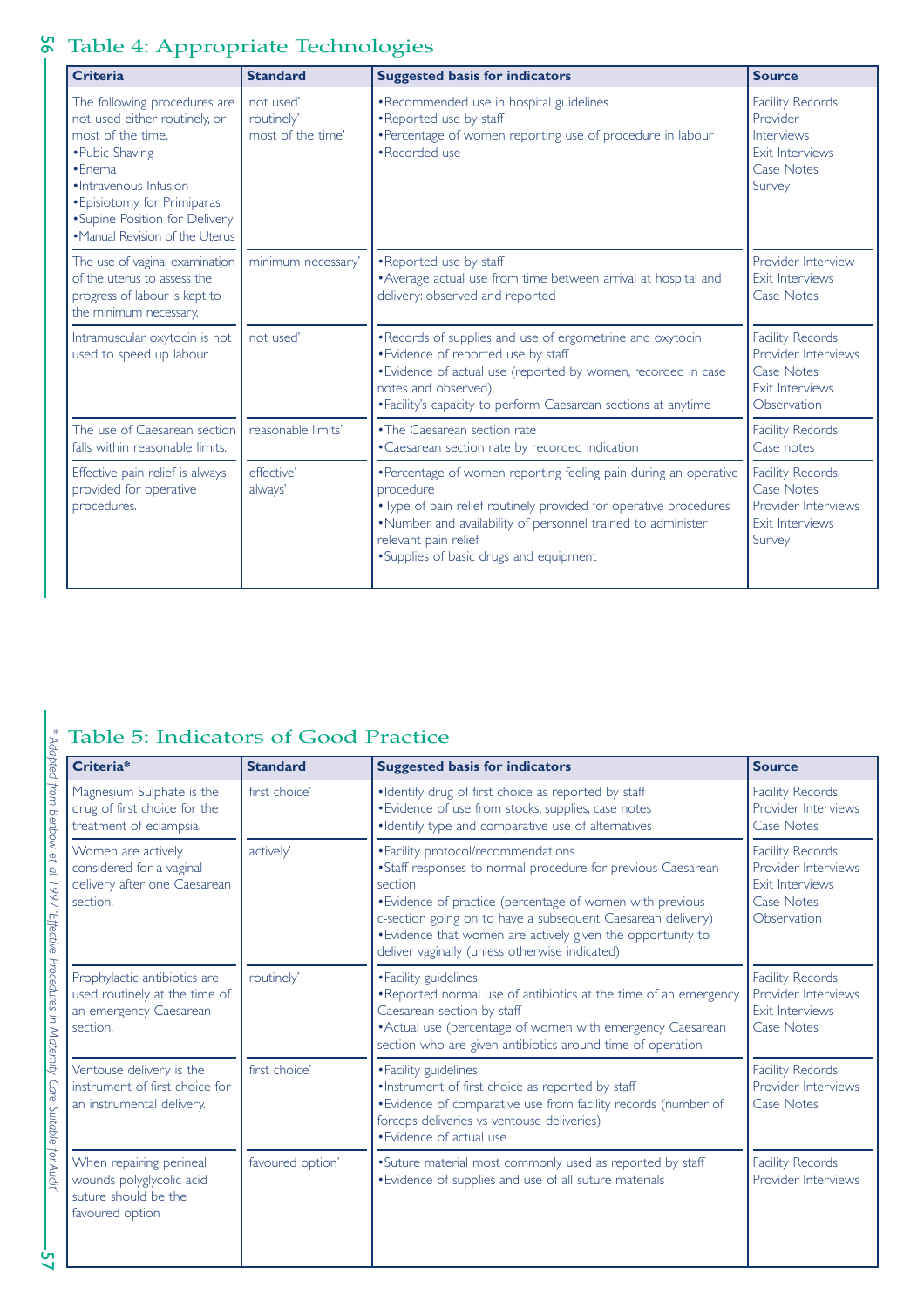### 58 Table 5: Indicators of Good Practice - continued

| <b>Criteria</b>                                                                                                          | <b>Standard</b> | <b>Suggested basis for indicators</b>                                                                                                                                                                                                                  | <b>Source</b>                                                                              |
|--------------------------------------------------------------------------------------------------------------------------|-----------------|--------------------------------------------------------------------------------------------------------------------------------------------------------------------------------------------------------------------------------------------------------|--------------------------------------------------------------------------------------------|
| For a non complicated<br>delivery women are always<br>allowed to adopt whatever<br>position they choose for<br>delivery. | 'always'        | •Normal practice as reported by staff<br>• Evidence of actual delivery positions (percentage delivered in<br>supine position, percentage standing, squatting, other)<br>• Percentage of women reporting choosing of delivery position of<br>her choice | <b>Provider Interviews</b><br>Exit Interviews<br>Survey                                    |
| Women are always allowed<br>social support of her choice<br>during labour and birth.                                     | 'always'        | • Facility guidelines<br>. Normal practice as reported by staff<br>•Percentage of women who report being accompanied in labour<br>and delivery by person of her choice<br>•Observed practice                                                           | <b>Facility Guidelines</b><br>Observation<br>Staff Interviews<br>Exit Interviews<br>Survey |
| Throughout labour a<br>woman's physical well being<br>should be regularly assessed.                                      | 'regularly'     | . Number and timing of blood pressure measures<br>•Number and timing of temperature and pulse measurements<br>. Quantity of fluid intake vs urine output noted                                                                                         | Labour Notes<br><b>Provider Interviews</b><br>Exit Interviews<br>Observation<br>Survey     |

# Table 6: Management of Emergencies

| <b>Criteria</b>                                                                                                                                                                                                                     | <b>Standard</b>                                              | <b>Suggested basis for indicators</b>                                                                                                                                                                                                                                                                                                                                                                          | <b>Source</b>                                                                        |
|-------------------------------------------------------------------------------------------------------------------------------------------------------------------------------------------------------------------------------------|--------------------------------------------------------------|----------------------------------------------------------------------------------------------------------------------------------------------------------------------------------------------------------------------------------------------------------------------------------------------------------------------------------------------------------------------------------------------------------------|--------------------------------------------------------------------------------------|
| Sufficient stocks of oxytocics<br>should be available at all<br>facilities and relevant health<br>staff should be effectively<br>trained to administer them<br>by injection as a first aid<br>measure for postpartum<br>haemorrhage | 'sufficient'<br>'all'<br>'relevant'<br>'effectively trained' | . Number of units of oxytocics in store within expiry date<br>. Number and timing of specialist training courses in<br>administration of oxytocics per individual staff post in past two<br>years/five years<br>• Percentage of deliveries in which oxytocics were administered<br>. Refrigerator working and system for dealing with power cuts in<br>place<br>• Case fatality rate for haemorrhage over time | <b>Facility Records</b><br>Provider Interviews<br>Labour Notes<br>Observation        |
| Health workers of an<br>appropriate level are<br>effectively trained in clinical<br>skills to manage ante and<br>post partum haemorrhage                                                                                            | 'appropriate level'<br>'effectively'                         | .Number and timing of staff training courses dedicated to<br>management of haemorrhage per individual staff post in past<br>two/five years<br>. Recall by staff of key procedures<br>• Evidence of major haemorrhage protocol in the unit<br>• Case fatality rate for haemorrhage over time                                                                                                                    | <b>Facility Records</b><br>Provider Interviews<br><b>Labour Notes</b><br>Observation |
| Intravenous fluids are<br>available at all facilities and<br>blood transfusion services<br>should be available at<br>comprehensive essential<br>obstetric care facilities on a<br>24 hour basis                                     | 'all available'<br>'24 hour'                                 | . Number of units of intravenous fluids in store within expiry date<br>• Availability of blood supplies (by time of day, type, cost, distance)<br>• Availability of staff trained to administer blood transfusion (by<br>time of day)                                                                                                                                                                          | <b>Facility Records</b><br>Provider Interviews<br>Observation                        |
| The partograph is used<br>effectively to assess progress<br>of labour where staff with<br>appropriate skills are available                                                                                                          | 'effectively'<br>'appropriate'                               | .Number of labours whose progress was assessed by partograph<br>•Number of staff trained to use partograph<br>.Number of labours assessed by partograph as prolonged by<br>subsequent interventions                                                                                                                                                                                                            | <b>Facility Records</b><br>Labour Notes<br>Provider Interviews<br>Observation        |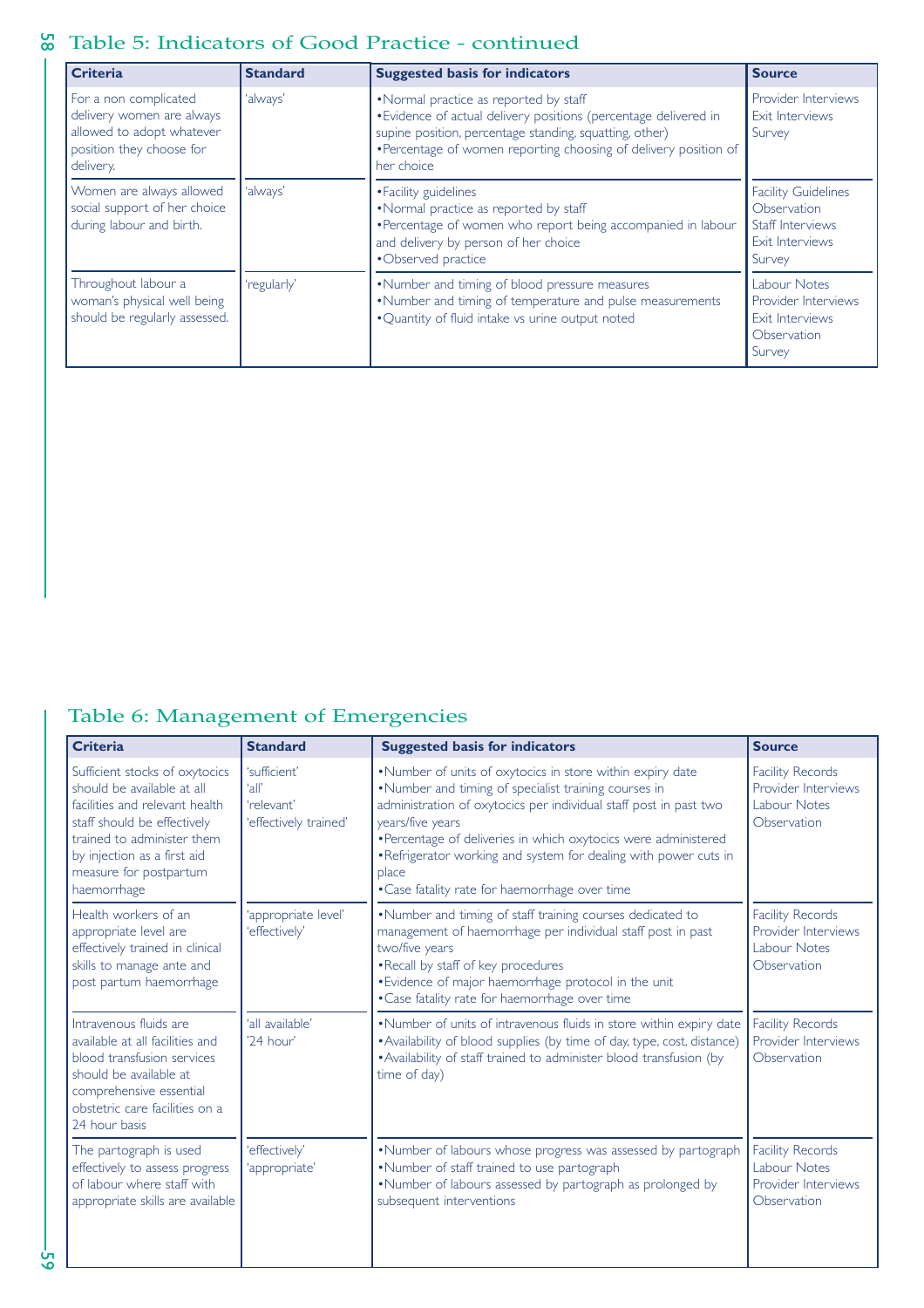# 61 60 Table 6: Management of Emergencies - continued

| <b>Criteria</b>                                                                                                                                                          | <b>Standard</b>                              | <b>Suggested basis for indicators</b>                                                                                                                                                                                                                                                                                                                                                                                                                                                                                                                                                                                                                                                                                                                                                                       | <b>Source</b>                                                                                         |
|--------------------------------------------------------------------------------------------------------------------------------------------------------------------------|----------------------------------------------|-------------------------------------------------------------------------------------------------------------------------------------------------------------------------------------------------------------------------------------------------------------------------------------------------------------------------------------------------------------------------------------------------------------------------------------------------------------------------------------------------------------------------------------------------------------------------------------------------------------------------------------------------------------------------------------------------------------------------------------------------------------------------------------------------------------|-------------------------------------------------------------------------------------------------------|
| The appropriate range of<br>services required to manage<br>prolonged or obstructed<br>labour are available at<br>reasonable hours at each<br>stage of the referral chain | 'appropriate'<br>'available'<br>'reasonable' | • Evidence that first level health centres have facilities and trained<br>staff to: empty bladders; give antibiotics; rehydrate and refer women<br>• Evidence that second level health centres have facilities and<br>trained staff to rupture membranes if required and perform a<br>vacuum extractor delivery<br>• Evidence that CEOC hospitals have trained staff, essential drugs<br>and equipment to perform additional interventions, such as<br>oxytocics, antibiotic and the capacity to perform Caesarean<br>section on a 24-hour basis<br>•Percentage of women referred from first level health centre<br>who go on to have instrumental delivery or caesarean section<br>. Case fatality rates for obstructed labour over time<br>. Perinatal death rates attributed to birth asphyxia over time | <b>Facility Records</b><br>Case Notes<br><b>Exit Interviews</b><br>Provider Interviews<br>Observation |
| All birth attendants are<br>aware of the requirements<br>for a clean delivery and<br>follow them effectively.                                                            | ʻall'<br>'aware'<br>'effectively'            | •Observance of asepsis at all times<br>. Hands always cleaned before and after any contact with woman<br>· Delivery surface sterilisation procedure<br>• Sterilisation procedure for instruments                                                                                                                                                                                                                                                                                                                                                                                                                                                                                                                                                                                                            | <b>Facility Records</b><br>Provider Interviews<br><b>Exit Interviews</b><br>Observation               |
| Health staff are effectively<br>trained to recognise<br>puerperal sepsis and manage<br>it appropriately or refer.                                                        | 'effectively trained'<br>'appropriately'     | • Percentage of staff who have attended specialist training in<br>puerperal sepsis<br>• Percentage of staff who can accurately describe the signs,<br>symptoms and treatment of puerperal sepsis<br>• Case fatality rate for puerperal sepsis                                                                                                                                                                                                                                                                                                                                                                                                                                                                                                                                                               | <b>Facility Records</b><br>Provider Interviews<br>Observation                                         |
| All facilities should be able to<br>provide the necessary<br>treatment for puerperal sepsis                                                                              | 'All'<br>'necessary'                         | • Availability of thermometers and antibiotics per facility                                                                                                                                                                                                                                                                                                                                                                                                                                                                                                                                                                                                                                                                                                                                                 | <b>Facility Records</b><br>Provider Interviews<br>Observation                                         |

| <b>Criteria</b>                                                                                                                                                         | <b>Standards</b>                         | <b>Suggested basis for indicators</b>                                                                                                                                                                                                                                                                                                                                                                            | <b>Source</b>                                                                                     |
|-------------------------------------------------------------------------------------------------------------------------------------------------------------------------|------------------------------------------|------------------------------------------------------------------------------------------------------------------------------------------------------------------------------------------------------------------------------------------------------------------------------------------------------------------------------------------------------------------------------------------------------------------|---------------------------------------------------------------------------------------------------|
| Health staff are effectively<br>trained to manage and to<br>refer women with pregnancy<br>induced hypertension                                                          | 'effectively trained'                    | • Percentage of staff who have attended specific training in<br>recognition and management of pregnancy induced hypertension<br>within past two or five years<br>• Percentage of staff able to accurately recount signs, symptoms<br>and course of action<br>• Case fatality rate for pre-eclampsia and eclampsia                                                                                                | <b>Facility Records</b><br>Provider Interviews<br>Observation<br>Labour Notes                     |
| The full range of services<br>required to manage severe<br>preeclampsia and eclampsia is<br>available at CEOC facilities.                                               | 'full range required to<br>manage'       | •Sphygmomanometers, stethoscopes and urine testing reagents<br>readily available<br>•Magnesium sulphate, intravenous and oral anti-hypertensive<br>agents available in store within expiry date<br>• Capacity to undertake emergency Caesarean section (availability<br>of staff and equipment)                                                                                                                  | <b>Facility Records</b><br>Provider Interviews<br>Observation                                     |
| Health workers are effectively<br>trained in the early recognition<br>and treatment of abortion-<br>related complications                                               | 'effectively trained'                    | • Access to laboratory services for haematology and biochemistry                                                                                                                                                                                                                                                                                                                                                 | <b>Facility Records</b><br>Provider Interviews<br>Observation                                     |
| Evacuation of the uterine<br>contents, antibiotic therapy and<br>intravenous fluids are available at<br>all facilities and surgical<br>treatments at all CEOC hospitals | 'available at all<br>facilites'<br>ʻall' | • Percentage of staff who have attended specific training in<br>recognition and treatment of abortion-related complications<br>within past two/five years<br>• Percentage of staff who can recount signs and symptoms of<br>abortion-related complications and appropriate course of action<br>. Availability of antibiotic therapy, intravenous fluids and skills and<br>equipment to evacuate uterine contents | <b>Facility Records</b><br>Provider Interviews<br>Observation                                     |
| Treatment is always followed<br>by appropriate counselling<br>and contraception<br>information and services                                                             | 'always appropriate'                     | • Percentage of women who received counselling after an<br>abortion<br>• Percentage of women who received contraceptive information<br>and services after an abortion<br>• Percentage of staff trained in counselling                                                                                                                                                                                            | <b>Facility Records</b><br>Provider Interviews<br><b>Exit Interviews</b><br>Observation<br>Survey |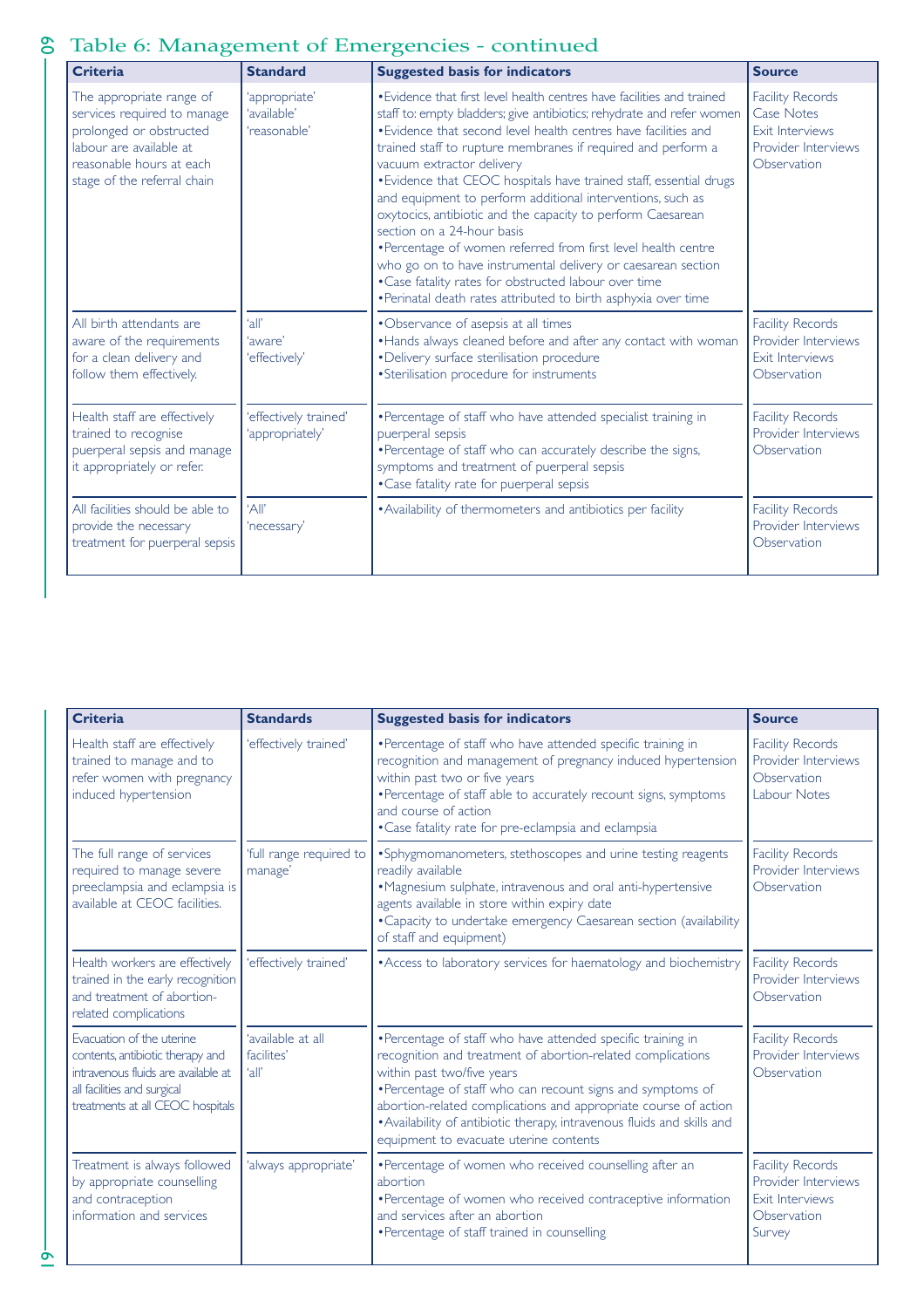# 63 62 Table 7: Human and Physical Resources (Experience of care)

| <b>Criteria</b>                                                                                                                  | <b>Standard</b>                | <b>Suggested basis for indicators</b>                                                                                                                                                                                                                                                                                                                       | <b>Source</b>                                                                                                                   |
|----------------------------------------------------------------------------------------------------------------------------------|--------------------------------|-------------------------------------------------------------------------------------------------------------------------------------------------------------------------------------------------------------------------------------------------------------------------------------------------------------------------------------------------------------|---------------------------------------------------------------------------------------------------------------------------------|
| The physical infrastructure<br>and the overall environment.<br>of the maternity wards are<br>acceptable to all or most<br>women. | 'acceptable to all or<br>most' | • Percentage of women who report they are satisfied with the<br>state of infrastructure and wards (buildings, bed, sheets)<br>• Percentage of women who perceive toilets and washing facilities<br>to be accessible and clean<br>. Perceived quality and acceptability of food and drink<br>•Reported reliability of running water and electricity          | <b>Exit Interviews</b><br><b>Focus Groups</b><br>In-depth Interview<br>Survey                                                   |
| Contact time with qualified<br>staff is sufficient.                                                                              | 'qualified'<br>'sufficient'    | •Percentage of women who report contact time with staff as<br>sufficient (per contact)<br>•Percentage of women reporting being alone at a time when it<br>worried her to be alone<br>• Percentage of specific procedures reported as being carried out<br>by grade of staff<br>• Average number of staff of all grades per delivery and per<br>complication | <b>Facility Records</b><br>Observation<br>Exit Interviews<br>Case Notes<br><b>Focus Groups</b><br>In-depth Interviews<br>Survey |
| Male/female staff ratios are<br>acceptable to most women.                                                                        | 'acceptable'<br>'most'         | • Percentage of female doctors<br>• Percentage of women reporting feeling embarrassed, shy or<br>uncomfortable with staff of opposite sex                                                                                                                                                                                                                   | <b>Facility Records</b><br><b>Exit Interviews</b><br><b>Focus Groups</b><br>In-depth Interview<br><b>Community Survey</b>       |
| Staff are competent to<br>provide appropriate care                                                                               | 'competent'                    | . Level of staff knowledge about a specific diseases and<br>complications and their appropriate treatment<br>• Effective supervision<br>. Qualifications and experience of staff as per responsibilities<br>• Performance review, training and staff development in place<br>• Training record                                                              | <b>Facility Records</b><br>Provider Interviews<br>Observation<br><b>Case Notes</b><br><b>Exit Interviews</b>                    |

## Table 8: Cognition

| <b>Criteria</b>                                                                                                                             | <b>Standard</b>                                                | <b>Suggested basis for indicators</b>                                                                                                                                                                                                                                                                                                                                                                                                                              | <b>Source</b>                                                                            |
|---------------------------------------------------------------------------------------------------------------------------------------------|----------------------------------------------------------------|--------------------------------------------------------------------------------------------------------------------------------------------------------------------------------------------------------------------------------------------------------------------------------------------------------------------------------------------------------------------------------------------------------------------------------------------------------------------|------------------------------------------------------------------------------------------|
| Necessary information is<br>conveyed effectively in a<br>language that is<br>understandable to all women.                                   | 'necessary'<br>'effectively'<br>'understandable to<br>all'     | •Percentage of women who had full medical and birth history taken<br>• Percentage of women who are explained and understand a diagnosis<br>• Percentage of staff speaking local dialects<br>• Percentage of women able to give accurate information about<br>contraindications or side effects of certain interventions or procedures<br>• Percentage of women who report that their questions were<br>answered in a language they were able to understand         | Observation<br>Exit Interviews<br><b>Facility Records</b><br><b>Case Notes</b><br>Survey |
| All women are fully prepared<br>for treatment and<br>understand their options.<br>Where possible they<br>experience real informed<br>choice | 'fully prepared'<br>'where possible'<br>'real informed choice' | • Percentage of women who knew they were going to have an<br>episiotomy before the procedure was carried out<br>• Percentage of women who have had a Caesarean section and<br>who report being having the reason for their operation explained<br>and what the operation would involve<br>•Percentage of women who report delivering in a position of her choice<br>• Percentage of women who report the presence of at least one<br>birth supporter of her choice | Exit Interviews<br>Observation<br><b>Focus Groups</b><br>In-depth interviews<br>Survey   |
| The reasons for a specific<br>intervention or outcome are<br>always clearly explained to all<br>women                                       | 'always'<br>'clearly'<br>'all'                                 | •Percentage of women who are able to explain why they had a<br>specific procedure or intervention<br>• Percentage of women who report having been explained<br>reasons for a poor outcome<br>• Percentage of women who understand probable reason for<br>poor outcome                                                                                                                                                                                              | Exit Interviews<br>Provider Interviews<br>Observation<br>In-depth Interview<br>Survey    |
| Information about post-<br>partum care effectively<br>conveyed.                                                                             | 'effectively'                                                  | • Percentage of women complying with treatment and returning<br>for post natal appointments<br>• Percentage of women who know how to care for perineal<br>wounds correctly<br>•Percentage of women at time of discharge who can name<br>symptoms that may indicate a post-natal complication                                                                                                                                                                       | <b>Facility Records</b><br>Exit Interviews<br>Survey                                     |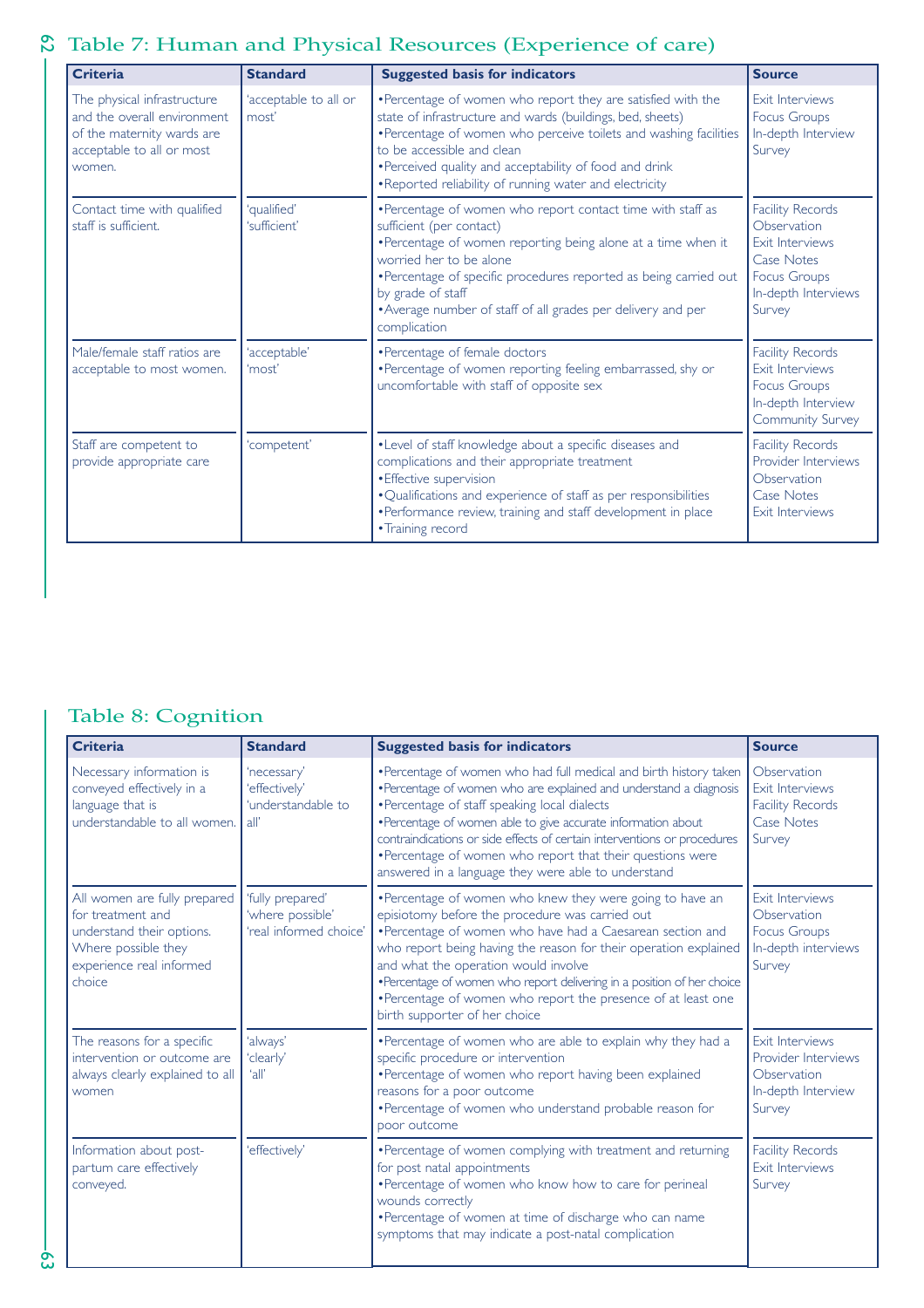# 65 64  $\$  Table 9: Respect, Dignity and Equity

| <b>Criteria</b>                                                                                                                                                                                                    | <b>Standard</b>                              | <b>Suggested basis for indicators</b>                                                                                                                                                                             | <b>Source</b>                                                                                              |
|--------------------------------------------------------------------------------------------------------------------------------------------------------------------------------------------------------------------|----------------------------------------------|-------------------------------------------------------------------------------------------------------------------------------------------------------------------------------------------------------------------|------------------------------------------------------------------------------------------------------------|
| All facilities have an individual<br>responsible for assessing socio-<br>economic and cultural context of<br>the catchment area and an effective<br>mechanism for feeding relevant<br>recommendations to providers | 'all'<br>'effective mechanism'<br>'relevant' | • Appointment of staff member responsible for research<br>• Evidence of remit, resources and methods of staff responsible<br>• Evidence of change in practice following recommendations (eg.<br>examples of this) | <b>Facility Records</b><br>Provider Interviews<br>Observation                                              |
| All women feel they have<br>been treated with<br>appropriate respect                                                                                                                                               | 'appropriate'                                | • Percentage of women who report respectful or not<br>disrespectful treatment<br>• Nature of observed interactions                                                                                                | <b>Exit Interviews</b><br>Observation<br><b>Focus Groups</b>                                               |
| Women do not have to<br>undergo any unnecessary<br>and humiliating procedures                                                                                                                                      | 'do not'                                     | • Percentage of women undergoing unnecessary procedures<br>• Percentage of women who report undergoing procedures that<br>they felt were uncomfortable and/or humiliating)                                        | <b>Case Notes</b><br>Exit Interviews<br>Observation<br><b>Focus Group</b><br>In-depth Interviews<br>Survey |
| Cultural practices that do not<br>interfere with high quality<br>care are respected.                                                                                                                               | 'do not'<br>'respected'                      | . Reported use or non use of practices identified as culturally<br>offensive to women and their families or practices that they<br>would have wanted to happen and were denied                                    | Observation<br><b>Exit Interviews</b><br><b>Focus Groups</b><br>In-depth Interviews                        |
| All women are treated with<br>the same standard of care<br>regardless of education, class,<br>caste, age etc                                                                                                       | ʻall'<br>'same standard'                     | • Comparison of responses to other quality indicators by socio-<br>economic/religious/caste status                                                                                                                | <b>Case Notes</b><br><b>Exit Interviews</b><br>Survey                                                      |
| Services are appropriately<br>priced for the catchment                                                                                                                                                             | 'appropriately'                              | • Cost of specific services as a percentage of monthly income<br>•% of women reporting financial constraints as limiting access to<br>services                                                                    | Exit interviews<br>Survey<br><b>Focus Groups</b><br>In-depth Interviews                                    |

# Table 10: Emotional Support

| <b>Criteria</b>                                                                                                                                         | <b>Standard</b>                                | <b>Suggested basis for indicators</b>                                                                                                                                                                                                                                                                                            | <b>Source</b>                                                                                                          |
|---------------------------------------------------------------------------------------------------------------------------------------------------------|------------------------------------------------|----------------------------------------------------------------------------------------------------------------------------------------------------------------------------------------------------------------------------------------------------------------------------------------------------------------------------------|------------------------------------------------------------------------------------------------------------------------|
| Except in exceptional<br>circumstances women are<br>able to choose freely the<br>social support they receive in<br>labour and at delivery               | 'exceptional<br>circumstances'<br>'freely'     | •Percentage of women reporting companionship of her choice in<br>labour and delivery<br>. Hospital policy on social support in labour<br>•Observed practice                                                                                                                                                                      | <b>Facility Records</b><br>Exit Interviews<br>Provider Interview<br>Observation<br>Survey                              |
| All women are treated with<br>honesty, kindness and<br>understanding.                                                                                   | 'all'<br>'honesty, kindness,<br>understanding' | •% of women reporting unauthorised payments to staff for services<br>•% of women reporting being satisfied with interpersonal care<br>•Document examples of poor interpersonal care reported by<br>women/families                                                                                                                | Exit interviews<br>Observation<br><b>Focus Groups</b><br>In-depth interviews<br>Survey                                 |
| In the event of a death or<br>disability appropriate levels of<br>professional and emotional<br>care are made available to<br>women and their families. | 'appropriate levels'                           | • Percentage of staff trained in bereavement counselling<br>•Percentage of women satisfied with post-natal care in event of<br>death or disability<br>• Percentage of women and their families who feel that they<br>understand the reasons for a death or disability before discharge<br>compared with recorded causes of death | <b>Facility Records</b><br><b>Case Notes</b><br><b>Exit Interviews</b><br>Provider Interviews<br>Observation<br>Survey |
| All staff are aware of their<br>supportive role in the<br>provision of care during<br>labour, delivery and<br>immediate post-partum period              | 'all'                                          | • Percentage of staff who include supportive role in description of<br>responsibilities<br>• Percentage of women who describe examples of supportive<br>behaviour of staff during labour, delivery and immediate post-<br>partum period                                                                                          | <b>Facility Records</b><br>Provider Interviews<br>Exit Interviews<br>In-depth interviews                               |
| An effective process exists in<br>all units through which<br>providers are able to identify<br>and respond to user<br>expectations                      | 'effective'                                    | . Number and grade of staff responsible for investigating users-<br>views<br>. Examples of changes made following process to obtain users<br>views<br>• Evidence of a complaints procedure (theoretical vs observed)                                                                                                             | <b>Facility Records</b><br>Provider Interviews<br>Observation<br>In-depth Interviews                                   |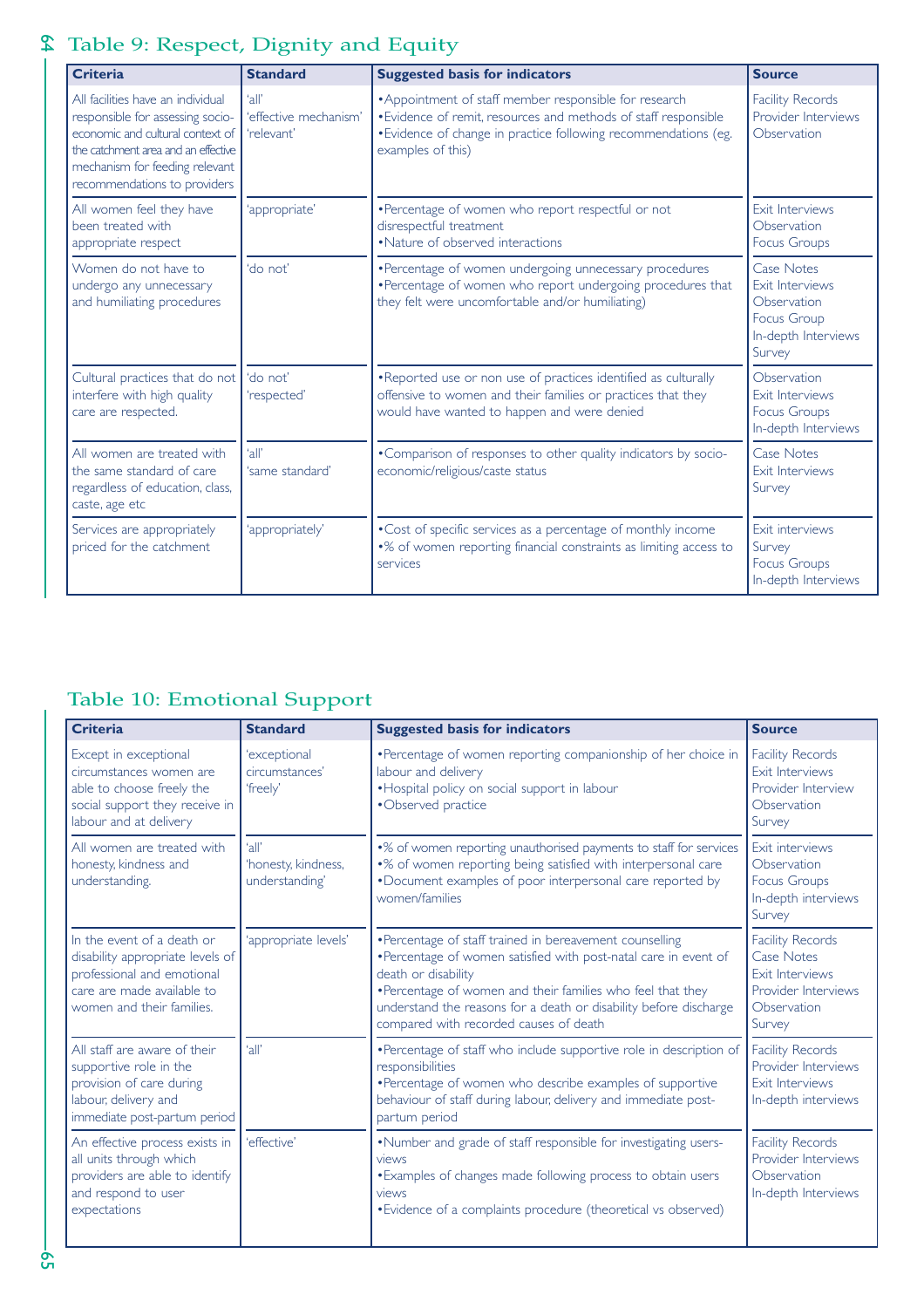# **Bibliogra**

American College of Obstetricians and Gynecologists (1998),ACOG Committee Opinion: Cultural competency in health care, Committee on Health Care for UnderservedWomen, *International Journal of Gynecology and Obstetrics* 62, pp. 96-99.

Amooti-Kaguna, B. and Nuwaha, F. (2000), Factors influencing choice of delivery sites in Rakai district of Uganda, *Social Science and Medicine* 50, 1, pp. 203-213.

Adeyi, O. and Morrow, R. (1997), Essential obstetric care:Assessment and determinants ofquality, *Social Science and Medicine* 45, 11, pp. 1631-1639.

Aitken, I. and Reichenbach, L. (1994), Reproductive and sexual health services: Expanding access and enhancing quality, in Chen, L.C. (ed) *Population Policies Reconsidered*, Harvard University Press, Boston, pp. 177-192.

Atkinson, C. and Hayden, J. (1992), Managing change in primary care: Strategies for success, *British Medical Journal* 304, pp. 1488-1490.

Benbow,A., Semple, D. and Maresh, M. (1997), *Effective procedures in maternity care suitable for audit*, Clinical Audit Unit, Royal College of Obstetricians and Gynaecologists, London.

Bertrand, J.T., Hardee, K., Magnani, R.J. and Angle, M.A. (1995), Access, quality of care and medical barriers in family planning programs, *International Family Planning Perspectives* 21, 2, pp. 64-69.

Bidgood, K.A. and Steer, P.J. (1987), A randomised controlled study of oxytocin augmentation of labour, *British Journal of Obstetrics and Gynaecology* 94, pp. 512-517.

Bhardwaj, N., Kukade, J.A., Patil, S. and Bhardwaj, S. (1995), Randomized controlled trial on modified squatting position of delivery, *Indian Journal of Maternal and Child Health* **6**, 2, pp. 33-39.

Bruce, J. (1990), Fundamental elements of the quality of care: A simple framework, *Studies in Family Planning*, 21, pp. 61-91.

Butani, P. and Hodnett, E. (1980), Mother's perceptions of their labour experiences, *Maternal Nursing Journal* 9, pp. 73-82.

Calnan, M (1988) Lay evaluation of medicine and medical practice: Report of a pilot study, *International Journal of Health Services* 18, 2, pp. 311-322.

Campero, L., Garcia, C., Diaz, C., Ortiz, O., Reynoso, S. and Langer, A. (1998), "Alone I wouldn't have known what to do": Aqualitative study on social support during labour and delivery in Mexico, *Social Science and Medicine* 47, 3, pp. 395-403.

Campbell, O., Koblinsky, M. and Taylor,P. (1995), Off to a rapid start: Appraising maternal mortality and services, *International Journal of Gynecology and Obstetrics*, 48, Supplement, pp. S33-S52.

Carroli, G., Belizan, J. and Stamp, J. (1997) Episiotomy policies for vaginal birth, in Neilson, J.P., Crowther, C.A., Hodnett, E.D., Hofmeyr, G.J. and Keirse, M.J. (eds) *Pregnancy and Childbirth Module of the Cochrane Database of Systematic Reviews*, Update Software,The Cochrane Collaboration, Oxford.

Chacahm, A.S. and Perpetuo, I.H.O. (1998),The incidence of Caesarean deliveries in BeloHorizonte, Brazil: Social and economic determinants, *Reproductive Health Matters* 6, pp. 115-121.

Cleaves, P. (1980), Implementation amidst scarcity and apathy: Political power and policy design, in Grindle, M. (ed) Politics and Policy *Implementation in the Third World*, Princeton University Press, New Jersey.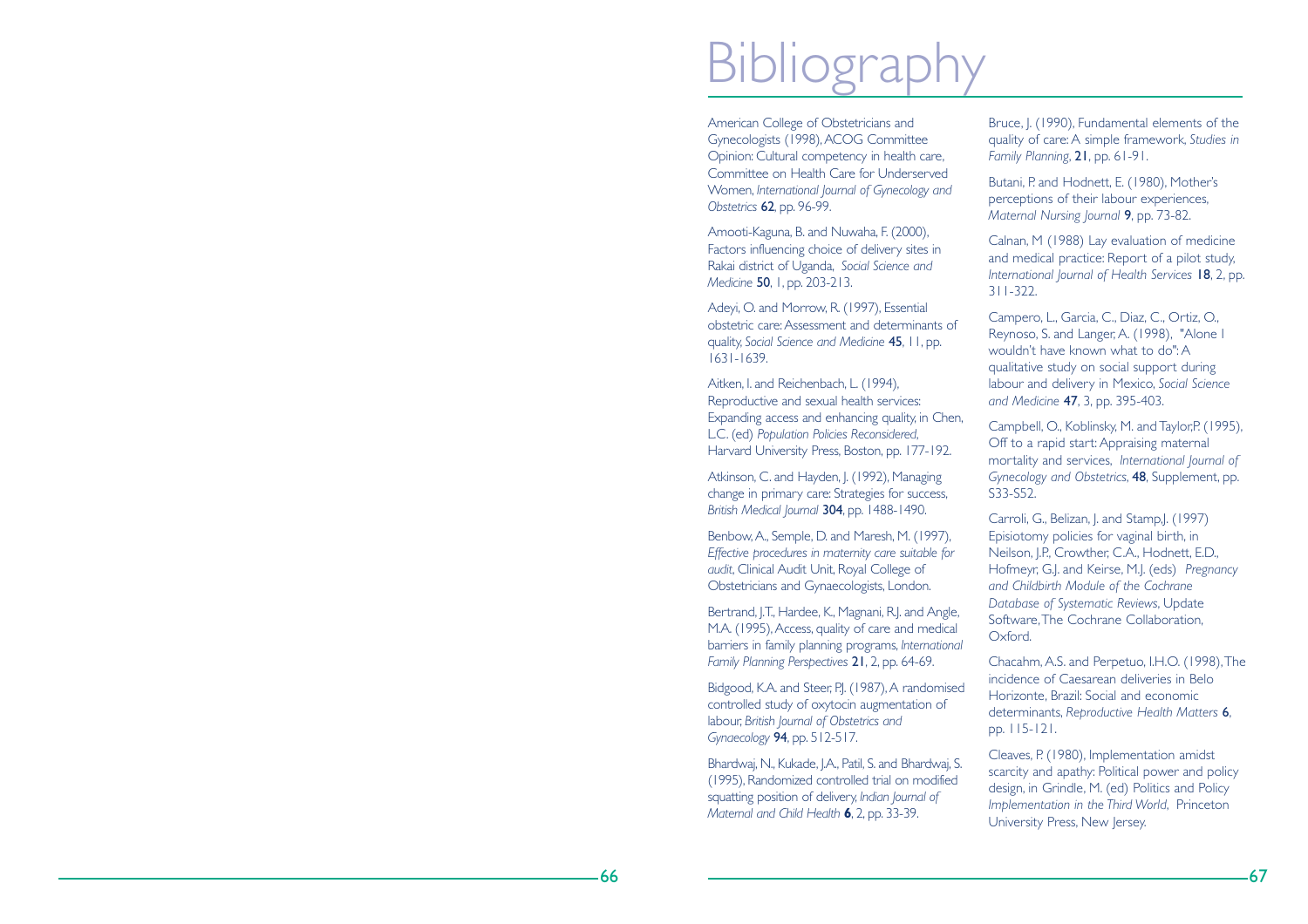Cohen, G.R., O'Brian,W.F., Lewis, L. and Knuppel, R.A. (1987), A prospective randomized study of the aggressive management of early labor, *American Journal of Obstetrics and Gynecology*, 157, pp. 1174-1177.

Crawford, J.S. (1956), Some aspects of obstetric anaesthesia, *British Journal of Anaesthesia* 28, pp. 146-208.

Crowley, P., Elbourne, D.R., Ashhurst, H., Garcia, J., Murphy, D. and Duinan, N. (1991), Delivery in an obstetric birth chair: A randomizedcontrolled trial, *British Journal of Obstetrics and Gynaecology* 98, pp. 667-674.

Crowther, C. (1985), Eclampsia at Harare maternity hospital: An epidemiological study, *South African Medical Journal*, 68, pp. 927-929.

Danquah, J.B., Appah, E.K., Djan, J.O., Ofori, M., Essegbey, I.T. and Opoku, S. (1997), Improving recordkeeping for maternal mortality programs, Kumasi, Ghana, *International Journal of Gynecology and Obstetrics* 59, Supplement 2, pp. S149-S155.

Demographic and Health Survey (1996), Brazil, Macro International, Maryland.

De Geyndt,W. (1995), *Managing the Quality of* **Health Care in Developing Countries, World** Bank Technical Paper 258,The World Bank, Washington D.C.

Dixon-Mueller, R. (1993),The sexuality connection in reproductive health, *Studies in Family Planning* 24, 5, pp. 269-282.

Donabedian, A. (1966), Evaluating the quality of medical care, *Millbank Memorial Fund Quarterly* 44, pp. 166-203.

Donabedian, A. (1988),The quality of care: How can it be assessed? *The Journal of the American Medical Association* 260, 12, pp. 1743- 1748.

Drayton, S. and Rees, C. (1984),They know what they are doing: Do nurses know why they give pregnant women enemas?, *Nursing Mirror* 5, pp. 4-8.

Driessen, F. (1987), Labour ward management, *Tropical Doctor* 17, pp. 174-178.

Drife, J.O. (1996), Choice and instrumental delivery, *British Journal of Obstetrics and Gynaecology* 103, pp. 608-611.

Ellis, R. and Whittington, R.E.D. (1993), Quality assurance in health care, in Whittington, R.E.D. (ed) *Quality Assurance Handbook*, Edward Arnold, London, pp. 1-8.

Enkin, M., Keirse, M.J., Renfrew, M. and Neilson, J. (eds) (1995), A Guide to *Effective Care in Pregnancy and Childbirth*, 2nd Edition, Oxford University Press, Oxford.

Fawcus, S., Mbizvo, M., Lindmark, G. and Nyström (1996), A community-based investigation of avoidable factors for maternal mortality in Zimbabwe, *Studies in Family Planning* 27, 6, pp. 319-327.

Finerman, R.D. (1983), Experience and expectation: Conflict and change in traditional family health care among the Quichua of Saraguro, *Social Science and Medicine* 17, pp. 1291-1299.

Flamm, B.L., Lim, O.W., Jones, C., Fallon, D., Newman, L.A. and Mantis, J.K. (1988),Vaginal birth after cesarean section: Results of amulticenter study, *American Journal of Obstetrics and Gynecology* 158, pp. 1079-1084.

Geefhuysen, C.J. (1999), Safe motherhood in Indonesia: A task for the next century, in Berer, M and Sundari Ravindran,T.K. *Safe Motherhood Initiatives: Critical Issues*, Reproductive Health Matters, Blackwell Science Ltd.

Germain, A. and Ordway, J. (1989), *Population Control and Women's Health: Balancing the Scales*, International Women's Health Coalition, New York.

Glazener, C.M.A., Abdalla, M. and Stroud, E. (1995), Postnatal maternal morbidity: Extent, causes, prevention and treatment, *British Journal of Obstetrics and Gynaecology* 102, pp. 282-287.

Greco, P.J. and Eisenberg, J.M. (1993) Changing physicians' practices, *New England Journal of Medicine.* 329, pp. 1271-73.

Haddad, S. and Fournier, P. (1995), Quality, cost and utilisation of services in developing countries. A longitudinal study in Zaire, *Social Science and Medicine* 40, 6, pp. 743-753.

Haddad, S., Fournier, P., Machouf, N. and Yatara, F. (1998),What does quality mean to lay people? Community perceptions of primary health care services in Guinea, *Social Science and Medicine* 47, 3, pp. 381-394.

Hillan, E. (1990), Research and audit:Women's views of caesarean sections, in Roberts, H. (ed), *Women's Health Matters*, Routledge Press, London, pp. 157-175.

Hemminki, E. and Saarikoski, S. (1983), Ambulation and delayed amniotomy in the first stage of labour, *European Journal of Obstetrics, Gynaecology and Reproductive Biology* 15, pp. 129-139.

Hemminki, E., Lenck, M., Saarikoski, S. and Henriksson, L. (1985), Ambulation versus oxytocin in protracted labour: A pilot study, *European Journal of Obstetrics, Gynaecology and Reproductive Biology* 20, pp. 199-208.

Hemminki, E.,Virta, A.L., Kopnen, P., Malin, M., Kojo-Austin, H. and Tuimala, R. (1990), A trial on continuous human support during labour: Feasibility, interventions and mothers satisfaction, *Journal of Psychosomatic Obstetrics and Gynaecology* 11, pp. 239-250.

Hodnett, E.D. and Osborn, R.W. (1989a), A randomized trial of the effect of montricesupport during labour: Mothers' views two to four weeks postpartum, *Birth* 16, pp. 177-183.

Hodnett, E.D. and Osborn, R.W. (1989b), Effects of intra-partum professional support on childbirth outcomes, *Research on Nursing and Health* 12, pp. 289-297.

Hofmeyr, G.J., Nikodem, V.C., Wolman, W.L., Chalmers, B.E. and Kramer, T. (1991). Companionship to modify the clinical birth environment: Effects on progress and perceptions of labour and breastfeeding, *British Journal of Obstetrics and Gynaecology* 98, pp. 756-764.

Huque, Z. A., Mavalankar, D., Akhter, H.H. and Chowdhury,T.A. (1999), Safe motherhood programmes in Bangladesh, in ,Berer, M.and Sundari Ravindran,T.K. (eds), *Safe Motherhood Initiatives: Critical Issues*, Reproductive Health Matters, Blackwell Science.

Institute of Medicine (1990), *Medicare – A strategy for quality assurance*,Volume I, National Academy Press,Washington, D.C.

Iyun, F. (1983), Hospital service areas in Ibadan city, *Social Science and Medicine* 17, pp. 601- 610.

Jacobson, J. L. (1991),Women's reproductive health:The silent emergency, *Worldwatch Paper* 102, The Worldwatch Institute, Washington D.C.

Johansen, K.S. and Hod, M. (1999), Quality development in perinatal care – the OBSQID project: Special Communication, *International Journal of Gynaecology and Obstetrics* 64, pp. 167-172.

Johanson, R.B. (1995), Vacuum extraction versus forceps delivery, in Enkin, M.W, Keirse, M.J, Renfrew, M.J. and Neilson, J.P. (eds) *Pregnancy and Childbirth Module of the Cochrane Database of Systematic Reviews*, Update Software,The Cochrane Collaboration, Oxford.

Johnston, R.A. and Sidall, R.S. (1922), Is the usual method of preparing patients for delivery beneficial or necessary?, *American Journal of Obstetrics and Gynecology* 4, pp. 645- 650.

Kane,T.T., El-Kadi,A.A., Saleh, S.,Aje, M., Stanback, J. and Potter, L. (1992), Maternal mortality in Giza, Egypt: Magnitude, causes and prevention, *Studies in Family Planning*, 23, pp. 45-57.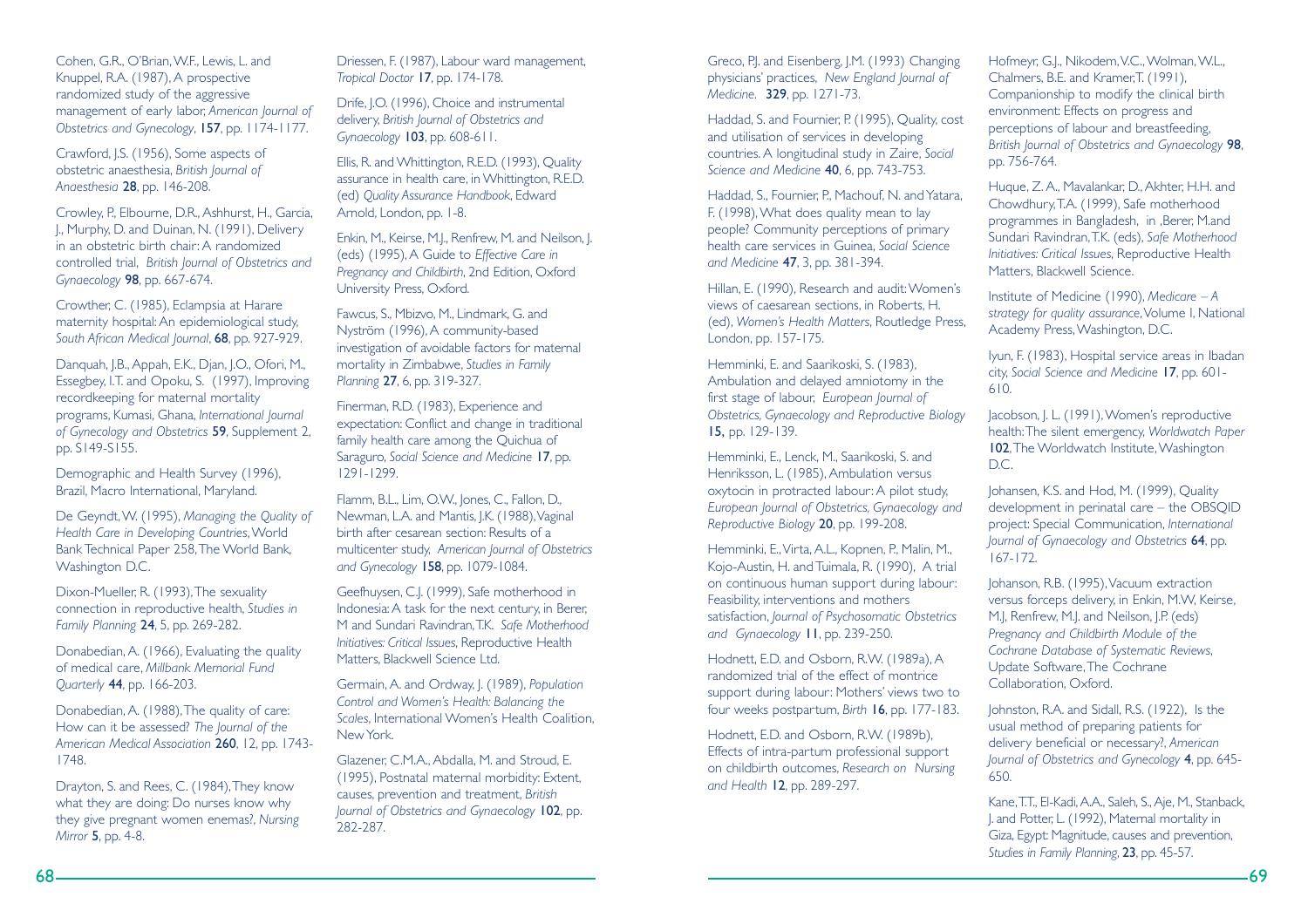Kantor, H.I., Rember, R.,Tabio, P. and Buchanon, R. (1965),Value of shaving the pudendalperineal area in delivery preparation, *Obstetrics and Gynecology* 25, pp. 509-512.

Keirse, M.J. and Enkin, M. (1989), Social and professional support during labour, in Chalmers E.R. (ed) *Effective Care in Pregnancy and Childbirth,* Oxford Medical Publications, Oxford, pp. 805-819.

Kelleher, C.J. and Cardozo, L.D. (1994), Caesarean section: A safe operation? *British Journal of Obstetrics and Gynaecology*, 14, pp. 86-90.

Kennell, J.H. and Klaus, M. (1991), Continuous emotional support during labour in a U.S. hospital. A randomised controlled trial, *Journal of the American Medical Association* 265, pp. 2197-2201.

Kitzinger, S. (1990), Birth and violence against women: Generating hypotheses form women's accounts of unhappiness after childbirth, in Roberts, H. (ed) *Women's Health Matters*, Routledge, London, pp. 63-80.

Klaus, M.H., Kennell, J.H., Robertson, S.S. and Sosa, R. (1986), Effects of social support during parturition on maternal and infant morbidity, *British Medical Journal* 293, pp. 585-587.

Klaus, M. H. and Kennell, J.H. (1992), Maternal assistance and support in labor: Father, nurse, midwife or doula?, *Clinical Consultations in Obstetrics and Gynaecology* 4, pp. 211-217.

Koblinsky, M., McLaurin, K., Russell-Brown, P. and Gorbach, P (eds) (1995), Indicators for reproductive health programme evaluation: Final report of the subcommitttee on safe pregnancy, *The Evaluation Project*, Carolina Population Centre, Chapel Hill.

Konrad, C. (1987), Helping mothers integrate the birth experience, *MCN* 12, pp. 268-69.

Kwast, B.E. (1991), Postpartum haemorrhage; Its contribution to maternal mortality, *Midwifery* **7**, pp. 64-70

Lasker, J.N. (1981), Choosing among therapies: Illness behaviour on the Ivory Coast, *Social Science and Medicine* 25, pp. 1003-1011.

Lawrence, G.F., Brown,V.A., Parsons, R.J. and Cooke, I.D. (1982), Feto-maternal consequences of high-dose glucose infusion during labour, *British Journal of Obstetrics and Gynaecology* 89, pp. 27-32.

Leslie, J. and Gupta, G.R. (1989), *Utilisation of Formal Services for Maternal Nutrition and Heath Care in the Third World*, International Center for Research on Women, Washington D.C.

Liddell, H.S. and Fisher, P.R. (1985),The birthing chair in the second stage of labour, *Australian and New Zealand Journal of Obstetrics and Gynaecology* 25, pp. 65-68.

Lipsky, M. (1981), Advocacy and alienation in street-level work, in C.T.Goodsell (ed) *The Public Encounter*, Indiana University Press, Bloomington, pp. 69-80.

Lohr, K.N., Donaldson, M.S. and Walker, A J. (1991), Medicare, a strategy for quality assurance III: Beneficiary and physician focus groups, *Quality Review Bulletin* 17, pp. 242-253.

Lomas, J., Enkin, M. and Anderson, G.M. (1991), Opinion leaders versus audit and feedback to implement practice guidelines, *Journal of the American Medical Association* 265, 17, pp. 2202- 2207.

Lopez-Zeno, J.A., Peaceman, A.M., Adashek, J.A. and Socol, M.L. (1992), A controlled trial of a programme for the active management of labor, *New England Journal of Medicine* 326, pp. 450-454.

Lubis, F., Frajans, P., Sulistomo, A., Indrawati, S. and Simmons, R. (1992), *Service Delivery Implications of Introducing Cyclofem in Indonesia: Final Report of a Project Funded by the WHO Task Force on Research into the Introduction andTransfer of Technologies for Fertility Regulation*, World Health Organization, Geneva.

Lucas, A., Adrian,T.E., Aynsley-Green, A. and Bloom, S.R. (1980), Iatrogenic hyperinsulinism at birth, *Lancet* 1, pp. 144-145.

Maine, D., Murat, Z., Akalin,V. and Ward, A. (1997) *The Design and Evaluation of Maternal Mortality Programs*, Centre for Population and Family Health, School of Public Health Colombia University.

Mancey-Jones, M. and Brugha, R.F. (1997), Using perinatal audit to promote change: A review, *Health Policy and Planning* 12, 3, pp. 183-192.

Matthews, Z., Stones, R.W., Ramasubban, R., Singh, B. and Hulton, L.A. , Maternal Healthcare Seeking among the Urban Poor: Morbidity, Access and Uptake in the Indian Context, Study funded by the Wellcome Trust, report forthcoming.

Matthews, Z., Ganapathy, S., Ramakrishnan, J., Kilaru, A. and Mahendra, S. (1999), Birth-rights and rituals in rural Karnataka: Care seeking in the intra-partum period, *Department of Social Statistics Working Paper* No. 99-14, University of Southampton, UK.

McKay, S. and Mohan, C. (1988), Modifying the stomach contents of labouring women:Why, how, with what success, and at what risks? How can aspiration of vomitus in obstetrics best be prevented?, *Birth* 15, 4, pp. 213-221.

Mensch, B. (1993), Quality of care: A neglected dimension, in Koblinsky, M.Timyan, J. and Gay, J. (eds) *The Health of Women: A Global* Perspective, Westview Press, Oxford.

Mernissi, F. (1975), Obstacles to family planning practice in urban Morocco, *Studies in Family Planning* **6**, 12, pp. 418-425.

Misra, B.D., Ashraf, A., Simmons, R. and Simmons, G. (1982), *Organisation for Change – Systems Analysis of Family Planning in Rural India*,The University of Michigan Center for South and Southeast Asian Studies, Ann Arbor.

Mitchell, M.W. and Fowkes, F.G.R. (1985), Audit reviewed: Does feedback of performance change clinical behaviour?, *Journal of the Royal College of Physicians of London* 19, pp 251-53.

Mooney, G. and Ryan, M. (1992), Rethinking medical audit:The goal is efficiency, *Journal of Epidemiology and Community Medicine* 46, pp. 180-183.

Mungford, M., Kingston, J. and Chalmers, I. (1989), Reducing the incidence of infection after Caesarean section: Implications of prophylaxis with antibiotics for hospital resources, *British Medical Journal* 299, pp. 1003- 1006.

Mwabu, G. M. (1986), Health-care decisions at the household level: Results of a rural healthsurvey in Kenya, *Social Science and Medicine* 2, pp. 315-319.

Nichter, M. (1989), Modern methods of fertility regulation:When and for whom are they appropriate?, in Nichter, M. (ed) *Anthropology and International Health*, Kluwer Academic Publishers, Dordrecht, pp. 57-83.

Nikodem,V. (1995), Upright versus recumbent position during the first and second stages of labour, in Enkin, M.W., Keirse, M.J., Renfrew, M.J., and Neilson, J.P. (eds), *Pregnancy and Childbirth Module of the Cochrane Database of Systematic Reviews*, Update Software,The Cochrane Collaboration, Oxford.

Okafor, C.B. and Rizzuto, R.R. (1994),Women's and health-care providers' views of maternal practices in rural Nigeria, *Studies in Family Planning* 25, 6, pp. 353-361.

Okonofua, F.E., Abejide, A. and Makanjuola, R.A. (1992), Ile-Ife, Nigeria: A study of risk factors, *Studies in Family Planning* 25, 5, pp. 279-291.

Palmer, R.H. (1991), Considerations in defining quality of care, *Striving for Quality in Health Care: An Inquiry into Policy and Practice*, Health Administration Press, Ann Arbor, pp. 1-59.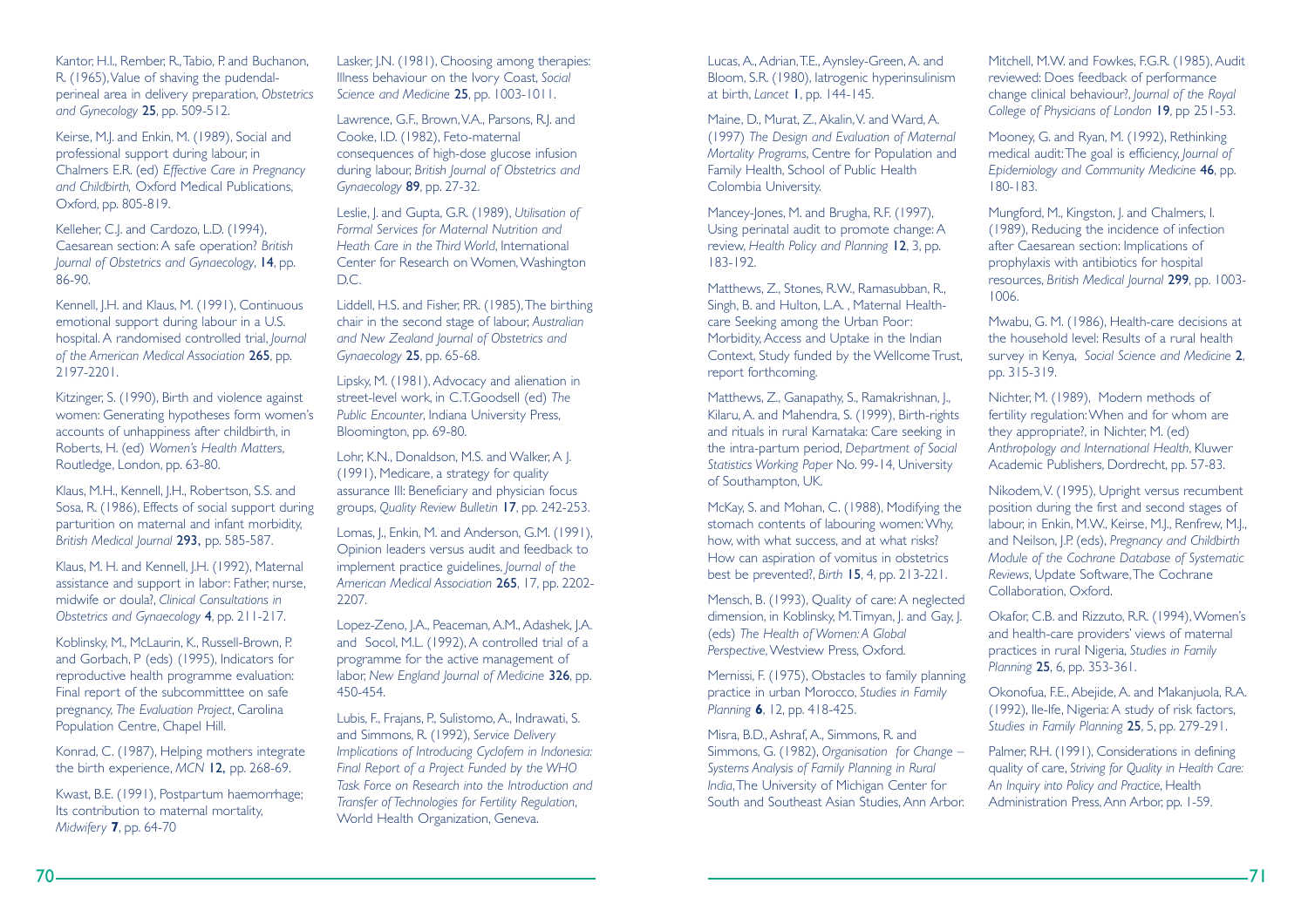Patel,T. (1991), *Fertility Behaviour*: Population and Society in a Rajasthan Village, Oxford University Press, Delhi.

Perpetuos, I.H. O., Bessa, G.H. and Fonseca, M.C. (1998), Caesarean delivery: An analysis of women's perspectives in Belo Horizonte, in *Anais do XI Encontro de Estudos Populacionais*, Associacao Brasiliera de Estudos Populacionais, Caxambu, pp. 95-120.

Read, J.A., Miller, F.C., Paul, R.H. (1981), Randomized trial of ambulation versus oxytocin for labour enhancement: A preliminary report, *American Journal of Obstetrics and Gynecology* 139, pp. 669-672.

Reerink, E., (1990), Defining quality of care: Mission impossible?, *Quality Assurance of Health Care*, 2, 3/4, pp. 197-202.

Roberge, D., Loiselle, J.H., Mongrain, J. Lebel, P. Ducharme, F. and Pineault, R. (1996) *Qualite des Service Geriatriques: La Perspective des Clienteles*, Paper presented at the 7eme Conference Annuelle de l'Association Latine d'Analyse des Systeme de Sante, Geneva.

Roberts, R.B. and Shirley, M.A. (1976),The obstetrician's role in reducing the risk of aspiration of pneumonitis with particular reference to the use of oral antacids, *American Journal of Obstetrics and Gynecology* 124, pp. 611-617.

Robinson, M.B. (1994), Evaluation of medical audit, *Journal of Epidemiology and Community Health* 48, pp. 435-440.

Rohde, J.E. (1995), Removing risk from safe motherhood, *International Journal of Gynecology and Obstetrics* 50, Supplement 2, pp. S3-S10.

Romney, M.L. and Gordon, H. (1981), Is your enema really necessary? *British Medical Journal* 282, pp. 1269-1271.

Ronsmans, C. (1999) Personal communication.

Rosen, G.M. and Dickinson, J.C. (1990),Vaginal birth after Cesarean:A meta-analysis of indicators for success, *Obstetrics and Gynecology* 76, pp. 865-869.

Rosen, G.M., Dickinson, J.C. and Westhoff, C.L. (1991),Vaginal birth after Cesarean:A metaanalysis of morbidity and mortality, *Obstetrics and Gynecology* 77, pp. 465-470.

Royal College of Obstetricians and Gynaecologists (1996), *Management of Eclampsia*: Guideline No.10,The Royal College of Obstetricians and Gynaecologists, London.

Rutter, N., Spencer,A., Mann, N., Smith, M. (1980), Glucose during labour, *The Lancet* 2, pp. 155-156.

Scrimshaw, S. C. (1974), Modesty and family planning, *People*, 1, 2, International Planned Parenthood Federation, pp. 20-22.

Simkin, P. (1992), A day you'll never forget, the day you gave birth to your first child, *Birth*, Issues in Perinatal Care.

Simmons, R. and Elias, C. (1994),The study of client-provider interactions:A review of methodological issues, *Studies in Family Planning* 25, 1, pp. 1-17.

Sleep, J., Grant, A.M., Garcia, J., Elbourne, D.R., Spencer, J.A.D. and Chalmers, I. (1984), West Berkshire perineal management trial, *British Medical Journal* 289, pp. 587-590.

Sleep, J. (1991), Perineal care: A series of five randomised controlled trials, in Robinson, S. and Thomson,A. (eds) *Midwives, Research and Childbirth,*Volume 2, Chapman and Hall, London.

Sosa, R. and Kennell, J.H. (1980), The effect of a supportive companion on perinatal problems, length of labour, and mother-infant interaction, *New England Journal of Medicine* 303, pp. 597- 600.

Stewart P., Hillan, E. and Calder, A.A. (1978), Upright position and the efficiency of labour, *The Lancet* 1, pp. 72-74.

Stewart, P. and Spiby, H. (1989), A randomised study of the sitting position for delivery using a newly designed obstetric chair, *British Journal of Obstetrics and Gynaecology*, 96, pp. 327-333.

Stock, R. (1983), Distance and the utilization of health facilities in rural Nigeria, *Social Science and Medicine* 15, pp. 563-569.

Stocking, B. (1992), Promoting change in clinical care, *Quality in Health Care*, 1, pp. 56- 60.

Sundari,T.K. (1992),The untold story: How the health care systems in developing countries contribute to maternal mortality, *International Journal of Health Services* 22, 3, pp. 513-528.

Sutton, J. and Scott, P. (1996), Understanding and teaching optimal fetal positioning, *Birth Concepts,* New Zealand.

Tarnow-Mardi,W.O., Shaw, J.C.L., Liu, D., Gardener, D.A. and Flynn, F.V. (1981) Iatrogenic hyponataemia of the newborn due to maternal fluid overload; A prospective study, *British Medical Journal* 283, pp. 639-642.

Thaddeus, S. and Maine, D. (1994),Too far to walk: Maternal mortality in context, *Social Science and Medicine* 38, 8 pp. 1091-1110.

The Eclampsia Trial Collaborative Group (1995),Which anticonvulsant for women with eclampsia? Evidence from the collaborative eclampsia trial, *The Lancet* 345, pp. 1455-1463.

UNICEF/WHO/UNFPA (1997), Guidelines for Monitoring the Availability and Use of Obstetric Services, *World Health Organization*, Geneva.

Vera, H. (1993),The client's view of highquality care in Santiago, Chile, *Studies in Family Planning* 24, 1, pp. 40-49.

Walt, G. (1994), *Health policy*: *An Introduction to Process and Power*, Zed Books, London.

Wedderburn, M. and Moore, M. (1990), *Qualitative Assessment of Attitudes Affecting Childbirth Choices of Jamaican Women*, MotherCare Project Working Paper 5.

World Health Organization (1992) *The WHO International Classification of Diseases*, 10th Revision,WHO, Geneva.

World Health Organization (1994a) *Clinical Management of abortion complications: <sup>a</sup> practical guide*,WHO, Geneva.

World Health Organization (1994), *Mother and Baby Package: Implementing Safe Motherhood in Countries*,WHO, Geneva.

World Health Organization (1996a), *Revised 1990 Estimates of Maternal Mortality: A New Approach by WHO and UNICEF*,WHO, Geneva.

World Health Organization (1996b), Care in Normal Birth: A Practical Guide,WHO, Geneva.

World Health Organization (1998), *Postpartum Care of the Mother and Newborn: A Practical Guide*,WHO, Geneva.